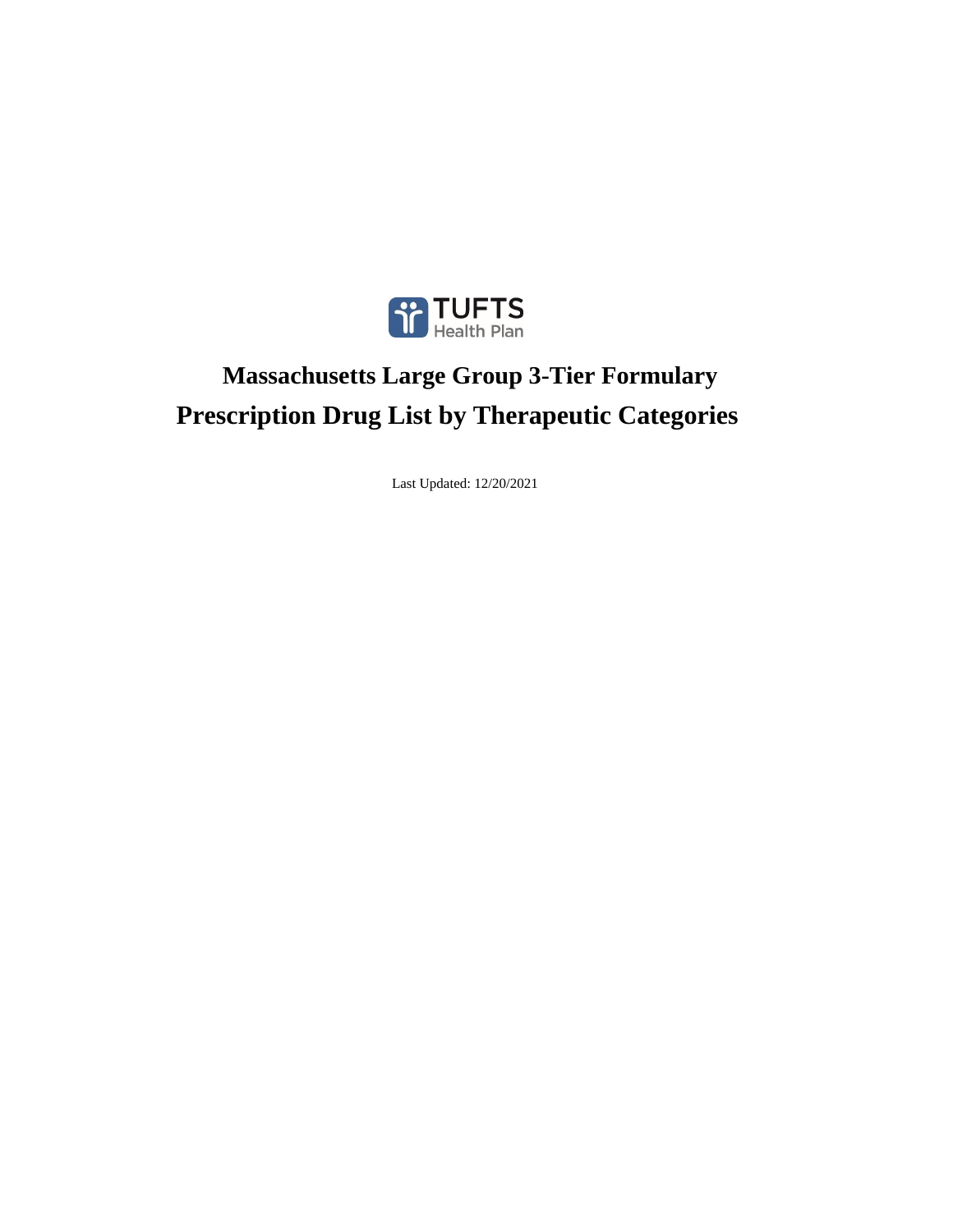# Key Terms

# **Formulary**

A formulary is a list of prescription medications developed by a committee of practicing physicians and practicing pharmacists who represent a variety of specialty areas and who are knowledgeable in the diagnosis and treatment of disease.

# **Brand-Name Drugs**

Brand-name drugs are typically the first products to gain U.S. Food and Drug Administration (FDA) approval.

# **Generic Drugs**

Generic drugs have the same active ingredients and come in the same strengths and dosage forms as the equivalent brand-name drug. Multiple manufacturers may produce the same generic drug and the product may differ from its brand name counterpart in color, size or shape, but the differences do not alter the effectiveness. Generic versions of brand-name drugs are reviewed and approved by the FDA. The FDA works closely with all pharmaceutical companies to make sure that all drugs sold in the U.S. meet appropriate standards for strength, quality, and purity.

Note: With limited exceptions, when a generic launches the brand name drug will move to not covered immediately following the generic launch.

# **3-Tier Pharmacy Copayment Program (3-Tier Program)**

To help maintain affordability in the pharmacy benefit, we encourage the use of cost-effective drugs and preferred brand names through the three-tier program. This program gives you and your doctor the opportunity to work together to find a prescription medication that's affordable and appropriate for you.

All covered drugs are placed into one of three tiers. Your physician may have the option to write you a prescription for a Tier 1, Tier 2, or Tier 3 drug (as defined below); however, there may be instances when only a Tier 3 drug is appropriate, which will require a higher copayment.

- **Tier 1:** Medications on this tier have the lowest cost sharing amount •
- **Tier 2:** Medications on this tier have a higher cost sharing amount •
- **Tier 3:** Medications on this tier have the highest cost sharing amount •

Please note that tier placement is subject to change throughout the year.

# **Copayment**

A copayment is the fee a member pays for certain covered drugs. A member pays the copayment directly to the provider when he/she receives a covered drug, unless the provider arranges otherwise.

**CM** Cancer Mandate<br>**NTM** New-to-Market **WH** Women's Health **MM** Mandatory Mail

**CM** 2 Cancer Mandate 2 2 MM Mandatory Mail 2 2 NC Non Covered Drugs New-to-Market **PA** Prior Authorization **QL** Quantity Limitation Program<br> **PA** Prior Authorization **PA** Designated Specialty Pharmacy **STPA** Step Therapy Prior Authoriza **SI** Specialty Infusion **SP** Designated Specialty Pharmacy **STPA** Step Therapy Prior Authorization NC Non Covered Drugs **ACA** Preventive Service **LCG** Low Cost Generic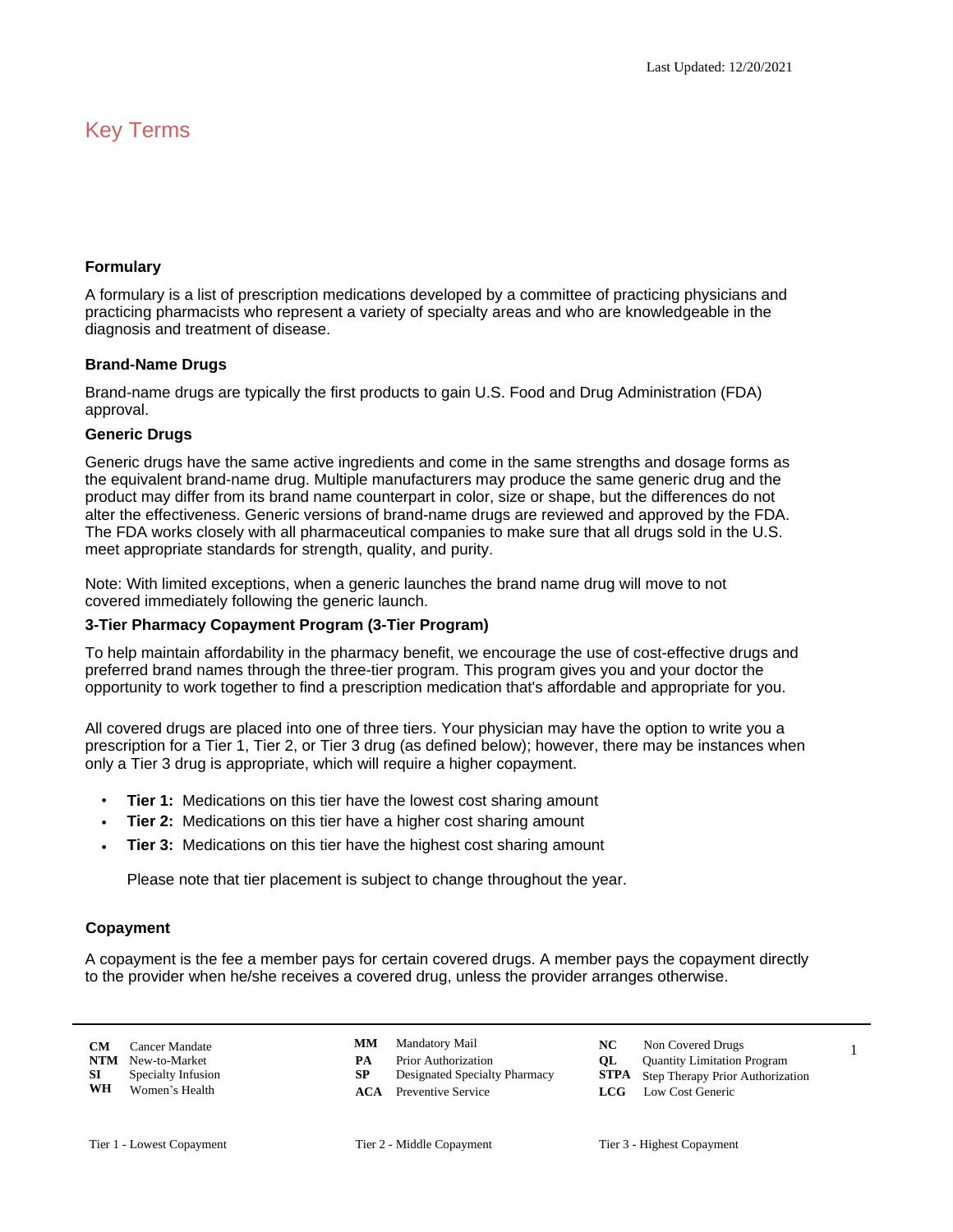# **Coinsurance**

Coinsurance requires the member to pay a percentage of the total cost for certain covered drugs.

# **Medical Review Process**

Tufts Health Plan has pharmacy programs in place to help manage the pharmacy benefit. Requests for medically necessary review for coverage of drugs included in the New-to-Market Drug Evaluation Process (NTM), Prior Authorization Program (PA), Step Therapy Prior Authorization Program (STPA), Quantity Limitations Program (QL), Non-Covered Drugs (NC) With Suggested Alternatives Program should be completed by the physician and sent to Tufts Health Plan. Drugs excluded under your pharmacy benefit will not be covered through this process. The request must include clinical information that supports why the drug is medically necessary for you. Tufts Health Plan will approve the request if it meets coverage guidelines. If Tufts Health Plan does not approve the request, you have the right to appeal. The appeal process is described in your benefit document.

# **Quantity Limitation (QL) Program**

Because of potential safety and utilization concerns, Tufts Health Plan has placed quantity limitations on some prescription drugs. You are covered for up to the amount posted in our list of covered drugs. These quantities are based on recognized standards of care as well as from FDA-approved dosing guidelines. If your provider believes it is necessary for you to take more than the QL amount posted on the list, he or she may submit a request for coverage under the Medical Review Process.

# **New-To-Market Drug Evaluation Process (NTM)**

In an effort to make sure the new-to-market prescription drugs we cover are safe, effective and affordable, we delay coverage of many new drug products until the Plan's Pharmacy and Therapeutics Committee and physician specialists have reviewed them. This review process is usually completed within six months after a drug becomes available.

The review process enables us to learn a great deal about these new drugs, including how a physician can safely prescribe these new drugs and how physicians can choose the most appropriate patients for the new therapy. During the review process, if your physician believes you have a medical need for the New-To- Market drug, your doctor can submit a request for coverage to Tufts Health Plan under the Medical Review Process.

Note: Drugs approved through the Medical Review Process may be subject to the highest copayment.

# **Non-Covered Drugs (NC)**

There are thousands of drugs listed on the Tufts Health Plan covered drug list. In fact, most drugs are covered. There is, however, a list of drugs that Tufts Health Plan currently does not cover.

In many cases, these drugs are not covered by Tufts Health Plan because there are safe, comparably effective, and cost effective alternatives available. Our goal is to keep pharmacy benefits as affordable as possible.

If your doctor feels that one of the non-covered drugs is needed, your doctor can submit a request for coverage to Tufts Health Plan under the Medical Review Process.

Note: Drugs approved through the Medical Review Process may be subject to the highest copayment.

| CМ         | Cancer Mandate     |
|------------|--------------------|
| <b>NTM</b> | New-to-Market      |
| SI.        | Specialty Infusion |
| WH         | Women's Health     |

**MM** Mandatory Mail

**ACA** Preventive Service **LCG** Low Cost Generic

**CM** Cancer Mandate **CMM** Mandatory Mail **NC** Non Covered Drugs 2 **PA** Prior Authorization<br> **NTM** Designated Specialty Pharmacy<br> **STPA** Step Therapy Prior Authoriza **STPA** Step Therapy Prior Authorization **NC** Non Covered Drugs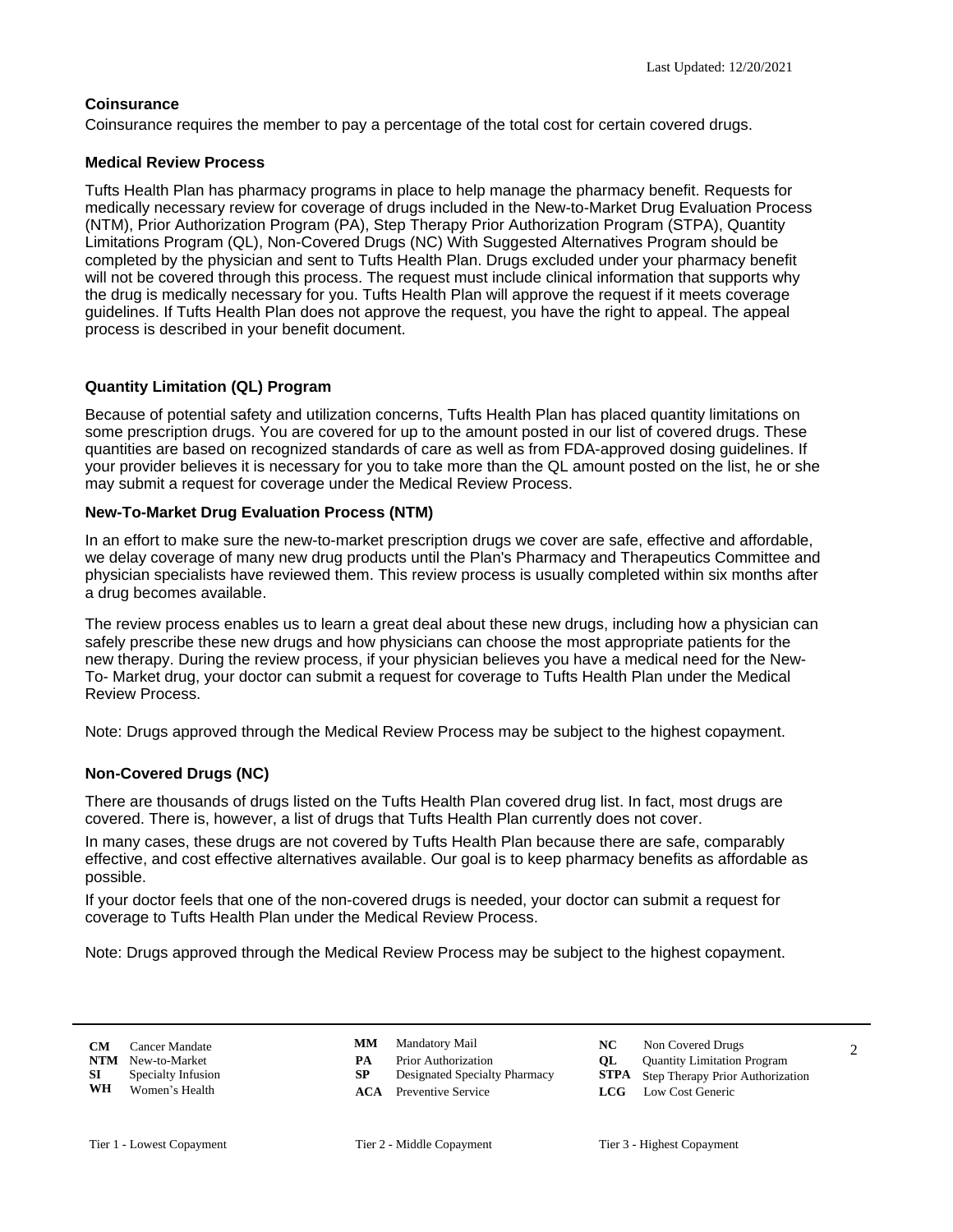# **Prior Authorization (PA) Program**

In order to ensure safety and affordability for everyone, some medications require prior authorization. This helps us work with your doctor to ensure that medications are prescribed appropriately.

If your doctor feels it is medically necessary for you to take one of the drugs listed below, he/she can submit a request for coverage to Tufts Health Plan under the Medical Review Process.

# **Step Therapy Prior Authorization (STPA )**

Step Therapy is an automated form of Prior Authorization. It encourages the use of therapies that should be tried first, before other treatments are covered, based on clinical practice guidelines and costeffectiveness. Some types of Step Therapy include requiring the use of generics before brand name drugs, preferred before non-preferred brand name drugs, and first-line before second-line therapies.

Medications included on step 1- the lowest step-are usually covered without authorization. We have noted the few exceptions, which may require your physician to submit a request to Tufts Health Plan for coverage. Medications on Step 2 or higher are automatically authorized at the point-of-sale if you have taken the required prerequisite drugs. However, if your physician prescribes a medication on a higher step, and you have not yet taken the required medication(s) on a lower step, or if you are a new Tufts Health Plan member and do not have any prescription drug claims history, the prescription will deny at the point-of-sale with a message indicating that a Prior Authorization (PA) is required. Physicians may submit requests for coverage to Tufts Health Plan for members who do not meet the Step Therapy criteria at the point of sale under the Medical Review process.

# **Designated Specialty Pharmacy Program (SP)**

Tufts Health Plan's goal is to offer you the most clinically appropriate and cost-effective services.

As a result, we have designated special pharmacies to supply up to a 30-day supply of a select number of medications used in the treatment of complex diseases. These pharmacies are specialized in providing these medications and are staffed with nurses, coordinators and pharmacists to provide support services for members.

Other special designated pharmacies and medications may be identified and added to this program from time to time.

Benefits vary; some members may not participate in this program. Please see your benefit document for complete information.

Physicians may obtain a select number of specialty medications through a designated SP for administration in the office as an alternative to direct purchase. These medications are covered under the medical benefit, and will be shipped directly to and administered in the office by the member's provider. The designated pharmacy will bill Tufts Health Plan directly for the medication.

Medications included in the Specialty Pharmacy Program must be obtained from CVS/specialty; call CVS/specialty at 1-800-237-2767. For questions on the Specialty Pharmacy Program or to find out if your plan includes this program, please call us at the number listed on the back of your member identification card.

| CМ  | Cancer Mandate     |
|-----|--------------------|
| NTM | New-to-Market      |
| SТ  | Specialty Infusion |
| WH  | Women's Health     |

**MM** Mandatory Mail

- **CM** Cancer Mandate **CMM** Mandatory Mail **NC** Non Covered Drugs 3 **PA** Prior Authorization<br> **NTM** Designated Specialty Pharmacy<br> **STPA** Step Therapy Prior Authoriza **STPA** Step Therapy Prior Authorization **NC** Non Covered Drugs
	- **ACA** Preventive Service **LCG** Low Cost Generic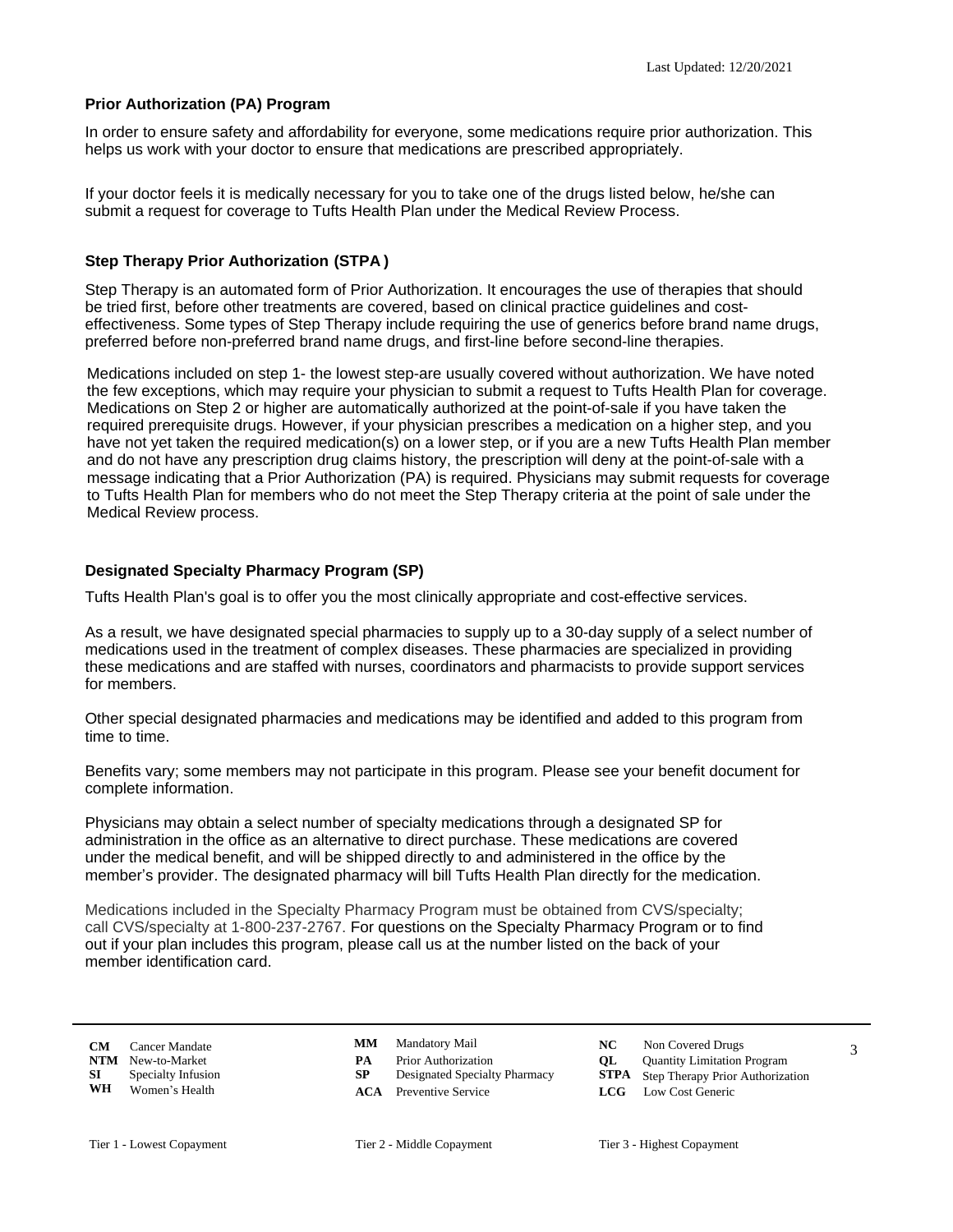# **Designated Specialty Infusion Program for Drugs Covered Under the Medical Benefit (SI)**

Tufts Health Plan has designated home infusion providers for a select number of specialized pharmacy products and drug administration services.

The designated specialty infusion provider offers clinical management of drug therapies, nursing support, and care coordination to members with acute and chronic conditions. Place of service may be in the home or alternate infusion site based on availability of infusion centers and determination of the most clinically appropriate site for treatment. These medications are covered under the medical benefit (not the pharmacy benefit) and generally require support services, medication dose management, and special handling in addition to the drug administration services. Medications include, but are not limited to, medications used in the treatment of hemophilia, pulmonary arterial hypertension, and immune deficiency. Other specialty infusion providers and medications may be identified and added to this program from time to time.

# **Over-The-Counter Drugs (OTC)**

When a medication with the same active ingredient or a modified version of an active ingredient that is therapeutically equivalent, becomes available over-the-counter, Tufts Health Plan may exclude coverage of the specific medication or all of the prescription drugs in the class. For more information, please call our Member Services Department at the number listed on the back of your member identification card.

# **Cancer Mandate (CM)**

Oral Cancer medications may have a cost share of up to \$0 for up to a 30 day supply under the Massachusetts oral cancer therapy mandate. Please check your benefit document.

# **Low Cost Generic (LCG)**

Certain medications may be included in the Low Cost Generic program and be subject to a \$5 copay for a 30-day supply rather than the tier 1 copay. Please check your benefit document.

# **Women's Health (WH)**

Certain medications may be covered without copayment under Women's Health Preventive Services Initiative. Please contact your plan sponsor / employer about applicability and effective date for your group.

# **Affordable Care Act (ACA)**

Under the Patient Protection and Affordable Care Act (PPACA), commonly called the Affordable Care Act (ACA) or health care reform, these preventive medications may be covered at no cost (copay, coinsurance, or deductible) for Tufts Health Plan members, depending on their plan benefits. Please check the specific terms of your plan benefit document.

Note: A prescription is required for all listed medications, including over-the-counter (OTC) medications

- 
- 
- **CM** Cancer Mandate **CMM** Mandatory Mail **NC** Non Covered Drugs 4 New-to-Market **PA** Prior Authorization **QL** Quantity Limitation Program<br> **PA** Prior Authorization **PA** Designated Specialty Pharmacy **STPA** Step Therapy Prior Authoriza Mandatory Mail **NC** Non Covered Drugs
- **SI** Specialty Infusion **SP** Designated Specialty Pharmacy **STPA** Step Therapy Prior Authorization
	- **ACA** Preventive Service **LCG** Low Cost Generic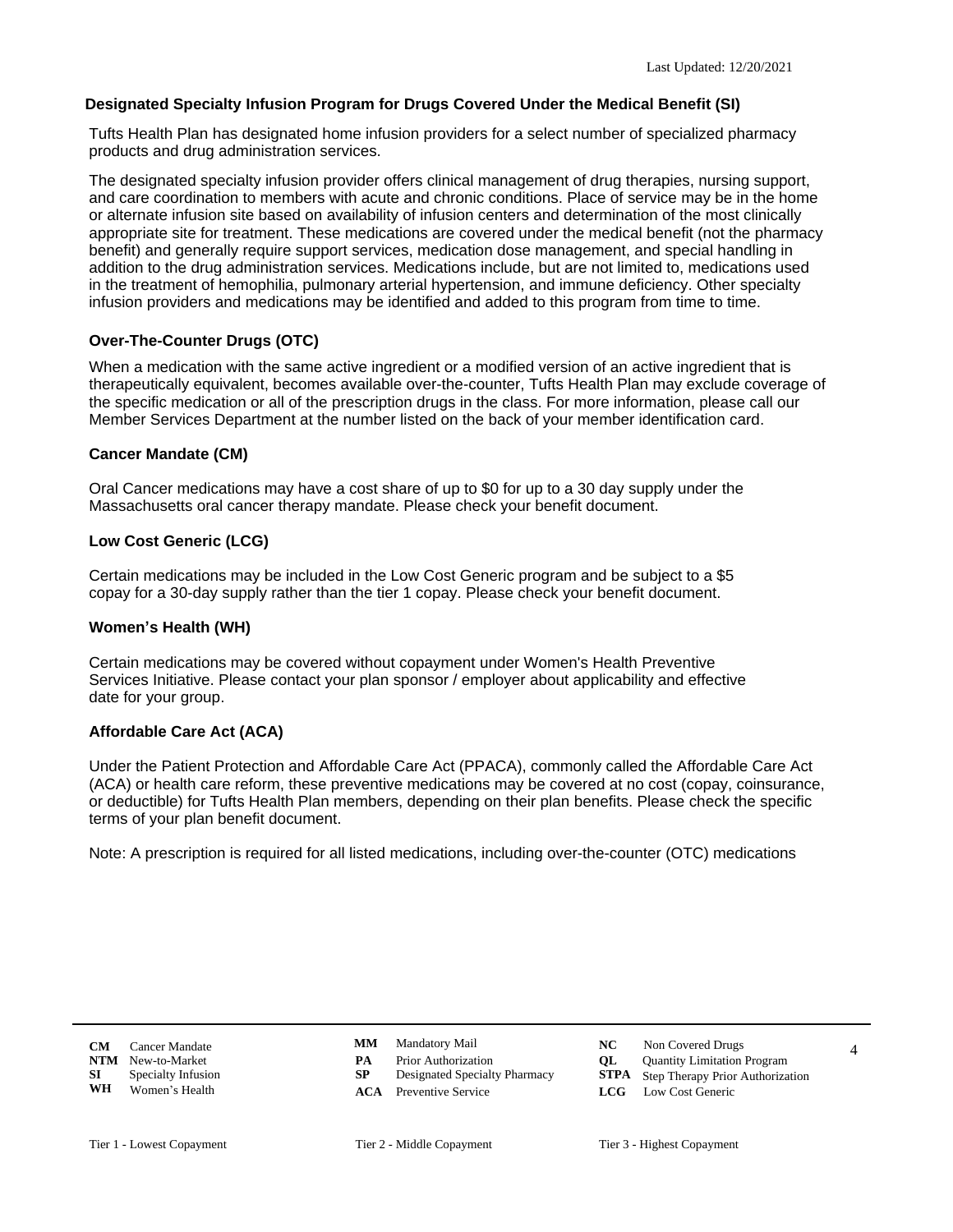**Tufts Health Plan complies with applicable Federal civil rights laws and does not discriminate on the basis of race, color, national origin, age, disability, or sex. Tufts Health Plan does not exclude people or treat them differently because of race, color, national origin, age, disability, or sex.**

# **Tufts Health Plan:**

§ Provides free aids and services to people with disabilities to communicate effectively with us, such as:

— Written information in other formats (large print, audio, accessible electronic formats, other formats).

- § Provides free language services to people whose primary language is not English, such as:
	- Qualified interpreters
	- Information written in other languages

If you need these services, contact Tufts Health Plan at 800.462-0224.

If you believe that Tufts Health Plan has failed to provide these services or discriminated in another way on the basis of race, color, national origin, age, disability, or sex, you can file a grievance with:

# **Tufts Health Plan, Attention:**

Civil Rights Coordinator Legal Dept. 705 Mount Auburn St. Watertown, MA 02472 Phone: 888.880.8699 ext. 48000, [TTY number— 800.439.2370 or 711] Fax: 617.972.9048 Email: OCRCoordinator@tufts-health.com.

You can file a grievance in person or by mail, fax, or email. If you need help filing a grievance, the Tufts Health Plan Civil Rights Coordinator is available to help you.

You can also file a civil rights complaint with the U.S. Department of Health and Human Services, Office for Civil Rights, electronically through the Office for Civil Rights Complaint Portal, available at [https://ocrportal.hhs.gov/ocr/portal/lobby.jsf,](https://ocrportal.hhs.gov/ocr/portal/lobby.jsf) or by mail or phone at:

# **U.S. Department of Health and Human Services**

200 Independence Avenue, SW Room 509F, HHH Building Washington, D.C. 20201 800.368.1019, 800.537.7697 (TDD)

Complaint forms are available at<http://www.hhs.gov/ocr/office/file/index.html>.

tuftshealthplan.com | 800.462.0224

**CM** Cancer Mandate **CMM** Mandatory Mail **NC** Non Covered Drugs 5 **CM** Cancer Mandate<br>**NTM** New-to-Market **WH** Women's Health

- 
- 
- Mandatory Mail **NC** Non Covered Drugs
- New-to-Market **PA** Prior Authorization **QL** Quantity Limitation Program<br> **PA** Prior Authorization **PA** Designated Specialty Pharmacy **STPA** Step Therapy Prior Authoriza
- **SI** Specialty Infusion **SP** Designated Specialty Pharmacy **STPA** Step Therapy Prior Authorization
	- **ACA** Preventive Service **LCG** Low Cost Generic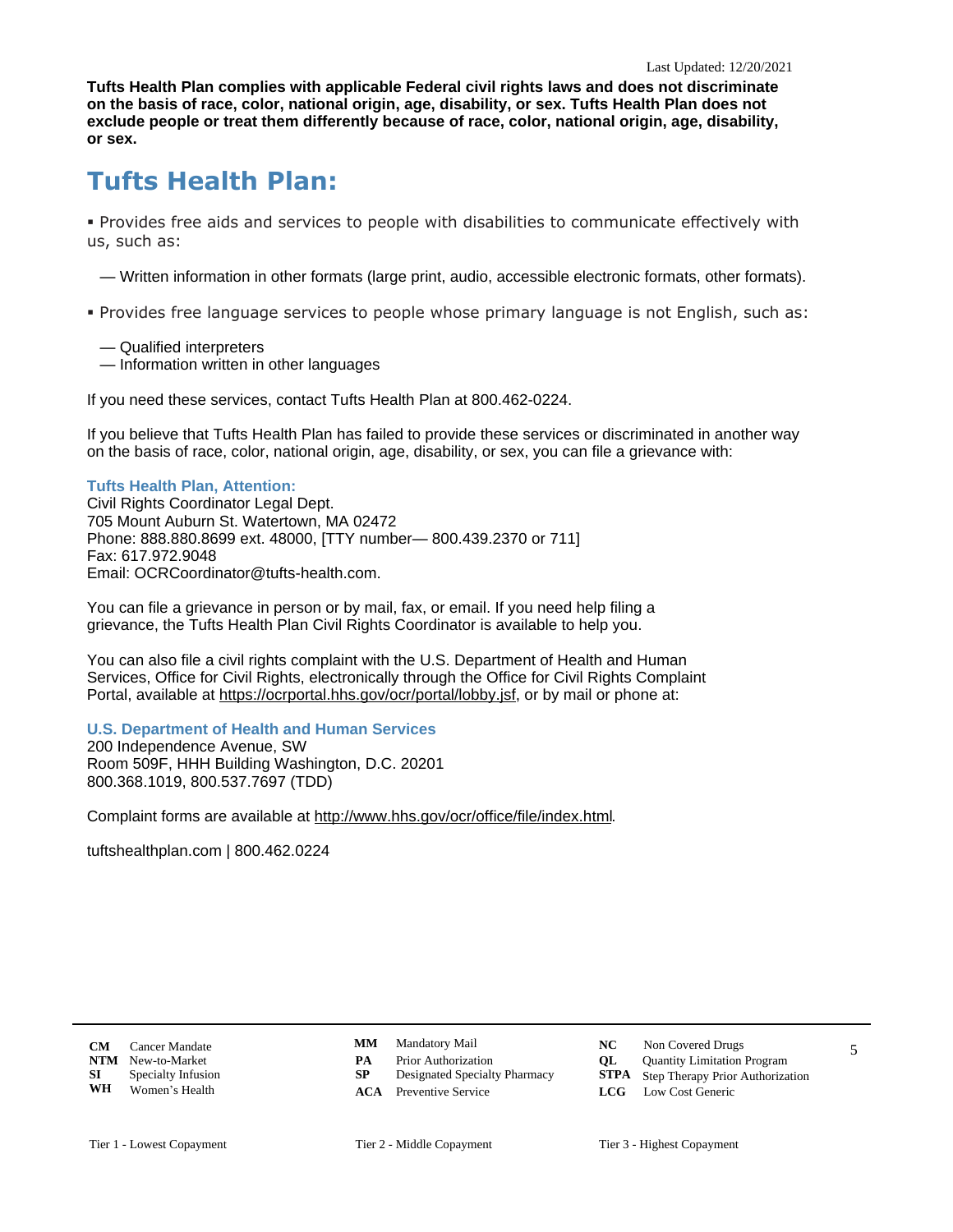For no cost translation in English, call the number on your ID card.

للحصول على خدمة الترجمة المجانية باللغة العربية، برجي الاتصال على الرقم المدون على بطاقة الهوبة الخاصة بك. Arabic

**Chinese** 若需免費的中文版本,請撥打ID卡上的電話號碼。

**French** Pour demander une traduction gratuite en français, composez le numéro indiqué sur votre carte d'identité.

**German** Um eine kostenlose deutsche Übersetzung zu erhalten, rufen Sie bitte die Telefonnummer auf Ihrer Ausweiskarte an.

**Greek** Για δωρεάν μετάφραση στα Ελληνικά, καλέστε τον αριθμό που αναγράφεται στην αναγνωριστική κάρτας σας.

**Haitian Creole** Pou jwenn tradiksyon gratis nan lang Kreyòl Ayisyen, rele nimewo ki sou kat ID ou.

**Italian** Per la traduzione in italiano senza costi aggiuntivi, è possibile chiamare il numero indicato sulla tessera identificativa.

**Japanese** 日本語の無料翻訳については**ID**カードに書いてある番号に電話してください。

Khmer (Cambodian) សម្រាប់សេវាបកប្រែដោយឥតគិតថ្លៃជា ភាសាខ្មែរ សូមទូរស័ព្ទទៅកាន់លេខដែលមាននៅលើប័ណ្ណសម្គាល់សមាជិករបស់អ្នក។

**Korean** 한국어로 무료 통역을 원하시면, ID 카드에 있는 번호로 연락하십시오.

Navajo Doo bááh ilíní da Diné k'ehjí álnéehgo, hodiilnih béésh bee hani'é bee néé ho'dílzingo nantinígíi bikáá'.

**Laotian** ສາລັບການແປພາສາເປັນພາສາລາວທບີ່ໄດ້ເສຍຄາໃຊຈ້າຍ, ໃຫໂທຫາເບທີຍີ່ເທງິບັດປະຈາຕວິຂອງທາ່ນ.

**برای ترجمه رایگا فارسی به شماره تلفن مندرج در کارت شناسائی تان زنگ بزنید.Persian** 

**Polish** Aby uzyskać bezpłatne tłumaczenie w języku polskim, należy zadzwonić na numer znajdujący się na Pana/i dowodzie tożsamości.

**Portuguese** Para tradução grátis para português, ligue para o número no seu cartão de identificação.

**Russian** Для получения услуг бесплатного перевода на русский язык позвоните по номеру, указанному на идентификационной карточке.

**Spanish** Por servicio de traducción gratuito en español, llame al número de su tarjeta de miembro.

**Tagalog** Para sa walang bayad na pagsasalin sa Tagalog, tawagan ang numero na nasa inyong ID card.

**Vietnamese** Để có bản dịch tiếng Việt không phải trả phí, gọi theo số trên thẻ căn cước của bạn.

- Mandatory Mail **NC** Non Covered Drugs
- New-to-Market **PA** Prior Authorization **QL** Quantity Limitation Program<br> **PA** Prior Authorization **PA** Designated Specialty Pharmacy **STPA** Step Therapy Prior Authoriza
	-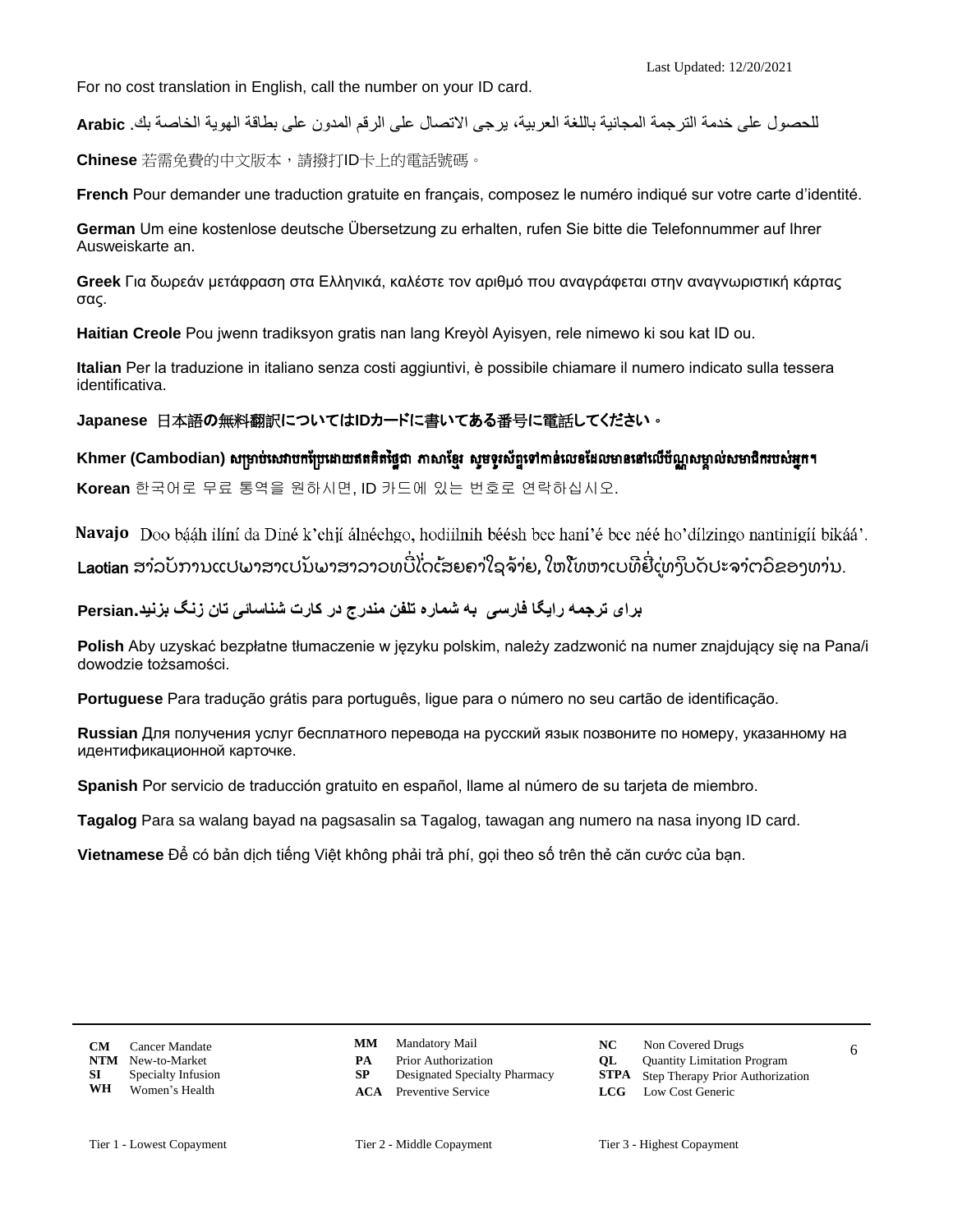# **ANTI-INFECTIVES AND INFECTIOUS DISEASES**

#### **ANTI-INFECTIVES, MISCELLANEOUS**

**Tier 1**

ivermectin (Stromectol) QL ivermectin lotion linezolid 600 mg tablets (Zyvox 600 mg tablets) metronidazole (Flagyl) nitazoxanide (Alinia) nitrofurantoin ext-rel (Macrobid) nitrofurantoin macrocrystals (Macrodantin) tinidazole trimethoprim **Tier 2** fosfomycin tromethamine (Monurol NC) Impavido vancomycin (Vancocin) Xifaxan PA QL **Tier 3** Aemcolo QL First-Vancomycin 25 QL Firvanq QL linezolid 100 mg/5 mL oral suspension (Zyvox 100 mg/5 mL oral suspension) nitrofurantoin suspension Primsol Sivextro tablets Xenleta

## **ANTIFUNGALS, SYSTEMIC AND ORAL TOPICAL**

**Tier 1**

clotrimazole troches fluconazole fluconazole (Diflucan) ketoconazole nystatin terbinafine tablets (Lamisil tablets) voriconazole suspension 40 mg/mL (Vfend suspension) **Tier 2** griseofulvin microsize (Grifulvin V tablets) griseofulvin microsize suspension griseofulvin ultramicrosize itraconazole capsules (Sporanox capsules NC) PA itraconazole solution (Sporanox solution NC) voriconazole tablets 50 mg, 200 mg (Vfend) **Tier 3** Cresemba capsule PA

Emverm

CM Cancer Mandate **CMM** Mandatory Mail **NC** Non Covered Drugs 7 **CM** Cancer Mandate<br>**NTM** New-to-Market **NTM** New-to-Market **PA** Prior Authorization **QL** Quantity Limitation Program<br> **SP** Designated Specialty Pharmacy **STPA** Step Therapy Prior Authoriza **SI** Specialty Infusion **SP** Designated Specialty Pharmacy **STPA** Step Therapy Prior Authorization **WH** Women's Health **ACA** Preventive Service **LCG** Low Cost Generic **Women's Health** 

- Mandatory Mail **NC** Non Covered Drugs **MM**
- 
- 
- **ACA** Preventive Service **LCG** Low Cost Generic
- -
	- -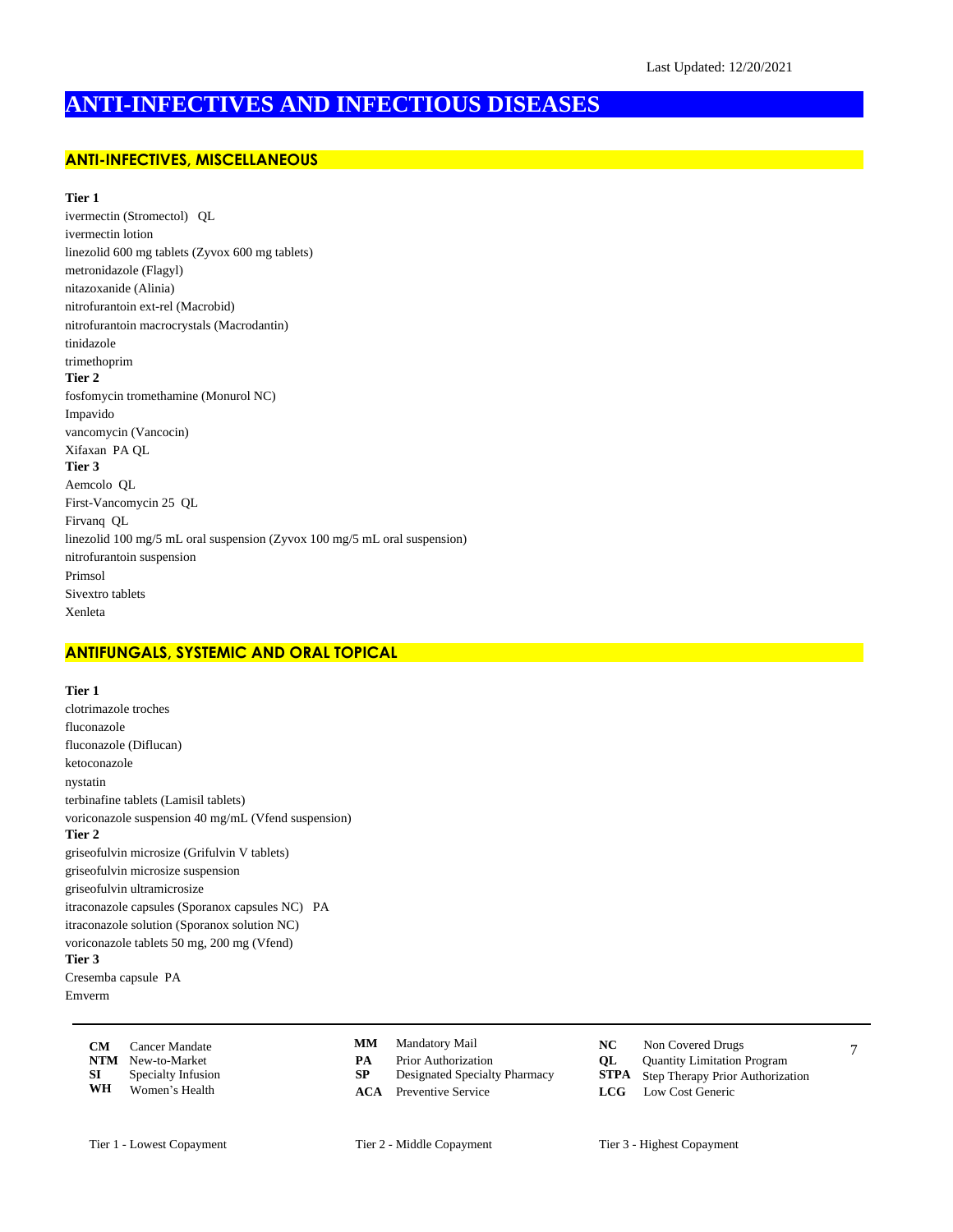# **ANTIMALARIALS AND ANTIPROTOZOALS**

**Tier 1**

chloroquine phosphate dapsone doxycycline hyclate (Vibramycin) hydroxychloroquine (Plaquenil) mefloquine metronidazole (Flagyl) pyrimethamine (Daraprim=NC) quinine sulfate (Qualaquin) tafenoquine (Krintafel) QL **Tier 2** atovaquone (Mepron suspension) atovaquone/proguanil (Malarone) Benznidazole Coartem QL paromomycin **Tier 3** Lampit

#### **ANTIVIRALS**

#### **AIDS (adjunctive)**

**Tier 1** megestrol acetate **Tier 2** megestrol acetate 625 mg/5 mL

#### **Cytomegalovirus**

**Tier 2** valganciclovir solution (Valcyte Solution) valganciclovir tablets (Valcyte Tablets) **Tier 3** Prevymis tablets PA

# **Hepatitis B**

**Tier 1** adefovir dipivoxil (Hepsera) lamivudine tablets (Epivir-HBV tablets) **Tier 2** entecavir (Baraclude tablets)

|    | <b>CM</b> Cancer Mandate     |    | <b>MM</b> Mandatory Mail      |    | Non Covered Drugs                            |  |
|----|------------------------------|----|-------------------------------|----|----------------------------------------------|--|
|    | <b>NTM</b> New-to-Market     | PА | <b>Prior Authorization</b>    | OL | <b>Ouantity Limitation Program</b>           |  |
|    | <b>SI</b> Specialty Infusion |    | Designated Specialty Pharmacy |    | <b>STPA</b> Step Therapy Prior Authorization |  |
| WH | Women's Health               |    | <b>ACA</b> Preventive Service |    | <b>LCG</b> Low Cost Generic                  |  |

- Mandatory Mail **NC** Non Covered Drugs **MM**
- **PA** Prior Authorization<br> **NTM** Designated Specialty Pharmacy<br> **STPA** Step Therapy Prior Authoriza
- 
- 
- -
	- **Step Therapy Prior Authorization**
- **ACA** Preventive Service **LCG** Low Cost Generic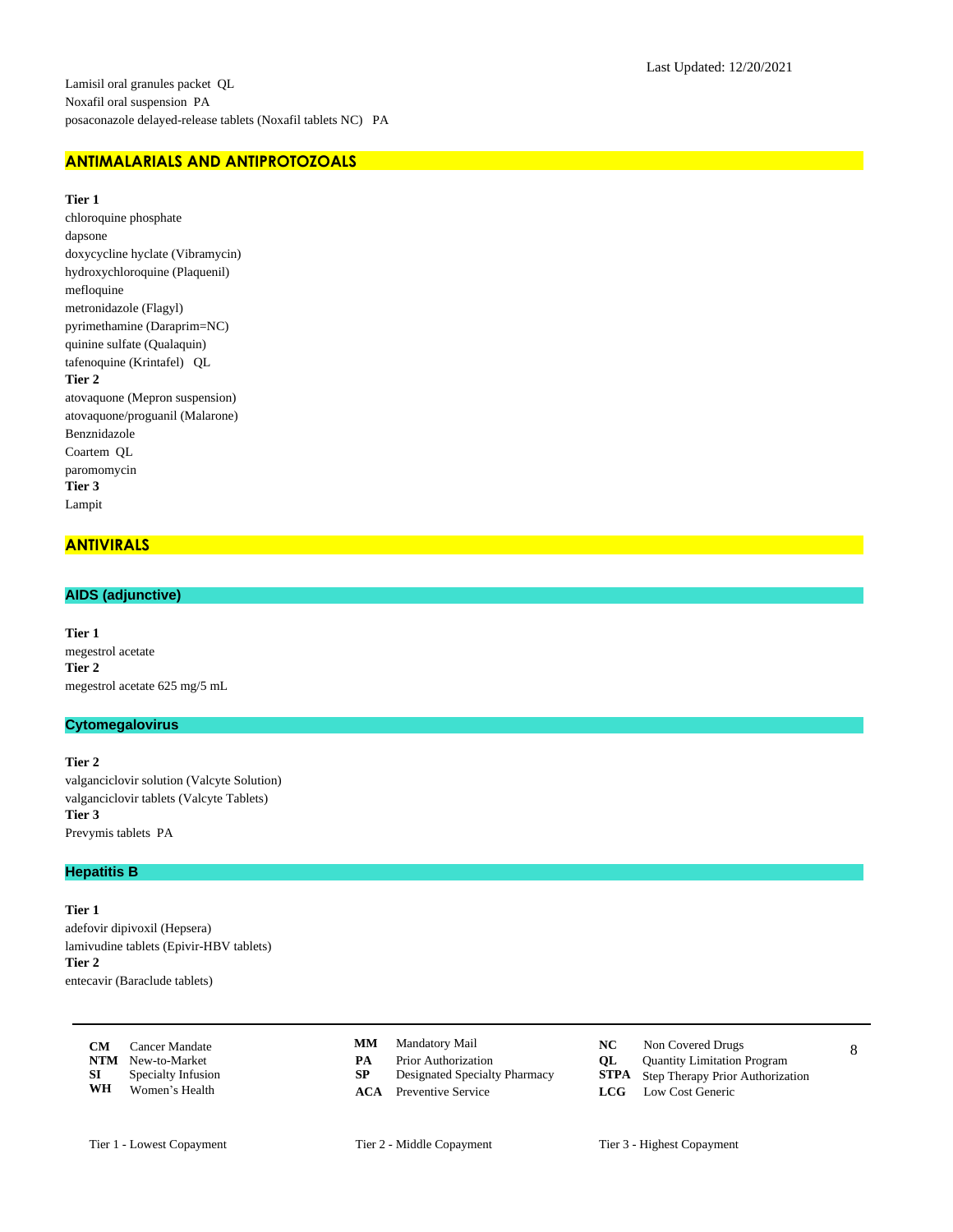# **Hepatitis C**

# **Tier 1**

ribavirin 200 mg capsules SP ribavirin 200 mg tablets SP **Tier 2** Epclusa SP PA Harvoni 45mg/200mg SP PA QL Harvoni 90mg/400mg SP PA Harvoni pak SP PA QL Intron A SP Pegasys/Pegasys ProClick SP Vosevi SP PA **Tier 3** PegIntron SP

#### **Herpes**

**Tier 1** famciclovir (Famvir) valacyclovir (Valtrex=NC) **Tier 2** acyclovir suspension

# **HIV/AIDS**

#### **Tier 1**

abacavir/lamivudine/zidovudine (Trizivir) lamivudine (Epivir) lamivudine/zidovudine (Combivir) nevirapine (Viramune) nevirapine ext-rel (Viramune XR) stavudine zidovudine (Retrovir) **Tier 2** abacavir (Ziagen) abacavir/lamivudine (Epzicom) Aptivus atazanavir (Reyataz) Biktarvy Cimduo Complera Crixivan Delstrigo Descovy PA Dovato

|    | <b>CM</b> Cancer Mandate     |    | <b>MM</b> Mandatory Mail      | NC - | Non Covered Drugs                            |  |
|----|------------------------------|----|-------------------------------|------|----------------------------------------------|--|
|    | <b>NTM</b> New-to-Market     | PА | <b>Prior Authorization</b>    | OL.  | <b>Quantity Limitation Program</b>           |  |
|    | <b>SI</b> Specialty Infusion |    | Designated Specialty Pharmacy |      | <b>STPA</b> Step Therapy Prior Authorization |  |
| WH | Women's Health               |    | <b>ACA</b> Preventive Service |      | <b>LCG</b> Low Cost Generic                  |  |

- **MM**
- 
- 
- **ACA** Preventive Service **LCG** Low Cost Generic
- Mandatory Mail **NC** Non Covered Drugs
- **PA** Prior Authorization<br> **NTM** Designated Specialty Pharmacy<br> **STPA** Step Therapy Prior Authoriza
	- **Step Therapy Prior Authorization** 
		-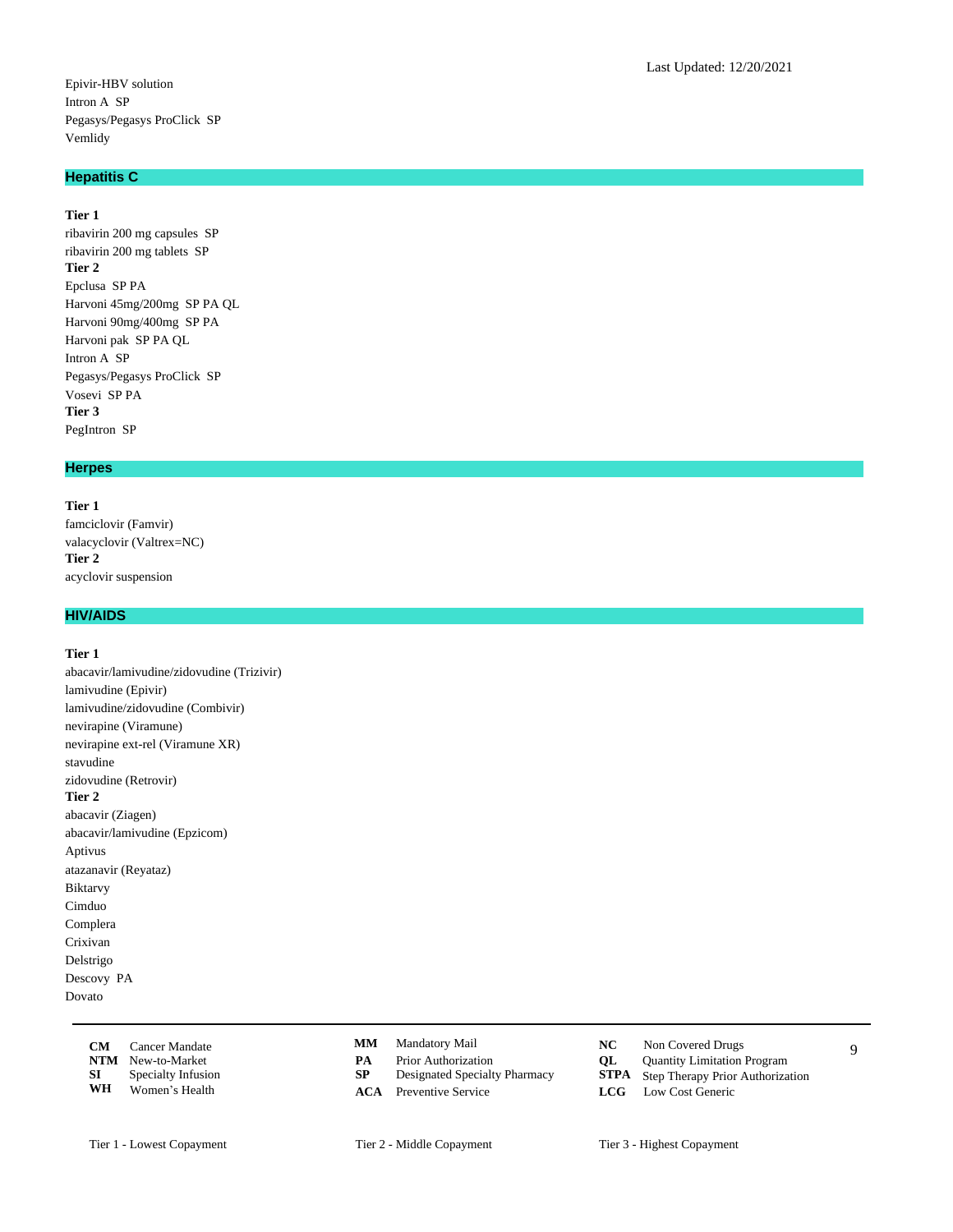Edurant efavirenz (Sustiva) efavirenz/emtricitabine/tenofovir efavirenz/emtricitabine/tenofovir (Atripla NC) efavirenz/lamivudine/tenofovir disoproxil fumarate (Symfi Lo) efavirenz/lamivudine/tenofovir disoproxil fumarate (Symfi) emtricitabine (Emtriva) emtricitabine/tenofovir emtricitabine/tenofovir (Truvada NC) etravirine (Intelence) Evotaz fosamprenavir tablet 700 mg (Lexiva) Fuzeon SP Genvoya Invirase Isentress Isentress HD Isentress Oral Suspension Juluca lopinavir/ritonavir solution (Kaletra solution) lopinavir/ritonavir tablets (Kaletra tablets) Norvir Powder Packet Norvir solution **Odefsey** Pifeltro Prezcobix Prezista Reyataz oral powder ritonavir tablets (Norvir Tablets) Rukobia Selzentry Selzentry solution Stribild Symtuza tenofovir 300 mg (Viread 300 mg) Tivicay Tivicay PD Triumeq Tybost Viracept

**Influenza**

**Tier 1**

Viread

amantadine rimantadine **Tier 2** oseltamivir capsules (Tamiflu capsules NC) QL oseltamivir suspension (Tamiflu suspension NC) QL Relenza QL

**CM** Cancer Mandate **CMM** Mandatory Mail **NC** Non Covered Drugs 10 **NTM** New-to-Market **PA** Prior Authorization **QL** Quantity Limitation Program<br> **SP** Designated Specialty Pharmacy **STPA** Step Therapy Prior Authoriza **SI** Specialty Infusion **SP** Designated Specialty Pharmacy **STPA** Step Therapy Prior Authorization **WH** Women's Health **ACA** Preventive Service **LCG** Low Cost Generic **Women's Health** 

Mandatory Mail **NC** Non Covered Drugs **MM**

- 
- 
- 
- -
	-
- **ACA** Preventive Service **LCG** Low Cost Generic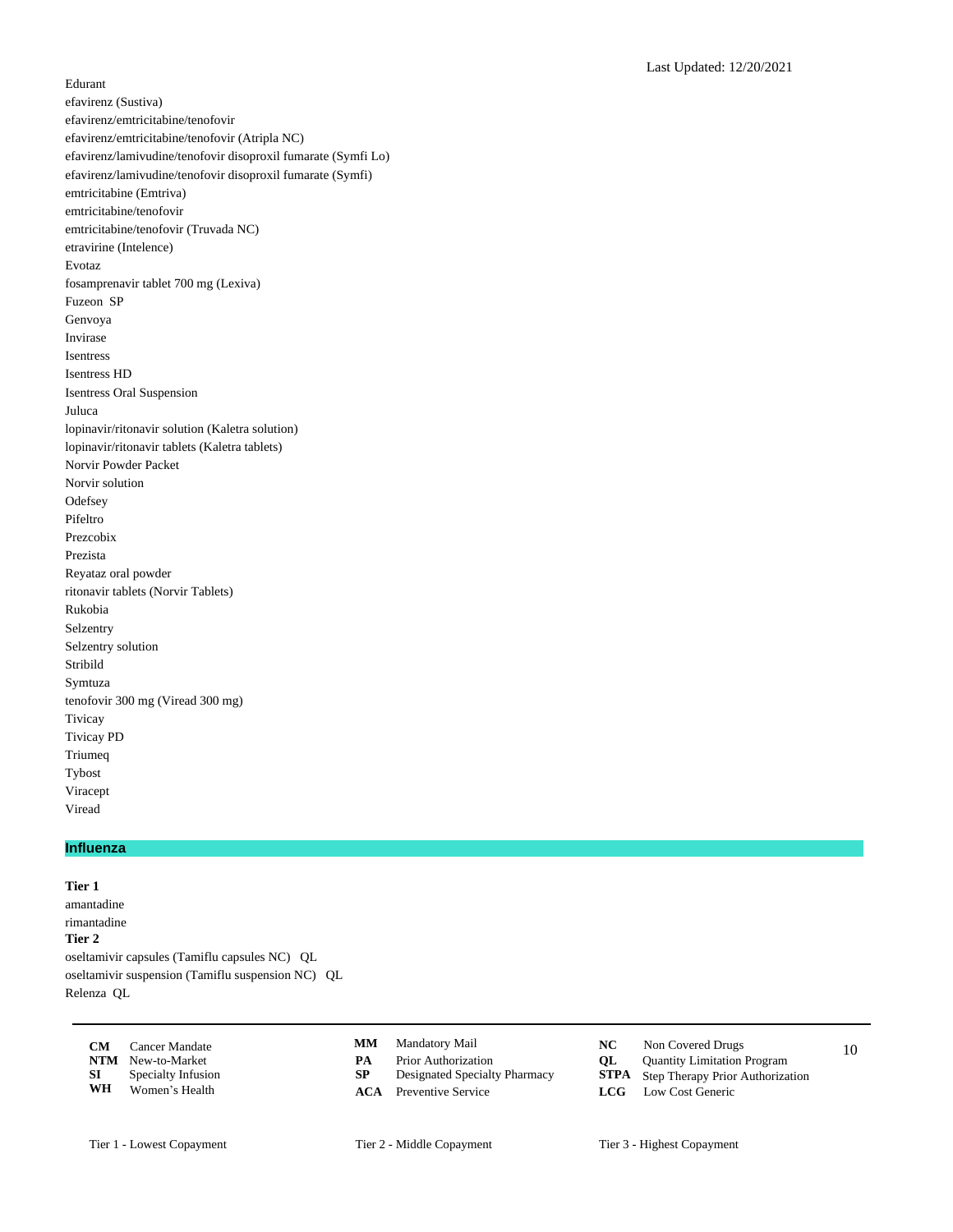# **BETA-LACTAM ANTIBIOTICS**

# **Tier 1**

amoxicillin amoxicillin/clavulanate (Augmentin) amoxicillin/clavulanate ext-rel ampicillin cefaclor cefadroxil cefdinir cefprozil cefuroxime axetil (Ceftin) dicloxacillin penicillin VK **Tier 2** Cefaclor ER cefixime capsules, suspension (Suprax capsules, suspension) cefpodoxime cephalexin (Keflex) **Tier 3** Suprax tablets

# **IMMUNE GLOBULINS**

**Medical Benefit** Immune Globulin (IVIG, SCIG) PA SI

# **MACROLIDES AND CLINDAMYCIN**

**Tier 1**

azithromycin (Zithromax) clarithromycin (Biaxin) clarithromycin ext-rel clindamycin (Cleocin) clindamycin palmitate oral solution (Cleocin Pediatric) **Tier 2** clarithromycin suspension Ery-Tab erythromycin delayed-rel erythromycin ethylsuccinate (E.E.S. 200 suspension) erythromycin ethylsuccinate susp 400 mg/5 mL (Eryped) erythromycin ethylsuccinate tablets erythromycin stearate erythromycin tablets **Tier 3** Dificid PA Dificid suspension PA

| <b>CM</b> | Cancer Mandate           | MМ | Mandatory Mail                | NC.  | Non Covered Drugs                            |  |
|-----------|--------------------------|----|-------------------------------|------|----------------------------------------------|--|
|           | <b>NTM</b> New-to-Market | PА | Prior Authorization           | OL – | <b>Quantity Limitation Program</b>           |  |
| SI –      | Specialty Infusion       |    | Designated Specialty Pharmacy |      | <b>STPA</b> Step Therapy Prior Authorization |  |
| WH        | Women's Health           |    | <b>ACA</b> Preventive Service |      | <b>LCG</b> Low Cost Generic                  |  |

- **PA** Prior Authorization<br> **NTM** Designated Specialty Pharmacy<br> **STPA** Step Therapy Prior Authoriza
- 
- **ACA** Preventive Service **LCG** Low Cost Generic
- Mandatory Mail **NC** Non Covered Drugs
	-
	- **Step Therapy Prior Authorization** 
		-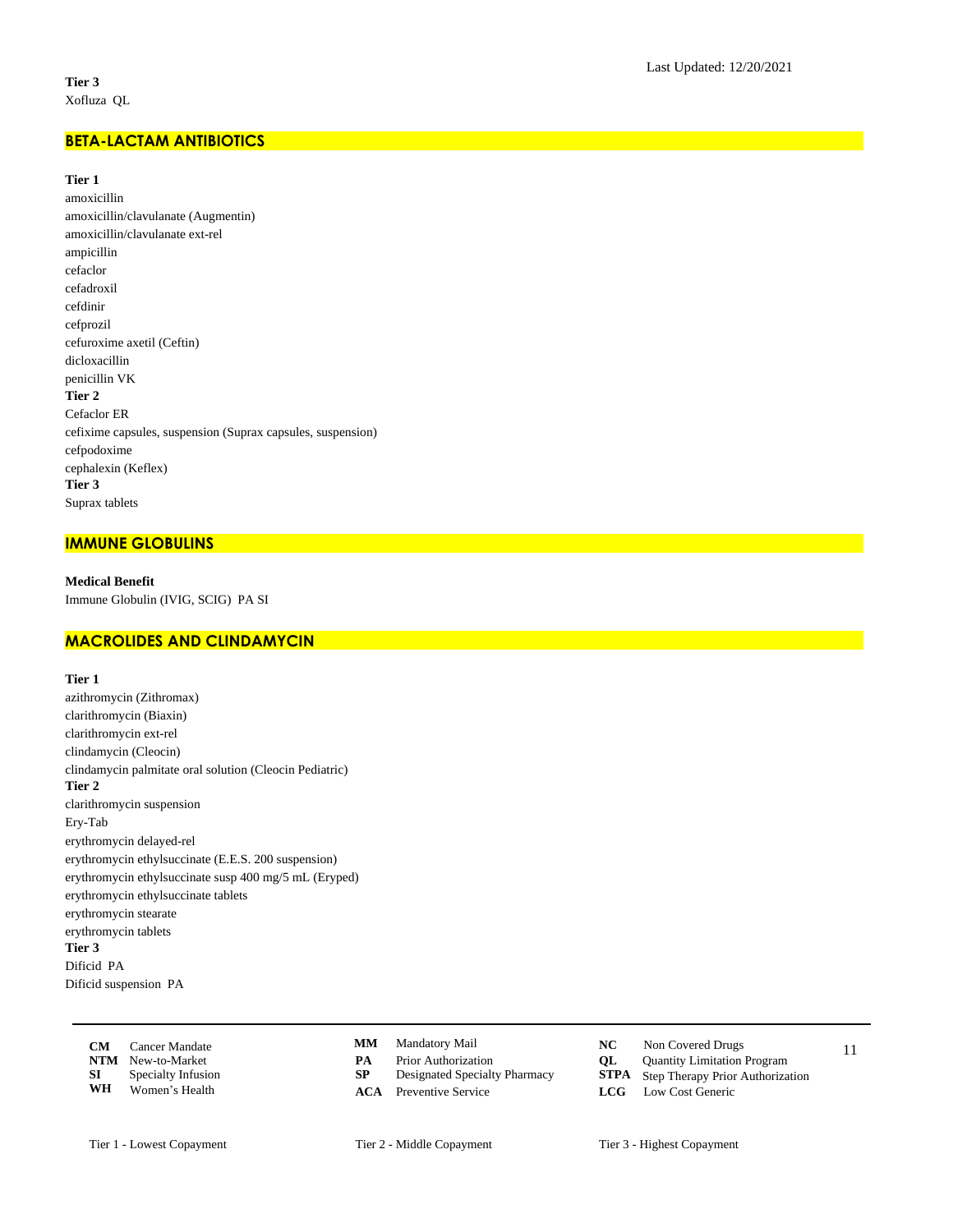PCE Zmax

# **MYCOBACTERIAL INFECTIONS (TUBERCULOSIS AND MYCOBACTERIUM AVIUM COMPLEX)**

**Tier 1**

azithromycin (Zithromax) clarithromycin (Biaxin) ethambutol (Myambutol) isoniazid pyrazinamide rifampin **Tier 2** rifabutin (Mycobutin) Sirturo PA **Tier 3** Pretomanid

#### **QUINOLONES**

**Tier 1** ciprofloxacin ciprofloxacin (Cipro) levofloxacin levofloxacin (Levaquin=NC) ofloxacin **Tier 2** moxifloxacin **Tier 3** Baxdela

#### **SULFONAMIDES**

#### **Tier 1**

sulfamethoxazole/trimethoprim sulfamethoxazole/trimethoprim (Bactrim/Bactrim DS)

# **TETRACYCLINES**

#### **Tier 1**

doxycycline hyclate (Vibramycin) doxycycline monohydrate minocycline capsules (Minocin=NC) minocycline ext-rel (Ximino=NC) **Tier 2** doxycycline hyclate 75 mg tablets (Acticlate NC) minocycline tablets **Tier 3**

doxycycline hyclate delayed-rel tablets (Doryx NC)

| CM | Cancer Mandate               |    | <b>MM</b> Mandatory Mail      | NC - | Non Covered Drugs                            |  |
|----|------------------------------|----|-------------------------------|------|----------------------------------------------|--|
|    | <b>NTM</b> New-to-Market     | PA | <b>Prior Authorization</b>    | OL – | <b>Quantity Limitation Program</b>           |  |
|    | <b>SI</b> Specialty Infusion |    | Designated Specialty Pharmacy |      | <b>STPA</b> Step Therapy Prior Authorization |  |
| WH | Women's Health               |    | <b>ACA</b> Preventive Service |      | <b>LCG</b> Low Cost Generic                  |  |

- **PA** Prior Authorization<br> **NTM** Designated Specialty Pharmacy<br> **STPA** Step Therapy Prior Authoriza
- 
- Mandatory Mail **NC** Non Covered Drugs
	-
	- **Step Therapy Prior Authorization**
- **ACA** Preventive Service **LCG** Low Cost Generic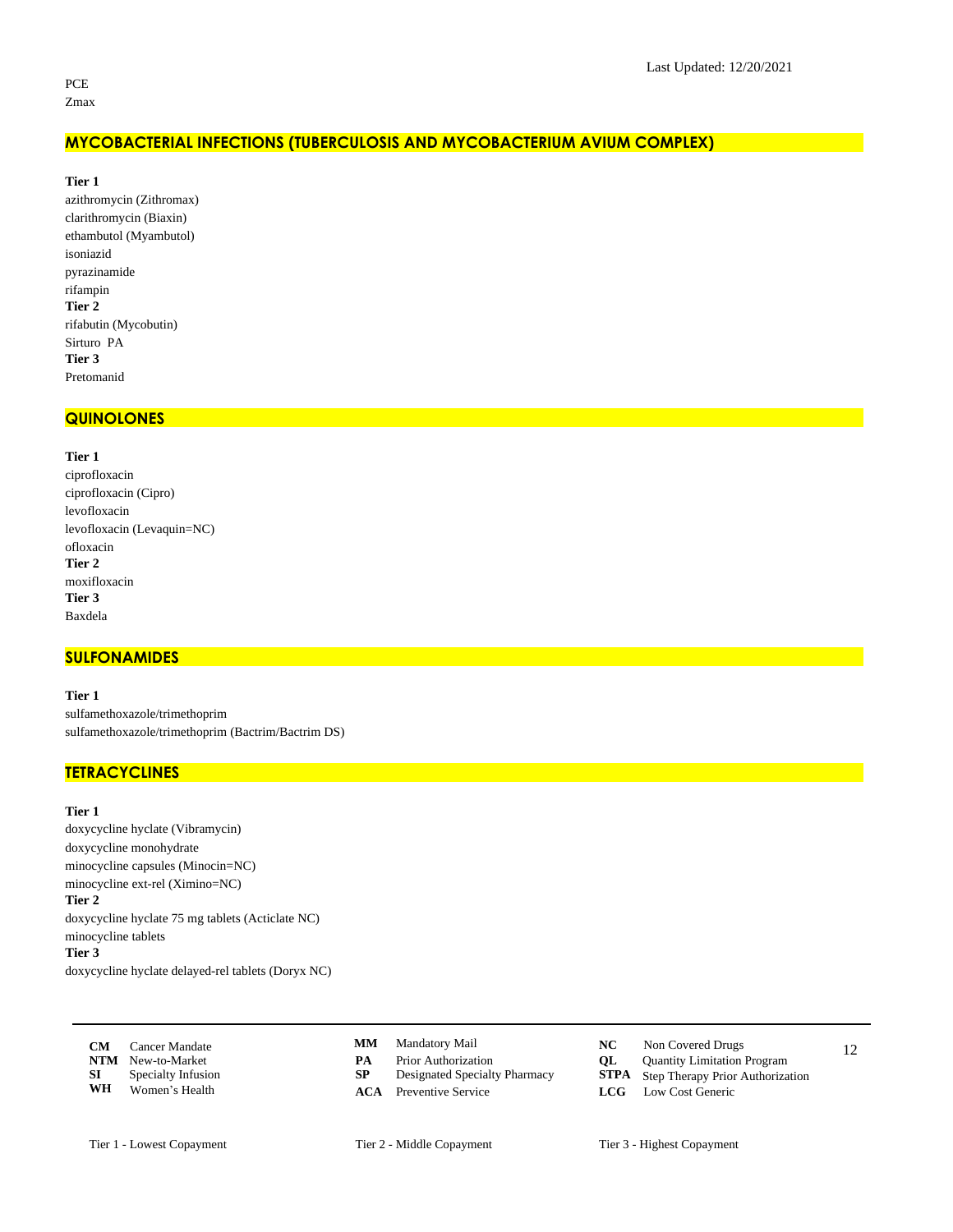# **BIOLOGIC AND IMMUNOLOGICAL AGENTS**

# **ALLERGEN EXTRACTS**

**Tier 3** Grastek PA Odactra PA Oralair PA Palforzia capsules PA Palforzia packets PA Ragwitek PA

# **IMMUNOMODULATORS**

**Medical Benefit** Actemra vial PA Inflectra PA Orencia vial PA Remicade PA Renflexis PA Riabni PA Rituxan PA Simponi Aria PA Truxima PA **Tier 2** Dupixent SP PA QL Dupixent pen SP PA QL Enbrel SP PA QL Enbrel Mini SP PA QL Humira SP PA QL Rinvoq SP PA QL Simponi SP PA QL Stelara SP PA QL Tremfya SP PA QL **Tier 3** Actemra prefilled syringe SP PA QL Cimzia SP PA QL Kevzara SP PA QL Kevzara auto-injector SP PA QL Kineret PA QL Olumiant SP PA Orencia auto-injector / prefilled syringe SP PA QL Siliq SP PA QL Taltz SP PA QL

- **CM** Cancer Mandate **CMM** Mandatory Mail **NC** Non Covered Drugs 13 **NTM** New-to-Market **PA** Prior Authorization **QL** Quantity Limitation Program<br> **SP** Designated Specialty Pharmacy **STPA** Step Therapy Prior Authoriza **SI** Specialty Infusion **SP** Designated Specialty Pharmacy **STPA** Step Therapy Prior Authorization **WH** Women's Health **ACA** Preventive Service **LCG** Low Cost Generic **Women's Health**
- **MM**
	-
	-
	- **ACA** Preventive Service **LCG** Low Cost Generic
- Mandatory Mail **NC** Non Covered Drugs
	-
	-
- Tier 1 Lowest Copayment Tier 2 Middle Copayment Tier 3 Highest Copayment
	-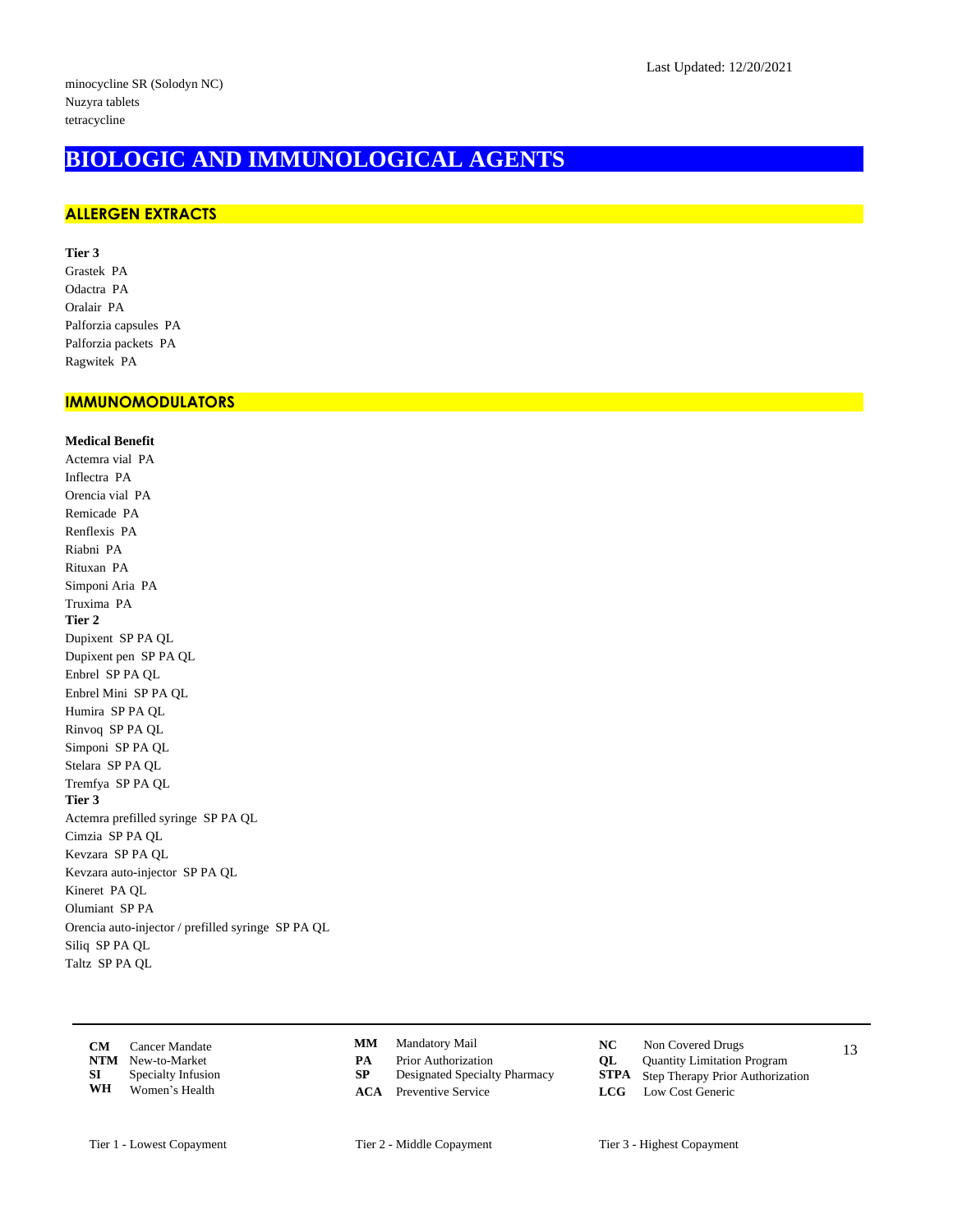#### **IMMUNOSUPPRESSANT DRUGS**

**Medical Benefit**

Benlysta PA Saphnelo PA **Tier 1** azathioprine (Imuran) cyclosporine (Sandimmune) cyclosporine, modified (Neoral) mycophenolate mofetil (Cellcept) mycophenolate sodium (Myfortic) prednisone sirolimus (Rapamune) tacrolimus capsules (Prograf) **Tier 2** Benlysta Sub Q Injection SP PA Enspryng SP PA everolimus (Zortress) Lupkynis PA mycophenolate mofetil suspension mycophenolate sodium delayed-rel tablets Rezurock PA **Tier 3** Prograf granules

# **BLOOD THINNERS AND BLOOD MODIFYING AGENTS**

# **ANTIPLATELET THERAPY**

**Tier 1**

clopidogrel clopidogrel (Plavix) dipyridamole (Persantine) **Tier 2** dipyridamole ext-rel/aspirin prasugrel (Effient NC) **Tier 3** Brilinta Zontivity

# **BLOOD MODIFYING AGENTS**

**Tier 2**

Aranesp SP QL Cablivi Epogen SP QL Fulphila SP PA QL Hemlibra SP PA

|      | <b>CM</b> Cancer Mandate  |    | <b>MM</b> Mandatory Mail      |    | Non Covered Drugs                            | 14 |
|------|---------------------------|----|-------------------------------|----|----------------------------------------------|----|
|      | <b>NTM</b> New-to-Market  | PА | <b>Prior Authorization</b>    | OL | <b>Quantity Limitation Program</b>           |    |
| SI – | <b>Specialty Infusion</b> |    | Designated Specialty Pharmacy |    | <b>STPA</b> Step Therapy Prior Authorization |    |
| WH   | Women's Health            |    | <b>ACA</b> Preventive Service |    | <b>LCG</b> Low Cost Generic                  |    |

- Mandatory Mail **NC** Non Covered Drugs **MM**
- **PA** Prior Authorization<br> **NTM** Designated Specialty Pharmacy<br> **STPA** Step Therapy Prior Authoriza
- 
- **ACA** Preventive Service **LCG** Low Cost Generic
- -
	- **Step Therapy Prior Authorization** 
		-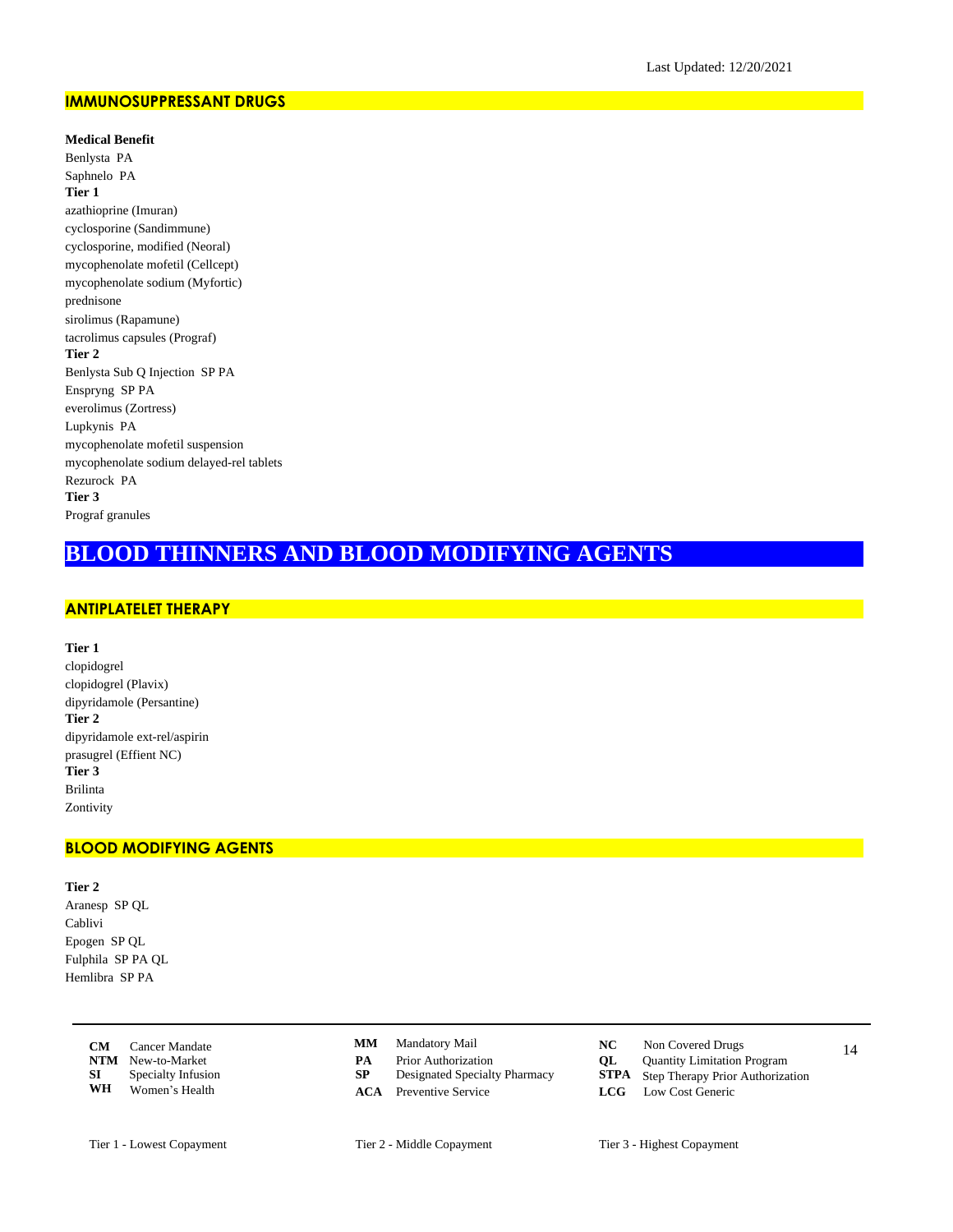Leukine SP QL Mircera QL Neulasta SP PA QL Procrit SP QL Promacta SP QL Retacrit SP QL Zarxio SP QL **Tier 3** Doptelet SP PA Granix prefilled syringe SP PA QL Mulpleta SP PA Neupogen SP PA QL Neupogen/Single-Ject SP PA QL Nivestym SP PA QL Nyvepria SP PA QL Tavalisse QL Udenyca SP PA QL Ziextenzo SP PA QL

#### **BLOOD THINNERS**

**Tier 1** enoxaparin (Lovenox=NC) warfarin **Tier 2** Eliquis fondaparinux sodium (Arixtra) Xarelto Xarelto starter pack **Tier 3** Fragmin

#### **BLOOD, MISCELLANEOUS**

#### **Tier 1**

anagrelide (Agrylin) cilostazol cilostazol (Pletal) deferiprone (Ferriprox tablets) QL pentoxifylline ext-rel **Tier 2** aminocaproic acid oral solution (Amicar oral solution) aminocaproic acid tablets (Amicar tablets) deferasirox (Exjade NC) deferasirox 180 mg tablets deferasirox granules deferasirox tablets (Jadenu NC) Ferriprox oral solution QL **Tier 3** Chemet

| CM | Cancer Mandate               |    | <b>MM</b> Mandatory Mail      | NC - | Non Covered Drugs                            |  |
|----|------------------------------|----|-------------------------------|------|----------------------------------------------|--|
|    | <b>NTM</b> New-to-Market     | PА | <b>Prior Authorization</b>    | OL – | <b>Quantity Limitation Program</b>           |  |
|    | <b>SI</b> Specialty Infusion |    | Designated Specialty Pharmacy |      | <b>STPA</b> Step Therapy Prior Authorization |  |
| WH | Women's Health               |    | <b>ACA</b> Preventive Service |      | <b>LCG</b> Low Cost Generic                  |  |

- Mandatory Mail **NC** Non Covered Drugs **MM**
- **PA** Prior Authorization<br> **NTM** Step Therapy Prior Authorization Program<br> **STPA** Step Therapy Prior Authoriza
- 
- 
- -
	- **Step Therapy Prior Authorization**
- **ACA** Preventive Service **LCG** Low Cost Generic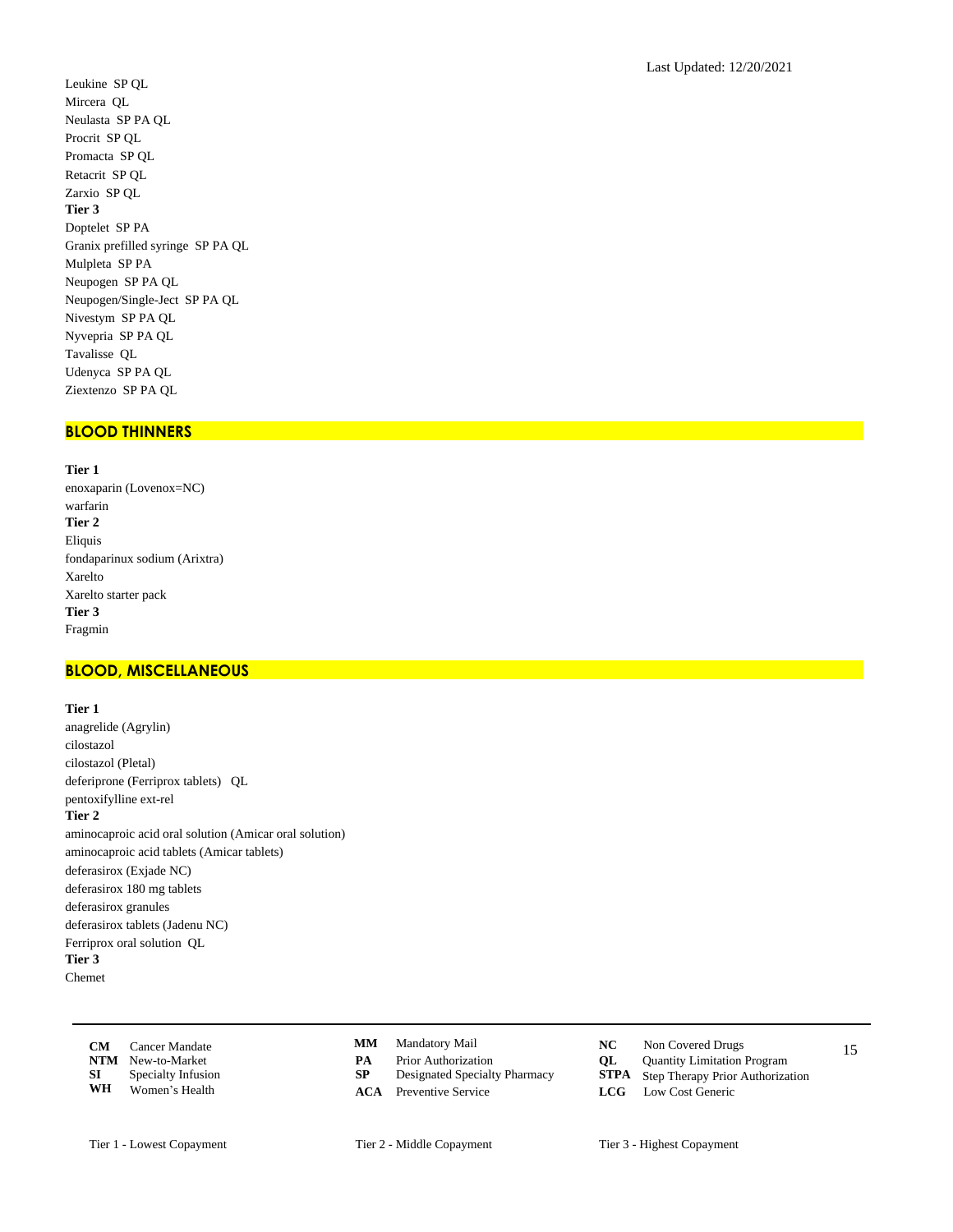# **CANCER DRUGS**

# **Antineoplastic Drugs**

# **Medical Benefit**

Abraxane PA Proleukin PA Xgeva PA **Tier 1** anastrozole (Arimidex=NC) bexarotene capsules SP bexarotene capsules (Targretin capsules=NC) SP bicalutamide (Casodex=NC) capecitabine (Xeloda=NC) SP etoposide capsules SP exemestane (Aromasin=NC) flutamide hydroxyurea (Hydrea=NC) imatinib mesylate SP imatinib mesylate (Gleevec=NC) SP letrozole (Femara=NC) leucovorin calcium megestrol acetate mercaptopurine methotrexate nilutamide (Nilandron=NC) tamoxifen tretinoin capsules SP **Tier 2** abiraterone 250 mg SP PA abiraterone 250 mg (Zytiga 250 mg NC) SP PA abiraterone 500 mg (Zytiga 500 mg NC) SP PA Alecensa SP PA Alunbrig PA Ayvakit PA Balversa PA Bosulif SP PA Braftovi PA Brukinsa PA Cabometyx SP PA Calquence PA Caprelsa PA Cometriq SP PA Copiktra PA Cotellic SP PA Cyclophosphamide Capsules SP Daurismo SP PA Droxia Emcyt SP Erivedge SP PA

|    | <b>CM</b> Cancer Mandate     |    | <b>MM</b> Mandatory Mail      |    | Non Covered Drugs                            |  |
|----|------------------------------|----|-------------------------------|----|----------------------------------------------|--|
|    | <b>NTM</b> New-to-Market     | PА | <b>Prior Authorization</b>    | OL | <b>Quantity Limitation Program</b>           |  |
|    | <b>SI</b> Specialty Infusion |    | Designated Specialty Pharmacy |    | <b>STPA</b> Step Therapy Prior Authorization |  |
| WH | Women's Health               |    | <b>ACA</b> Preventive Service |    | <b>LCG</b> Low Cost Generic                  |  |

- **MM**
- 
- 
- **ACA** Preventive Service **LCG** Low Cost Generic
- Mandatory Mail **NC** Non Covered Drugs
	-
- **PA** Prior Authorization<br> **NTM** Designated Specialty Pharmacy<br> **STPA** Step Therapy Prior Authoriza **Step Therapy Prior Authorization** 
	-
- Tier 1 Lowest Copayment Tier 2 Middle Copayment Tier 3 Highest Copayment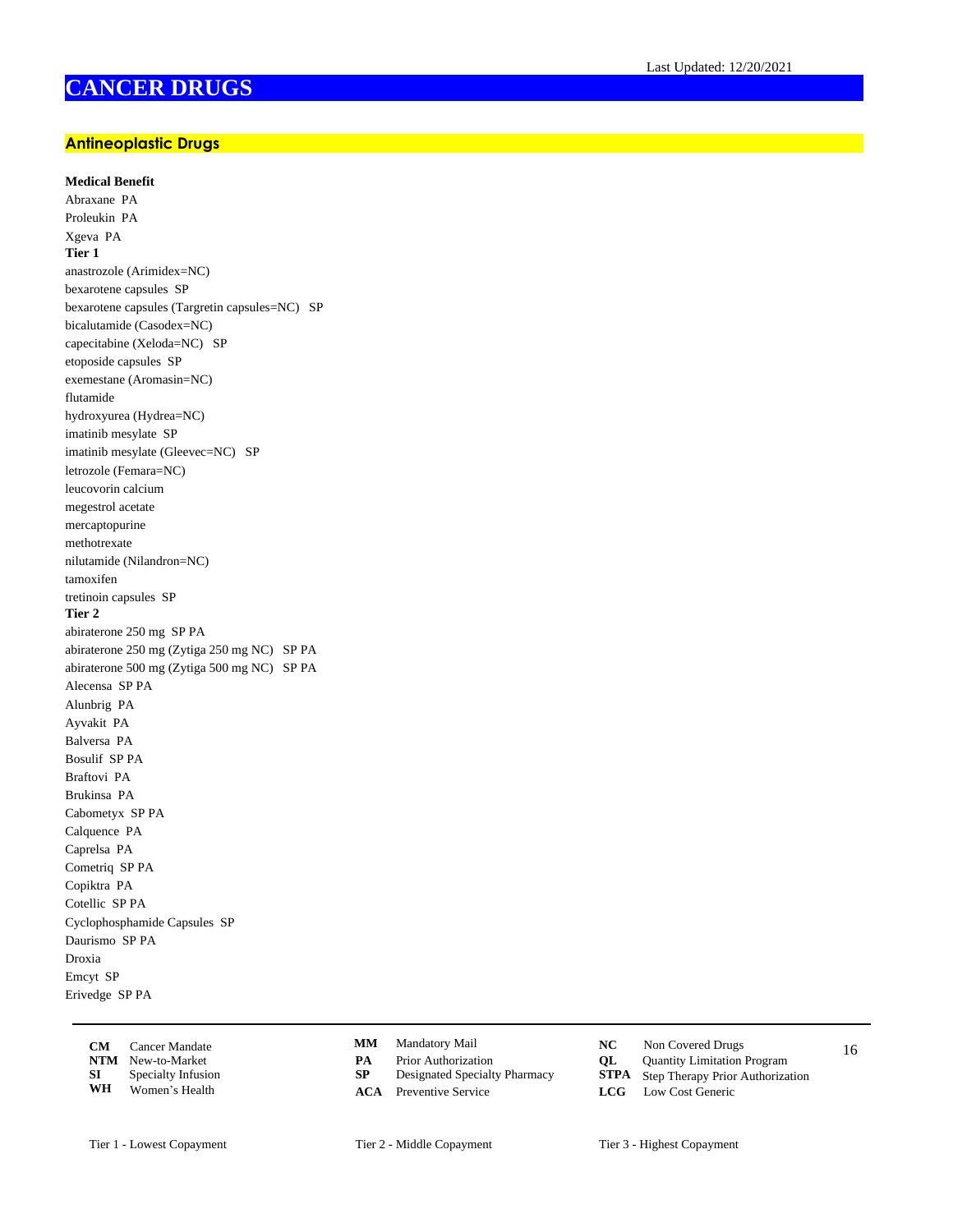erlotinib SP erlotinib (Tarceva NC) SP everolimus (Afinitor NC) SP PA everolimus 2, 3, and 5 mg (Afinitor Disperz) SP PA Exkivity PA Farydak SP PA Fotivda PA Gavreto SP PA Gilotrif PA Hycamtin oral capsules SP PA Ibrance SP PA Iclusig PA Idhifa SP PA Imbruvica PA Inlyta SP PA Inqovi SP PA Inrebic SP PA Iressa PA Jakafi SP PA Kisqali SP PA Koselugo PA lapatinib SP PA Lenvima SP PA Leukeran Lonsurf SP PA Lorbrena SP PA Lumakras SP PA Lynparza SP PA Lysodren Matulane Mekinist SP PA Mektovi PA melphalan (Alkeran NC) Myleran tablets Nerlynx SP PA Nexavar SP PA Ninlaro SP PA octreotide SP Odomzo SP PA Onureg SP PA Orgovyx PA Pemazyre PA Piqray SP PA Pomalyst SP PA Qinlock PA Retevmo SP PA Revlimid SP PA Rheumatrex Rozlytrek SP PA Rubraca SP PA Rydapt SP PA

**CM** Cancer Mandate **CMM** Mandatory Mail **NC** Non Covered Drugs 17 **NTM** New-to-Market **PA** Prior Authorization **QL** Quantity Limitation Program<br> **SP** Designated Specialty Pharmacy **STPA** Step Therapy Prior Authoriza **SI** Specialty Infusion **SP** Designated Specialty Pharmacy **STPA** Step Therapy Prior Authorization **WH** Women's Health **ACA** Preventive Service **LCG** Low Cost Generic **Women's Health** 

- **MM**
	-
- 
- **ACA** Preventive Service **LCG** Low Cost Generic
- Mandatory Mail **NC** Non Covered Drugs
	-
	- -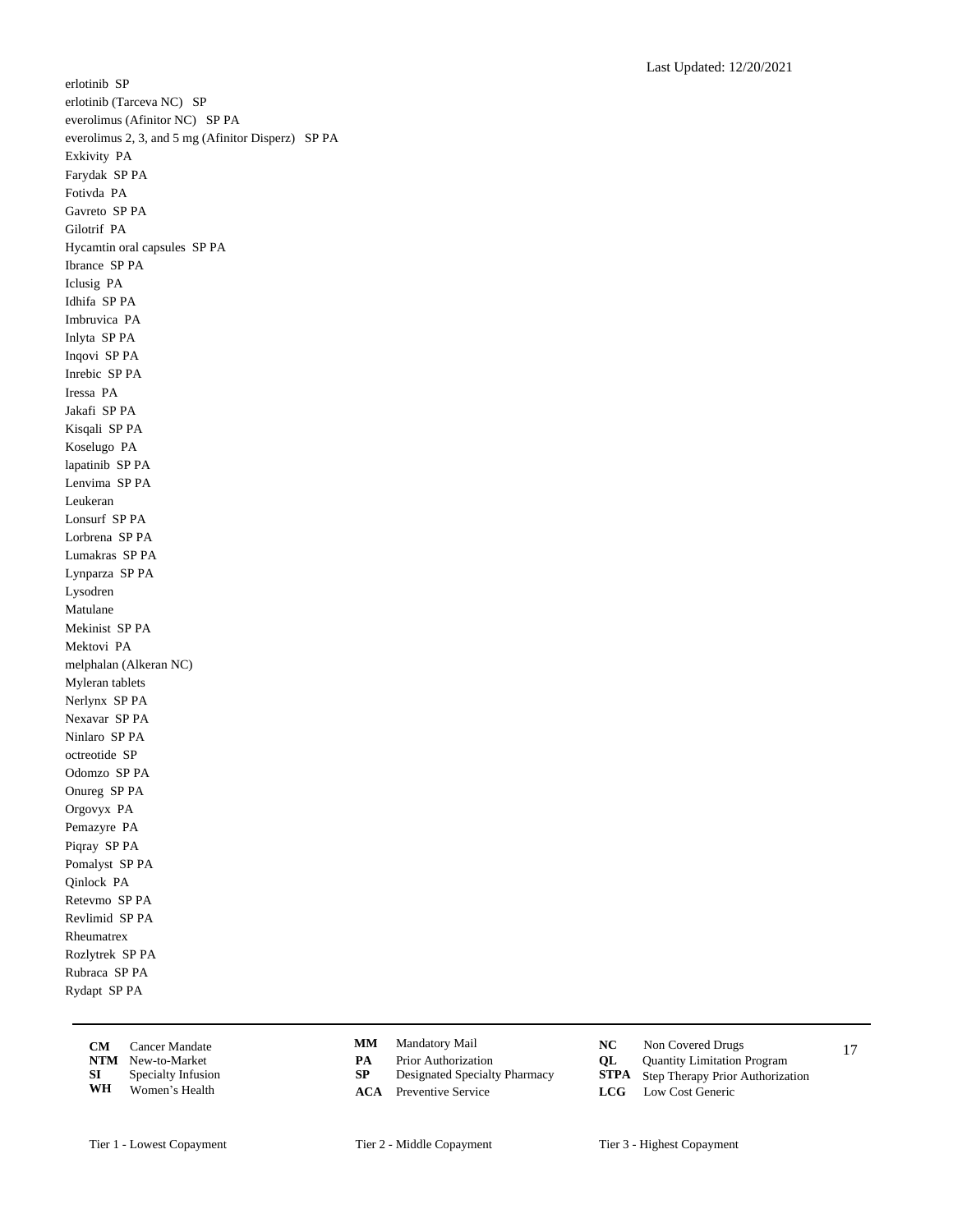Siklos PA Soltamox Sprycel SP PA Stivarga SP PA sunitinib malate (Sutent) SP PA Tabloid SP Tabrecta SP PA Tafinlar SP PA Tagrisso 40 mg PA Tagrisso 80 mg PA Talzenna SP PA Targretin gel SP Tasigna SP PA Tazverik PA temozolomide SP temozolomide (Temodar NC) SP Tepmetko PA Tibsovo PA toremifene (Fareston NC) Trexall Truseltiq PA Tukysa PA Turalio PA Ukoniq PA Valchlor PA Venclexta PA Verzenio SP PA Vistogard Vitrakvi SP PA Vizimpro SP PA Votrient SP PA Welireg PA Xalkori SP PA Xospata PA Xpovio Pak PA Xtandi SP PA Zejula PA Zelboraf SP PA Zolinza SP PA Zydelig SP PA Zykadia SP PA **Tier 3** Gleostine SP Mesnex Purixan Thalomid SP Xatmep PA

|      | <b>CM</b> Cancer Mandate | <b>MM</b> Mandatory Mail      |    | Non Covered Drugs                            |  |
|------|--------------------------|-------------------------------|----|----------------------------------------------|--|
|      | <b>NTM</b> New-to-Market | <b>Prior Authorization</b>    | OL | <b>Quantity Limitation Program</b>           |  |
| SI – | Specialty Infusion       | Designated Specialty Pharmacy |    | <b>STPA</b> Step Therapy Prior Authorization |  |
| WH   | Women's Health           | <b>ACA</b> Preventive Service |    | LCG Low Cost Generic                         |  |

- 
- **PA** Prior Authorization<br> **NTM** Designated Specialty Pharmacy<br> **STPA** Step Therapy Prior Authoriza
- **ACA** Preventive Service **LCG** Low Cost Generic
- Mandatory Mail **NC** Non Covered Drugs
	-
	- **Step Therapy Prior Authorization**
	-
- Tier 1 Lowest Copayment Tier 2 Middle Copayment Tier 3 Highest Copayment
	-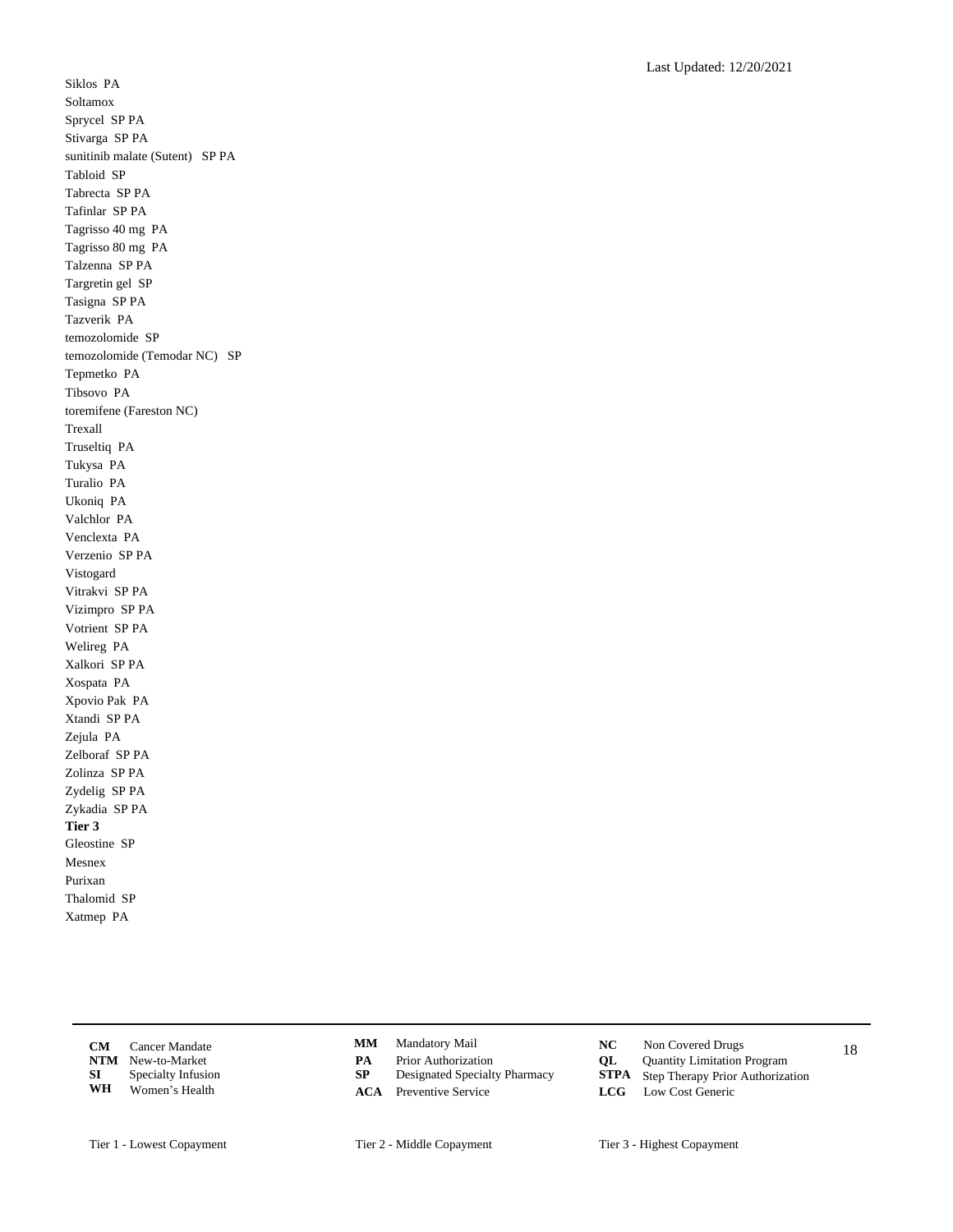# **CARDIOVASCULAR AGENTS**

# **ACE INHIBITORS**

# **Tier 1**

benazepril benazepril (Lotensin) enalapril enalapril (Vasotec) fosinopril lisinopril (Prinivil) lisinopril (Zestril) moexipril perindopril quinapril quinapril (Accupril) ramipril ramipril (Altace=NC) trandolapril (Mavik) **Tier 2** captopril enalapril maleate solution (Epaned)

# **ALPHA-1 BLOCKERS**

**Tier 1**

doxazosin (Cardura=NC) phenoxybenzamine (Dibenzyline) prazosin (Minipress) terazosin

# **ANGINA**

#### **Tier 1**

amlodipine amlodipine (Norvasc=NC) atenolol atenolol (Tenormin=NC) diltiazem (Cardizem=NC) diltiazem ext-rel (Cardizem CD=NC) diltiazem ext-rel (Tiazac=NC) isosorbide mononitrate ext-rel metoprolol succinate ext-rel (Toprol-XL) metoprolol tartrate metoprolol tartrate (Lopressor=NC) nicardipine nifedipine 10 mg nifedipine ext-rel (Procardia XL=NC) nitroglycerin lingual spray (Nitrolingual)

| <b>CM</b> | Cancer Mandate           | MМ | Mandatory Mail                |    | Non Covered Drugs                            |  |
|-----------|--------------------------|----|-------------------------------|----|----------------------------------------------|--|
|           | <b>NTM</b> New-to-Market | PА | <b>Prior Authorization</b>    | OL | <b>Quantity Limitation Program</b>           |  |
| SI –      | Specialty Infusion       |    | Designated Specialty Pharmacy |    | <b>STPA</b> Step Therapy Prior Authorization |  |
| WH        | Women's Health           |    | <b>ACA</b> Preventive Service |    | <b>LCG</b> Low Cost Generic                  |  |

- **MM**
- **PA** Prior Authorization<br> **NTM** Step Therapy Prior Authorization Program<br> **STPA** Step Therapy Prior Authoriza
- 
- **ACA** Preventive Service **LCG** Low Cost Generic
- Mandatory Mail **NC** Non Covered Drugs
	-
	- **Step Therapy Prior Authorization** 
		-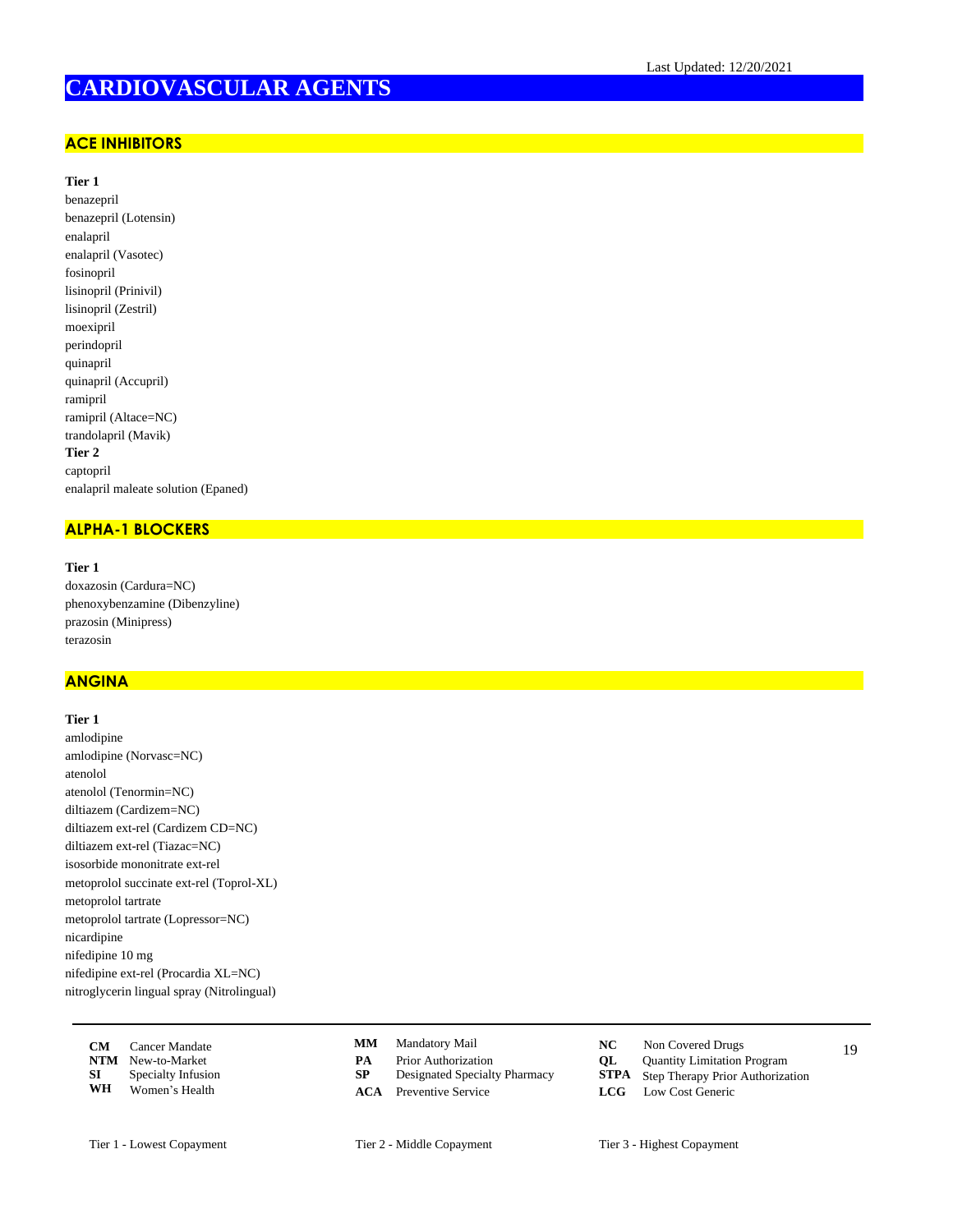nitroglycerin sublingual (Nitrostat) nitroglycerin transdermal (Nitro-Dur) propranolol verapamil **Tier 2** Corlanor nadolol (Corgard) Nifedipine 20 mg ranolazine (Ranexa NC) **Tier 3** metoprolol tartrate 37.5 mg, 75 mg

# **ANGIOTENSIN II RECEPTOR BLOCKERS**

**Tier 1** irbesartan (Avapro=NC) losartan losartan (Cozaar=NC) telmisartan telmisartan (Micardis=NC) valsartan (Diovan) **Tier 2** candesartan (Atacand NC) olmesartan (Benicar NC)

#### **ANTI-ARRHYTHMICS AND CARDIAC GLYCOSIDES**

**Tier 1** amiodarone digoxin (Lanoxin) disopyramide (Norpace) flecainide mexiletine propafenone (Rythmol) sotalol (Betapace) sotalol AF (Betapace AF) **Tier 2** dofetilide (Tikosyn) pacerone propafenone ext-rel (Rythmol SR) quinidine gluconate ext-rel **Tier 3** Multaq Norpace CR Sotylize 5 mg/mL

# **ANTIHYPERTENSIVE FIXED-DOSE COMBINATION PRODUCTS**

**Tier 1** amlodipine/benazepril (Lotrel=NC) amlodipine/valsartan (Exforge)

> **CM** Cancer Mandate **CMM** Mandatory Mail **CC** Non Covered Drugs 20 **NTM** New-to-Market **PA** Prior Authorization **QL** Quantity Limitation Program<br> **SP** Designated Specialty Pharmacy **STPA** Step Therapy Prior Authoriza **SI** Specialty Infusion **SP** Designated Specialty Pharmacy **STPA** Step Therapy Prior Authorization **WH** Women's Health **ACA** Preventive Service **LCG** Low Cost Generic Women's Health

**MM**

- Mandatory Mail **NC** Non Covered Drugs
	-

**ACA** Preventive Service **LCG** Low Cost Generic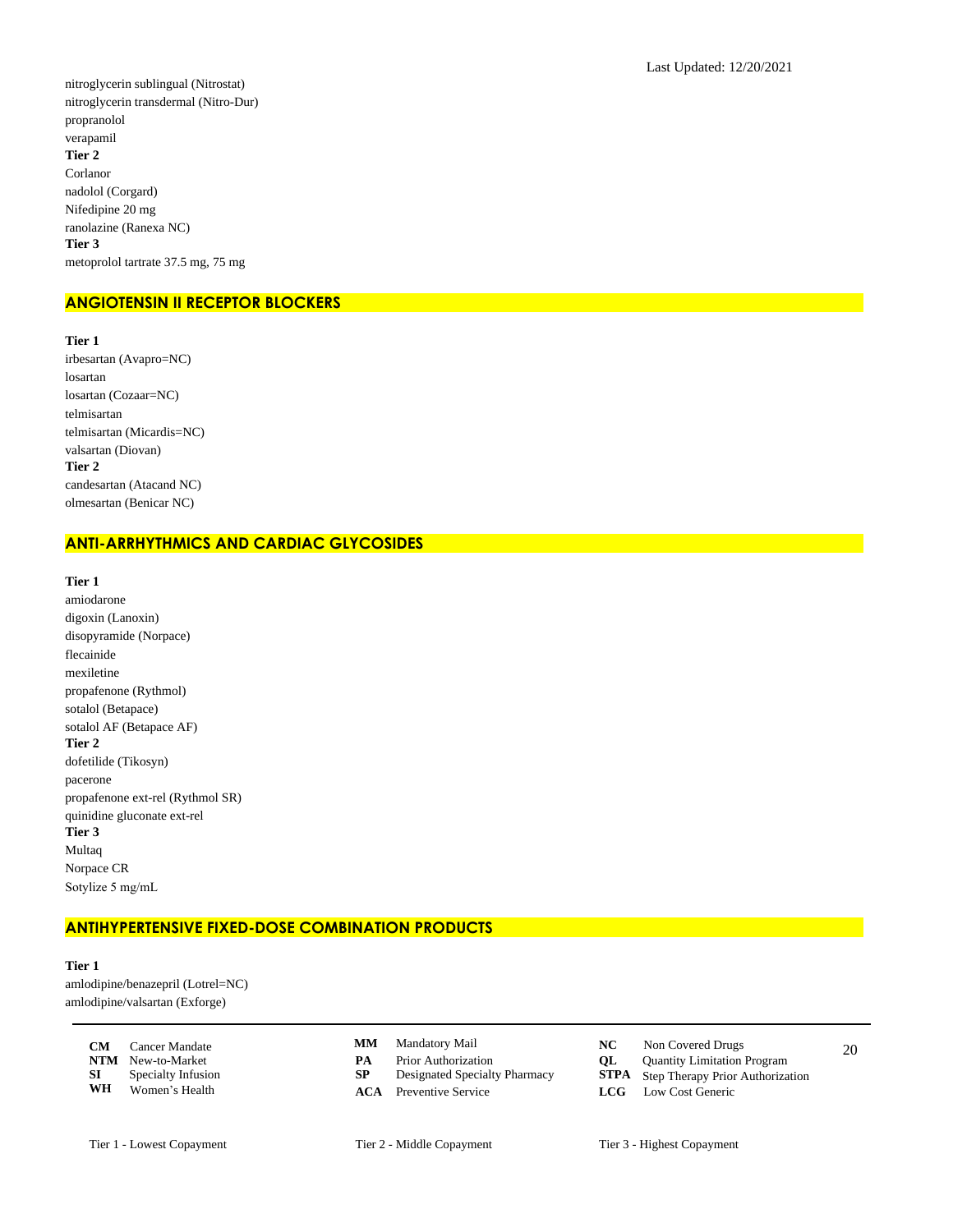amlodipine/valsartan/hydrochlorothiazide (Exforge HCT) atenolol/chlorthalidone (Tenoretic=NC) benazepril/hydrochlorothiazide (Lotensin HCT=NC) bisoprolol/hydrochlorothiazide bisoprolol/hydrochlorothiazide (Ziac) captopril/hydrochlorothiazide enalapril/hydrochlorothiazide (Vaseretic) fosinopril/hydrochlorothiazide irbesartan/hydrochlorothiazide (Avalide=NC) lisinopril/hydrochlorothiazide (Zestoretic) losartan/hydrochlorothiazide (Hyzaar=NC) metoprolol/hydrochlorothiazide quinapril/hydrochlorothiazide (Accuretic=NC) trandolapril/verapamil ext-rel (Tarka) valsartan/hydrochlorothiazide (Diovan HCT) **Tier 2** amlodipine/olmesartan (Azor NC) candesartan/hydrochlorothiazide (Atacand HCT NC) olmesartan/amlodipine/hydrochlorothiazide (Tribenzor NC) olmesartan/hydrochlorothiazide (Benicar HCT NC) telmisartan/amlodipine (Twynsta NC) telmisartan/hydrochlorothiazide (Micardis HCT NC) **Tier 3** Dutoprol

Tekturna HCT

# **BETA BLOCKERS**

## **Beta And Alpha Blockers**

**Tier 1** carvedilol carvedilol (Coreg) labetalol (Trandate) **Tier 2** carvedilol phosphate ext-rel (Coreg CR NC)

# **Beta Blockers**

**Tier 1**

acebutolol (Sectral=NC) atenolol atenolol (Tenormin=NC) betaxolol bisoprolol (Zebeta) metoprolol succinate ext-rel (Toprol-XL) metoprolol tartrate metoprolol tartrate (Lopressor=NC) pindolol propranolol

|    | <b>CM</b> Cancer Mandate |    | <b>MM</b> Mandatory Mail      | NC. | Non Covered Drugs                            | 21 |
|----|--------------------------|----|-------------------------------|-----|----------------------------------------------|----|
|    | <b>NTM</b> New-to-Market | PА | <b>Prior Authorization</b>    | OL  | <b>Quantity Limitation Program</b>           |    |
| SI | Specialty Infusion       |    | Designated Specialty Pharmacy |     | <b>STPA</b> Step Therapy Prior Authorization |    |
| WH | Women's Health           |    | <b>ACA</b> Preventive Service |     | <b>LCG</b> Low Cost Generic                  |    |

- **MM**
- **PA** Prior Authorization<br> **NTM** Step Therapy Prior Authorization Program<br> **STPA** Step Therapy Prior Authoriza
- 
- 
- Mandatory Mail **NC** Non Covered Drugs
	-
	- **Step Therapy Prior Authorization**
- **ACA** Preventive Service **LCG** Low Cost Generic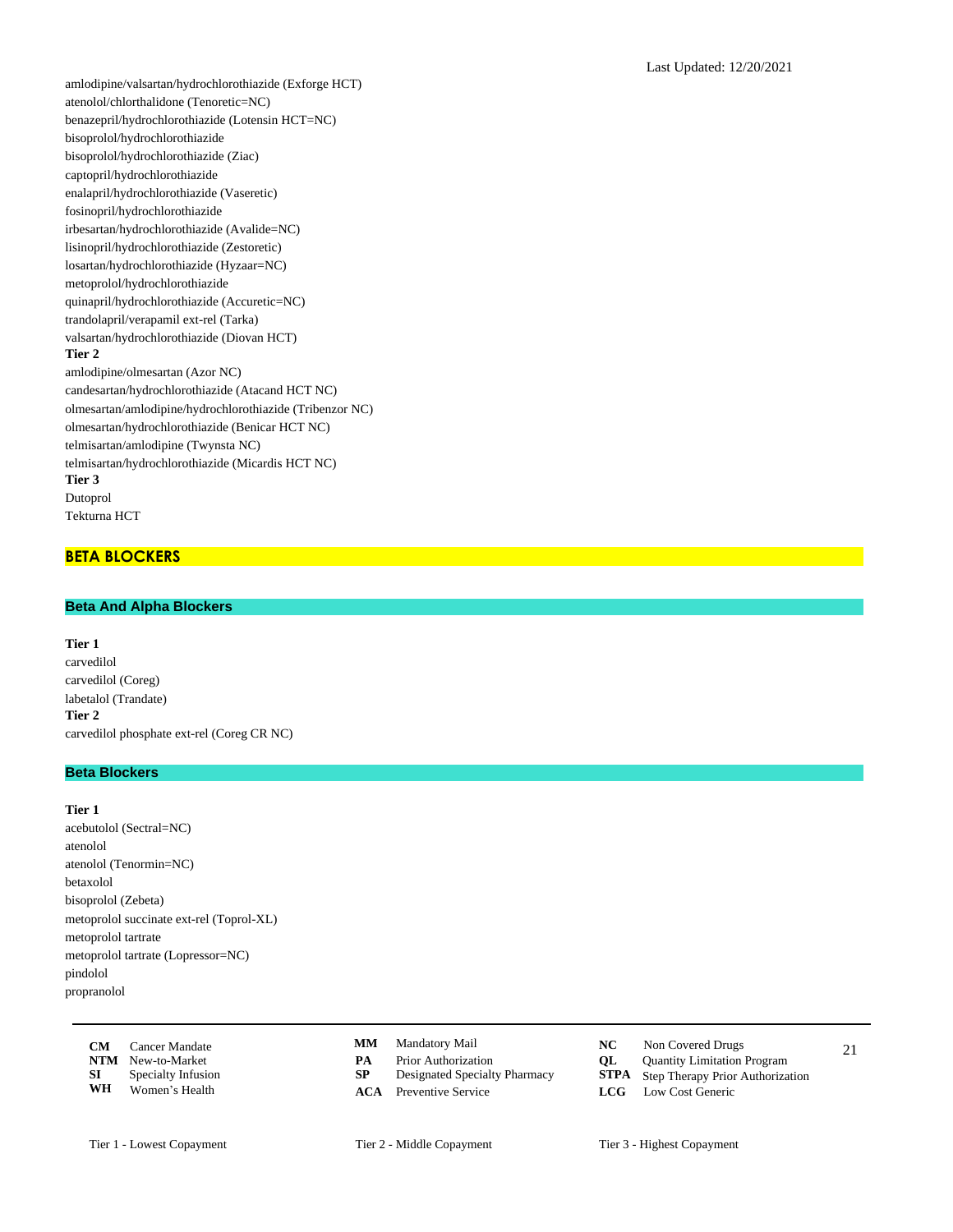propranolol ext-rel (Inderal LA=NC) **Tier 2** nadolol (Corgard) nebivolol (Bystolic) **Tier 3** Innopran XL Levatol metoprolol tartrate 37.5 mg, 75 mg

# **CALCIUM CHANNEL BLOCKER/HMG-CoA REDUCTASE INHIBITOR**

**Tier 2**

amlodipine/atorvastatin (Caduet)

#### **CALCIUM CHANNEL BLOCKERS**

#### **Tier 1**

amlodipine amlodipine (Norvasc=NC) diltiazem (Cardizem=NC) diltiazem ext-rel (Cardizem CD=NC) diltiazem ext-rel (Cardizem LA=NC) diltiazem ext-rel (Tiazac=NC) felodipine ext-rel isradipine nicardipine nifedipine 10 mg nifedipine ext-rel nisoldipine ext-rel (Sular=NC) verapamil verapamil ext-rel (Calan SR=NC) verapamil ext-rel (Verelan PM=NC) verapamil ext-rel (Verelan=NC) **Tier 2** Nifedipine 20 mg **Tier 3** Nymalize

#### **CARDIOMYOPATHY AGENTS**

**Tier 2** Vyndamax SP PA QL Vyndaqel SP PA QL

#### **CENTRALLY ACTING AGENTS**

#### **Tier 1**

clonidine guanfacine guanfacine (Tenex=NC)

|      | <b>CM</b> Cancer Mandate  |    | <b>MM</b> Mandatory Mail      | NC. | Non Covered Drugs                            | 22 |
|------|---------------------------|----|-------------------------------|-----|----------------------------------------------|----|
|      | <b>NTM</b> New-to-Market  | PА | <b>Prior Authorization</b>    | OL  | <b>Quantity Limitation Program</b>           |    |
| SI – | <b>Specialty Infusion</b> |    | Designated Specialty Pharmacy |     | <b>STPA</b> Step Therapy Prior Authorization |    |
| WH   | Women's Health            |    | <b>ACA</b> Preventive Service |     | <b>LCG</b> Low Cost Generic                  |    |

- Mandatory Mail **NC** Non Covered Drugs **MM**
- **PA** Prior Authorization<br> **NTM** Designated Specialty Pharmacy<br> **STPA** Step Therapy Prior Authoriza
- 
- **ACA** Preventive Service **LCG** Low Cost Generic
- -
	- **Step Therapy Prior Authorization**
	-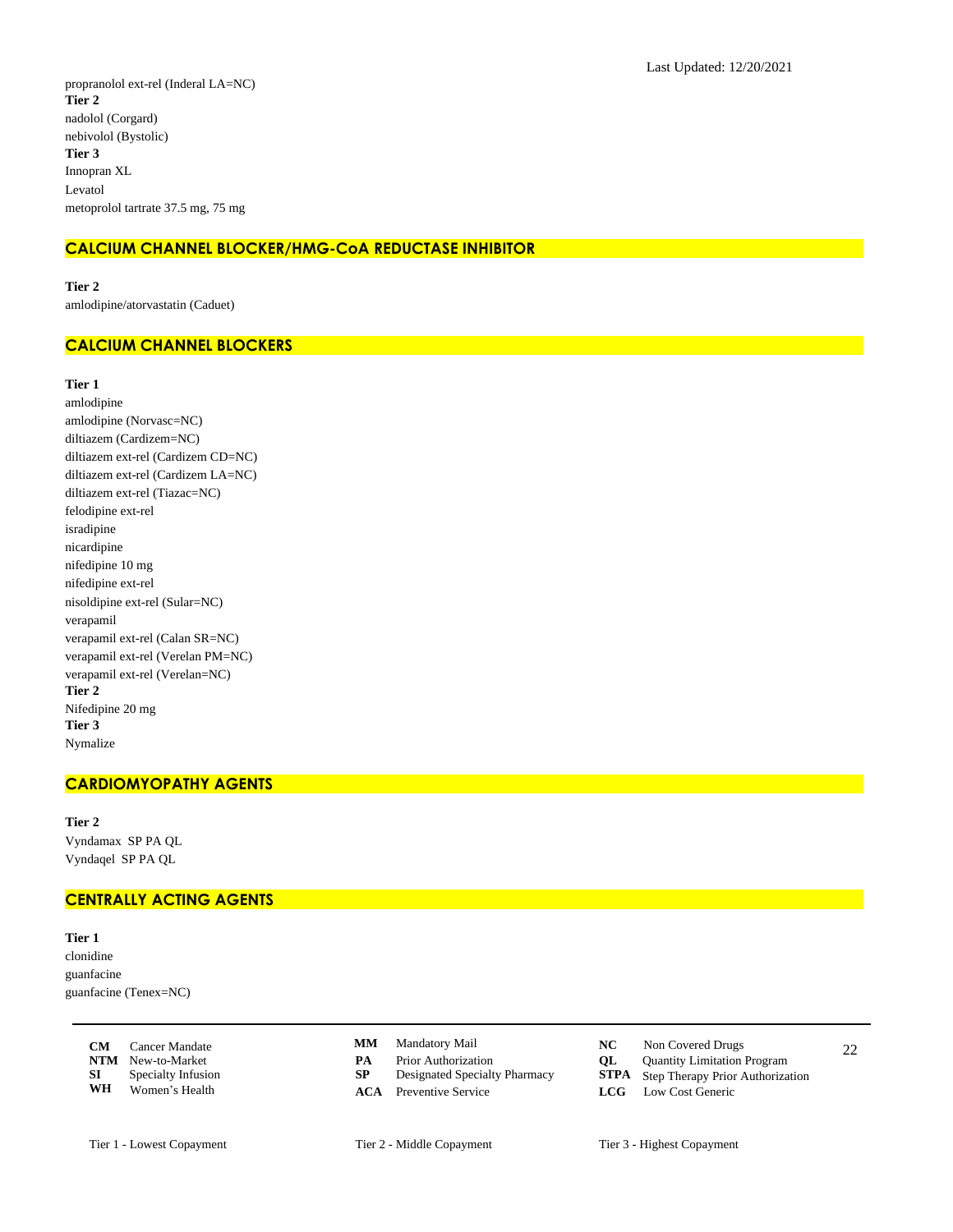# **DIRECT RENIN INHIBITORS**

**Tier 2** aliskiren (Tekturna)

# **DIURETICS**

**Tier 1** amiloride amiloride/hydrochlorothiazide bumetanide chlorthalidone furosemide furosemide (Lasix) hydrochlorothiazide indapamide metolazone spironolactone spironolactone (Aldactone=NC) spironolactone/hydrochlorothiazide (Aldactazide=NC) torsemide triamterene/hydrochlorothiazide capsules 50/25 triamterene/hydrochlorothiazide tablets 37.5/25 triamterene/hydrochlorothiazide tablets 37.5/25 (Maxzide-25) triamterene/hydrochlorothiazide tablets 75/50 triamterene/hydrochlorothiazide tablets 75/50 (Maxzide) **Tier 2** triamterene (Dyrenium NC) **Tier 3** ethacrynic acid (Edecrin) Keveyis PA

#### **GUANYLATE CYCLASE STIMULANTS**

**Tier 2** Verquvo

# **LIPID LOWERING AGENTS**

#### **HMG-CoA Reductase Inhibitors**

#### **Tier 1**

atorvastatin 10 mg, 20 mg (Lipitor 10 mg, 20 mg=NC) QL atorvastatin 40 mg, 80 mg (Lipitor 40 mg, 80 mg=NC) fluvastatin (Lescol=NC) QL

|      | <b>CM</b> Cancer Mandate |    | <b>MM</b> Mandatory Mail      |    | Non Covered Drugs                            | 23 |
|------|--------------------------|----|-------------------------------|----|----------------------------------------------|----|
|      | <b>NTM</b> New-to-Market | PА | <b>Prior Authorization</b>    | OL | <b>Quantity Limitation Program</b>           |    |
| SI – | Specialty Infusion       |    | Designated Specialty Pharmacy |    | <b>STPA</b> Step Therapy Prior Authorization |    |
| WH   | Women's Health           |    | <b>ACA</b> Preventive Service |    | <b>LCG</b> Low Cost Generic                  |    |

- Mandatory Mail **NC** Non Covered Drugs **MM**
- **PA** Prior Authorization<br> **NTM** Step Therapy Prior Authorization Program<br> **STPA** Step Therapy Prior Authoriza
- 
- 
- -
	- **Step Therapy Prior Authorization**
- **ACA** Preventive Service **LCG** Low Cost Generic

Tier 1 - Lowest Copayment Tier 2 - Middle Copayment Tier 3 - Highest Copayment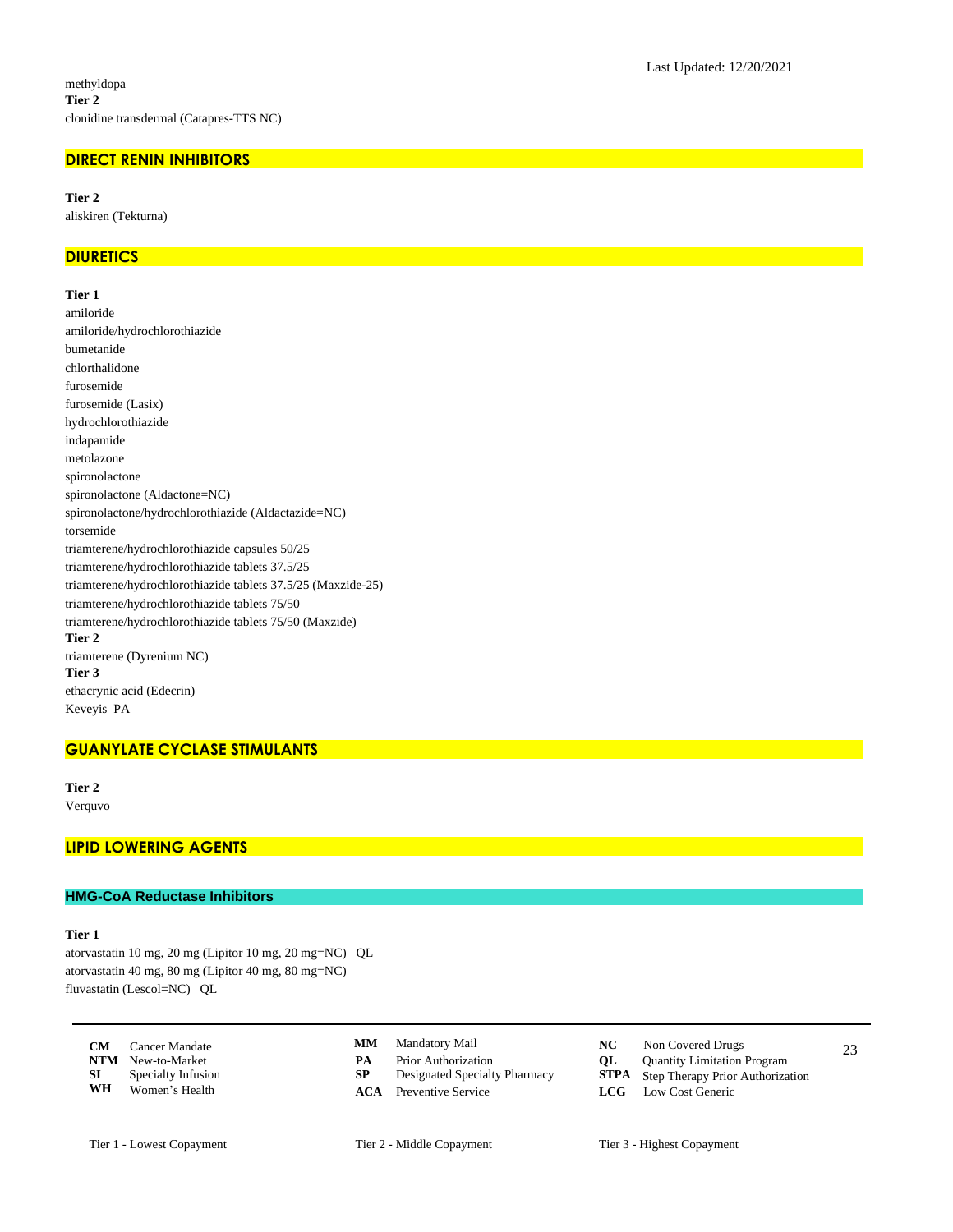lovastatin (Mevacor=NC) QL pravastatin (Pravachol=NC) QL simvastatin 5 mg, 10 mg, 20 mg, 40 mg (Zocor 5 mg, 10 mg, 20 mg, 40 mg=NC) QL simvastatin 80 mg (Zocor 80 mg=NC) **Tier 2** fluvastatin ext-rel (Lescol XL NC) QL rosuvastatin 20 mg, 40 mg (Crestor 20 mg, 40 mg NC) rosuvastatin 5 mg, 10 mg (Crestor 5 mg, 10 mg NC) QL

# **Lipid Lowering Combinations**

# **Tier 2**

ezetimibe/simvastatin (Vytorin NC) **Tier 3** Advicor

#### **Others**

#### **Tier 1**

cholestyramine (Prevalite) cholestyramine (Questran/Questran Light=NC) colestipol (Colestid=NC) ezetimibe (Zetia) fenofibrate 43 mg, 130 mg (Antara=NC) fenofibrate 48 mg, 145 mg fenofibrate 48 mg, 145 mg (Tricor=NC) fenofibrate 54 mg, 67 mg, 134 mg, 160 mg, 200 mg fenofibric acid (Fibricor=NC) fenofibric acid delayed-rel (Trilipix=NC) gemfibrozil (Lopid=NC) **Tier 2** colesevelam (Welchol NC) fenofibrate 120 mg (Fenoglide 120 mg NC) fenofibrate 40 mg, 120 mg fenofibrate 50 mg, 150 mg (Lipofen NC) fenofibrate micronized capsule 130 mg Juxtapid PA QL niacin ext-rel (Niaspan) omega-3 acid ethyl esters (Lovaza NC) Vascepa PA

#### **PCSK9 Inhibitors**

**Tier 2** Repatha PA QL

#### **MINERALOCORTICOID RECEPTOR ANTAGONIST**

**Tier 2** Kerendia PA QL

> **CM** Cancer Mandate **CMM** Mandatory Mail **CMC** Non Covered Drugs 24 **NTM** New-to-Market **PA** Prior Authorization **QL** Quantity Limitation Program<br> **SP** Designated Specialty Pharmacy **STPA** Step Therapy Prior Authoriza **SI** Specialty Infusion **SP** Designated Specialty Pharmacy **STPA** Step Therapy Prior Authorization **WH** Women's Health **ACA** Preventive Service **LCG** Low Cost Generic **Women's Health**

Mandatory Mail **NC** Non Covered Drugs **MM**

- 
- 
- 
- 
- **ACA** Preventive Service **LCG** Low Cost Generic
- 
- Tier 1 Lowest Copayment Tier 2 Middle Copayment Tier 3 Highest Copayment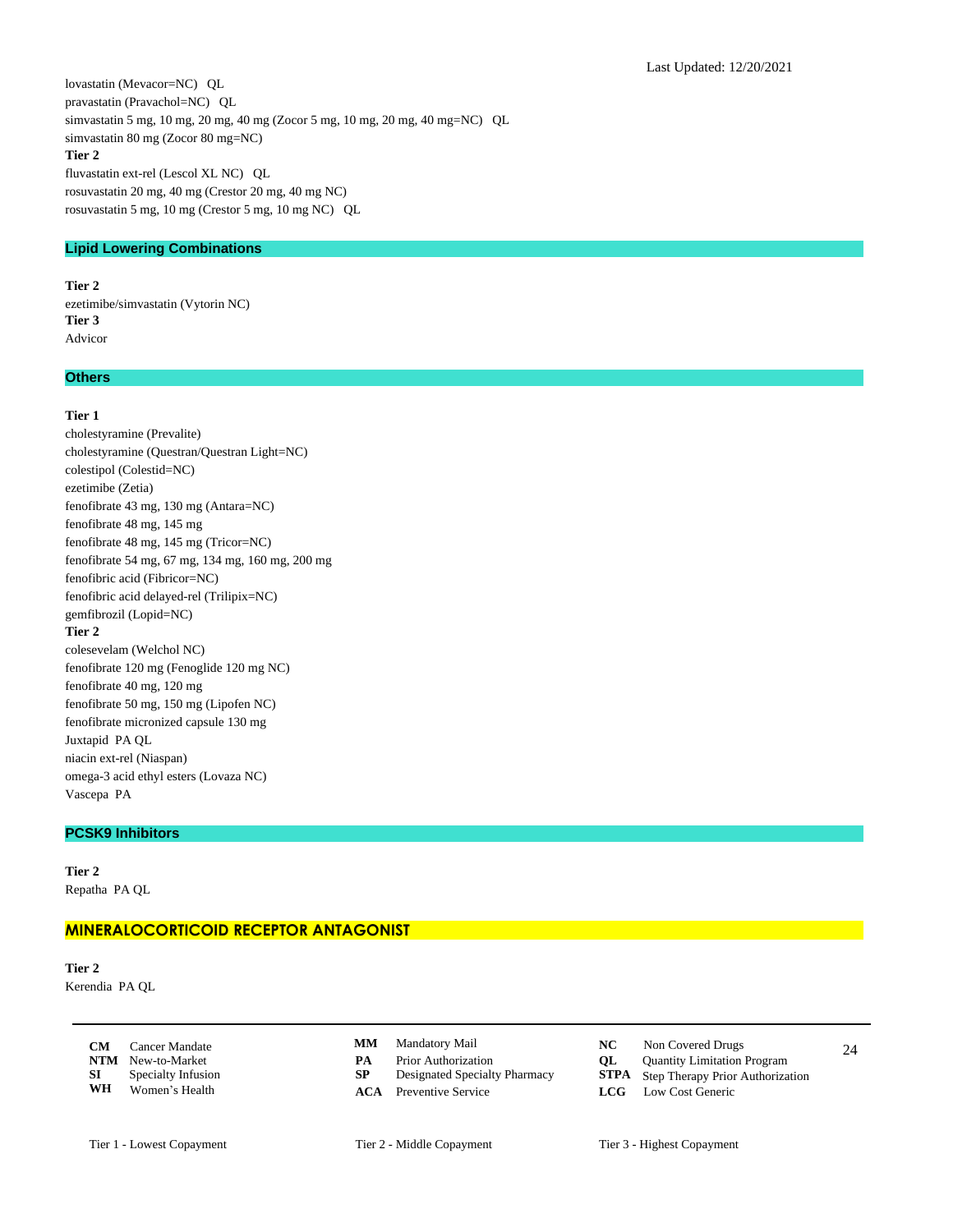#### **NEPRILYSIN INHIBITOR/ANGIOTENSIN II RECEPTOR ANTAGONIST COMBINATIONS**

**Tier 2**

# Entresto

#### **NITRATE/VASODILATOR COMBINATIONS**

**Tier 2** BiDil

## **POTASSIUM REPLACEMENT**

**Tier 1**

potassium chloride ext-rel potassium chloride/potassium bicarbonate/citric acid effervescent tablets 25 mE **Tier 2** potassium chloride liquid potassium chloride powder **Tier 3** Effer-K 10 mEq, 20 mEq

#### **PULMONARY HYPERTENSION**

#### **Medical Benefit**

epoprostenol sodium PA SI epoprostenol sodium (Flolan) PA SI Remodulin PA SI Tyvaso PA SI Veletri PA SI Ventavis PA SI **Tier 1** bosentan tablets 62.5 mg, 125 mg SP PA bosentan tablets 62.5 mg, 125 mg (Tracleer=NC) SP PA sildenafil 20 mg (Revatio=NC) SP PA sildenafil oral suspension (Revatio oral suspension=NC) SP PA **Tier 2** Adempas SP PA ambrisentan (Letairis) SP PA Opsumit SP PA Orenitram SP PA tadalafil (Adcirca) SP PA Tracleer 32 mg oral tablet soluble SP PA **Tier 3** Uptravi SP PA

# **SELECTIVE ALDOSTERONE BLOCKER**

**Tier 2** eplerenone

> **CM** Cancer Mandate **CMM** Mandatory Mail **CC** Non Covered Drugs 25 **NTM** New-to-Market **PA** Prior Authorization **QL** Quantity Limitation Program<br> **SP** Designated Specialty Pharmacy **STPA** Step Therapy Prior Authoriza **SI** Specialty Infusion **SP** Designated Specialty Pharmacy **STPA** Step Therapy Prior Authorization **WH** Women's Health **ACA** Preventive Service **LCG** Low Cost Generic **Women's Health**

**MM**

**ACA** Preventive Service **LCG** Low Cost Generic

- Mandatory Mail **NC** Non Covered Drugs
	-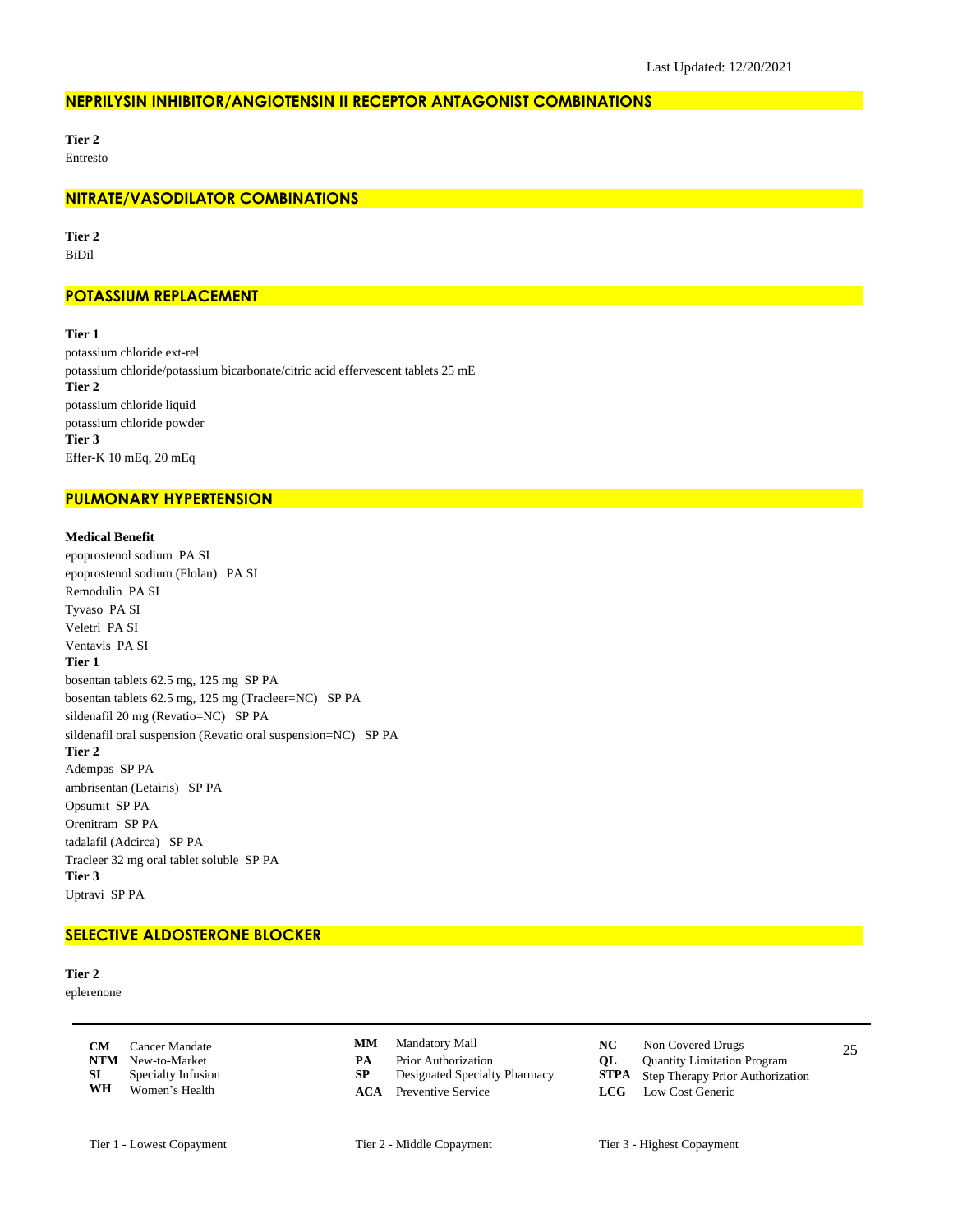# **VASODILATORS**

**Tier 1**

hydralazine

# **DIABETES MELLITUS**

# **DIABETIC SUPPLIES**

**Tier 2** B-D Insulin syringes B-D Pen needles OneTouch Ultra test strips OneTouch Verio test strips **Tier 3** Injection device for insulin (Humapen/Novopen)

# **GLUCOSE ELEVATING**

**Tier 2**

Baqsimi QL diazoxide suspension (Proglycem NC) Glucagen Glucagon Emergency Kit

#### **INJECTABLE AGENTS**

| Tier 2    |
|-----------|
| Ozempic   |
| Trulicity |
| Victoza   |
| Tier 3    |
| SymlinPen |

#### **INSULINS**

**Tier 2** Humalog Humulin Lantus Omnipod DASH Pods QL Toujeo Tresiba

> **CM** Cancer Mandate **CMM** Mandatory Mail **CC** Non Covered Drugs 26 **NTM** New-to-Market **PA** Prior Authorization **QL** Quantity Limitation Program<br> **SP** Designated Specialty Pharmacy **STPA** Step Therapy Prior Authoriza **SI** Specialty Infusion **SP** Designated Specialty Pharmacy **STPA** Step Therapy Prior Authorization **WH** Women's Health **ACA** Preventive Service **LCG** Low Cost Generic Women's Health

- Mandatory Mail **NC** Non Covered Drugs **MM**
- 
- 
- **ACA** Preventive Service **LCG** Low Cost Generic
- -
	-
	-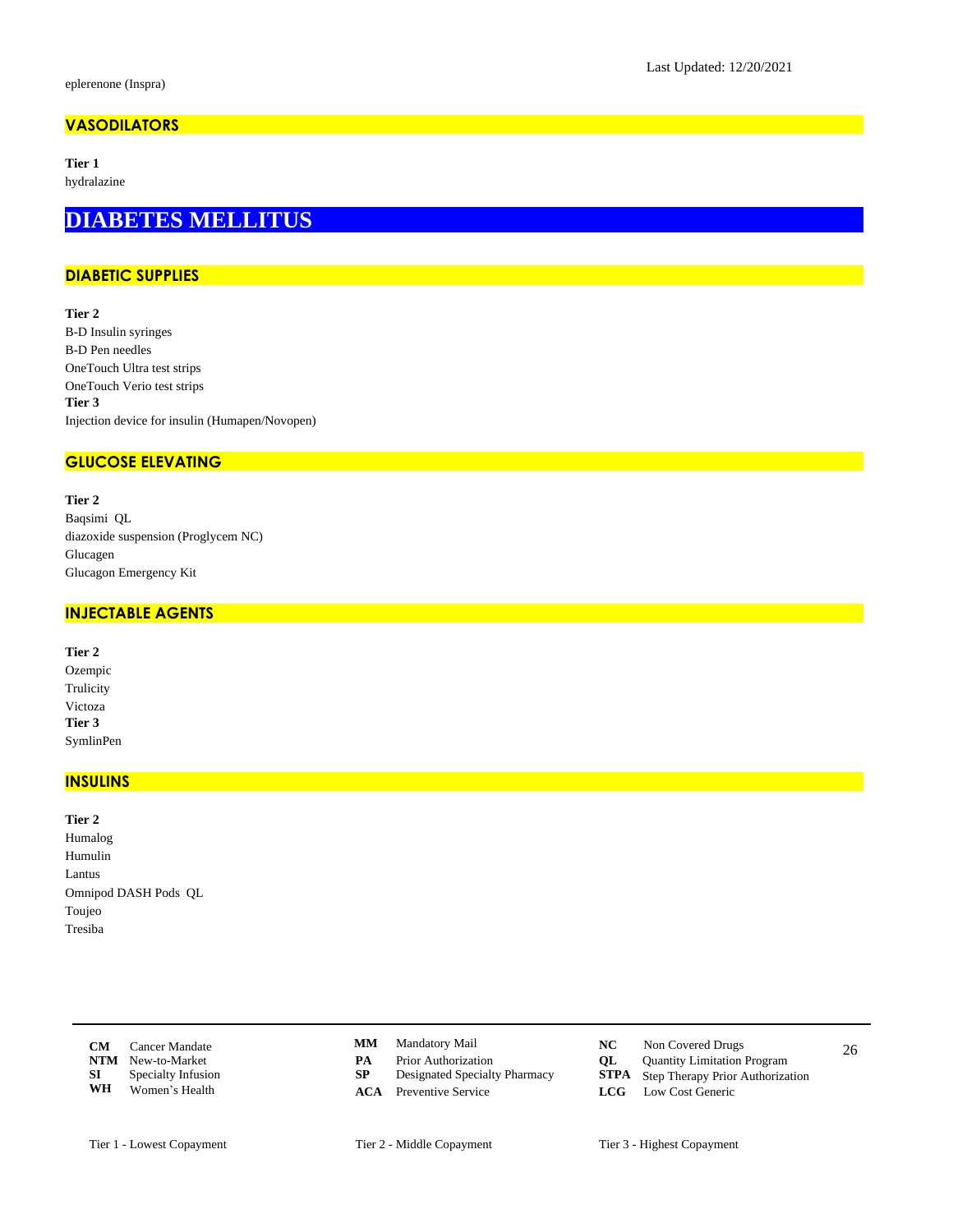#### **ORAL AGENTS**

#### **Tier 1**

acarbose (Precose) alogliptin (Nesina=NC) alogliptin/metformin (Kazano=NC) alogliptin/pioglitazone (Oseni=NC) glimepiride glimepiride (Amaryl) glipizide glipizide ext-rel (Glucotrol XL) glipizide/metformin glyburide glyburide (DiaBeta) glyburide, micronized glyburide, micronized (Glynase) glyburide/metformin metformin metformin (Glucophage) metformin ext-rel (Glucophage XR) nateglinide pioglitazone pioglitazone (Actos) pioglitazone/glimepiride (Duetact) pioglitazone/metformin (Actoplus Met) repaglinide **Tier 2** Cycloset Farxiga Glyxambi Janumet Janumet XR Januvia Jardiance metformin oral solution miglitol Rybelsus QL Synjardy Synjardy XR Xigduo XR **Tier 3** Actoplus Met XR metformin ext-rel (Fortamet NC) PA metformin ext-rel (Glumetza NC) PA

> **CM** Cancer Mandate **CMM** Mandatory Mail **CMC** Non Covered Drugs 27 **NTM** New-to-Market **PA** Prior Authorization **QL** Quantity Limitation Program<br> **SP** Designated Specialty Pharmacy **STPA** Step Therapy Prior Authoriza **SI** Specialty Infusion **SP** Designated Specialty Pharmacy **STPA** Step Therapy Prior Authorization **WH** Women's Health **ACA** Preventive Service **LCG** Low Cost Generic **Women's Health**

- Mandatory Mail **NC** Non Covered Drugs **MM**
- 
- 
- **ACA** Preventive Service **LCG** Low Cost Generic
- -
	- -
- Tier 1 Lowest Copayment Tier 2 Middle Copayment Tier 3 Highest Copayment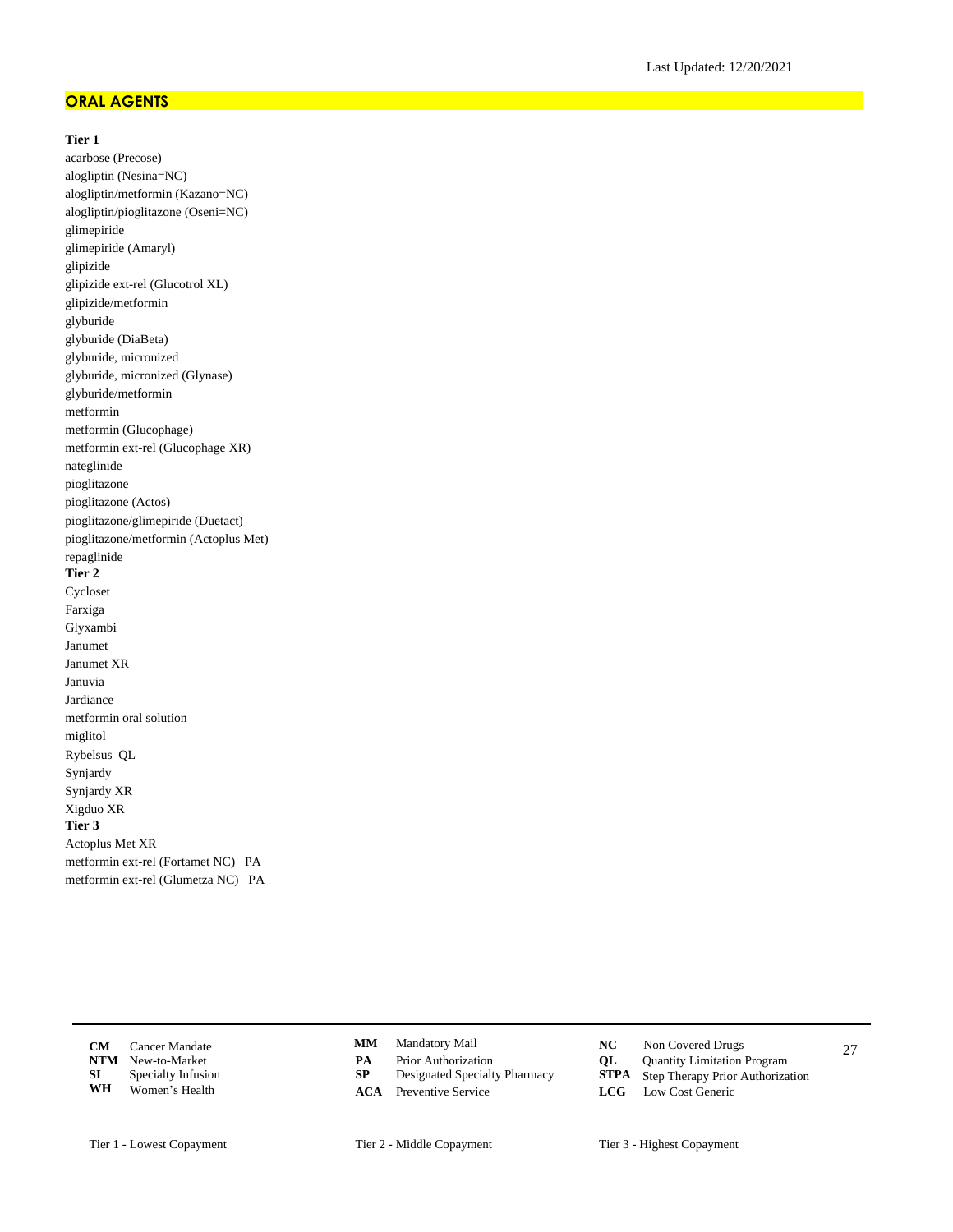# **EAR, NOSE, AND THROAT**

# **EAR**

# **Antimicrobials**

## **Tier 1**

acetic acid otic acetic acid/aluminum acetate otic acetic acid/hydrocortisone otic ciprofloxacin otic (Cetraxal) neomycin/polymyxin B/hydrocortisone otic ofloxacin otic **Tier 2** ciprofloxacin-dexamethasone otic suspension (Ciprodex NC) **Tier 3** Cipro HC Otic

#### **Miscellaneous**

**Tier 1** fluocinolone acetonide oil (Dermotic)

# **MOUTH AND THROAT**

#### **Tier 1**

chlorhexidine gluconate chlorhexidine gluconate (Peridex) doxycycline hyclate 20 mg tablets lidocaine viscous pilocarpine (Salagen) triamcinolone paste **Tier 2** cevimeline (Evoxac) Episil QL Gelclair **Tier 3** First-BXN First-Duke's Mouthwash Numoisyn

#### **NOSE**

## **Antihistamines**

**Tier 1** clemastine 2.68 mg

|      | <b>CM</b> Cancer Mandate  |    | <b>MM</b> Mandatory Mail      |    | Non Covered Drugs                            | 28 |
|------|---------------------------|----|-------------------------------|----|----------------------------------------------|----|
|      | <b>NTM</b> New-to-Market  | PА | <b>Prior Authorization</b>    | OL | <b>Quantity Limitation Program</b>           |    |
| SI – | <b>Specialty Infusion</b> |    | Designated Specialty Pharmacy |    | <b>STPA</b> Step Therapy Prior Authorization |    |
| WH   | Women's Health            |    | <b>ACA</b> Preventive Service |    | <b>LCG</b> Low Cost Generic                  |    |

- Mandatory Mail **NC** Non Covered Drugs **MM**
- **PA** Prior Authorization<br> **NTM** Designated Specialty Pharmacy<br> **STPA** Step Therapy Prior Authoriza
- 
- 
- -
	- **Step Therapy Prior Authorization**
- **ACA** Preventive Service **LCG** Low Cost Generic
- Tier 1 Lowest Copayment Tier 2 Middle Copayment Tier 3 Highest Copayment
	-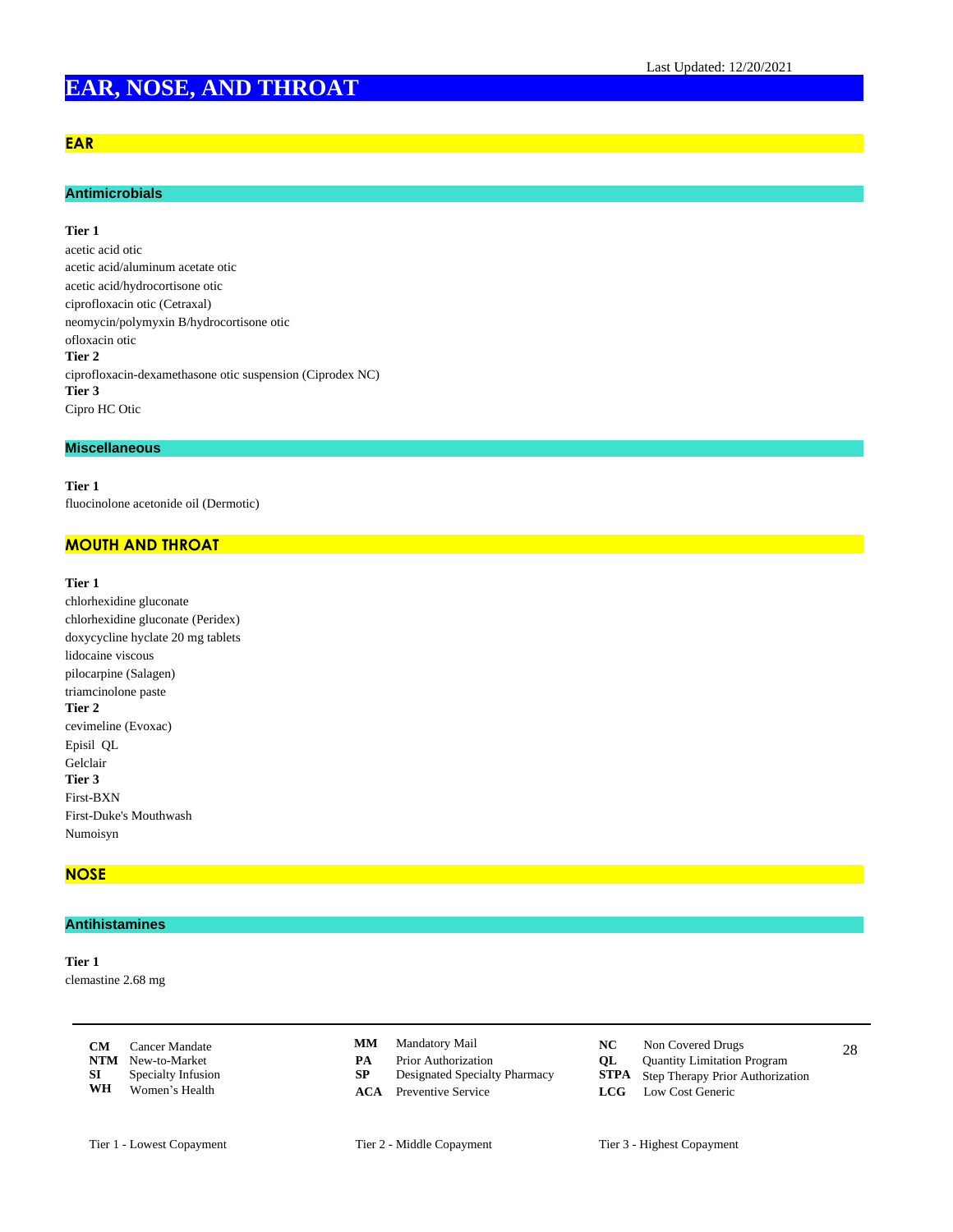cyproheptadine diphenhydramine 50 mg hydroxyzine HCl hydroxyzine pamoate (Vistaril) promethazine

#### **Other**

**Tier 1** azelastine spray QL ipratropium nasal spray QL ipratropium nasal spray (Atrovent nasal aerosol) QL **Tier 2** olopatadine nasal spray (Patanase NC) QL

# **EYE**

#### **ANTI-INFECTIVES**

#### **Tier 1**

bacitracin eye ointment bacitracin/polymyxin B eye ointment ciprofloxacin eye drops (Ciloxan) erythromycin eye ointment gentamicin solution levofloxacin eye drops moxifloxacin (Vigamox=NC) neomycin/polymyxin B/gramicidin eye drops ofloxacin eye drops (Ocuflox) polymyxin B/trimethoprim eye drops (Polytrim) sulfacetamide 10% eye drops (Bleph-10) tobramycin eye drops, eye ointment (Tobrex) **Tier 2** gatifloxacin eye drops (Zymaxid NC) moxifloxacin (Moxeza NC) **Tier 3** Azasite QL Besivance Ciloxan ointment

#### **ANTI-INFLAMMATORIES**

# **Tier 1**

dexamethasone sodium phosphate eye drops, eye ointment diclofenac sodium eye drops fluorometholone eye drops, eye ointment (FML) ketorolac 0.4% eye drops (Acular LS) ketorolac 0.5% eye drops (Acular) neomycin/polymyxin B/bacitracin/hydrocortisone eye ointment

| <b>CM</b> | Cancer Mandate           |    | <b>MM</b> Mandatory Mail      | NC - | Non Covered Drugs                            | 29 |
|-----------|--------------------------|----|-------------------------------|------|----------------------------------------------|----|
|           | <b>NTM</b> New-to-Market | PА | Prior Authorization           | OL   | <b>Quantity Limitation Program</b>           |    |
| SI –      | Specialty Infusion       |    | Designated Specialty Pharmacy |      | <b>STPA</b> Step Therapy Prior Authorization |    |
| WH        | Women's Health           |    | <b>ACA</b> Preventive Service |      | <b>LCG</b> Low Cost Generic                  |    |

- Mandatory Mail **NC** Non Covered Drugs **MM**
- **PA** Prior Authorization<br> **NTM** Step Therapy Prior Authorization Program<br> **STPA** Step Therapy Prior Authoriza
- 
- 
- -
	- **Step Therapy Prior Authorization**
- **ACA** Preventive Service **LCG** Low Cost Generic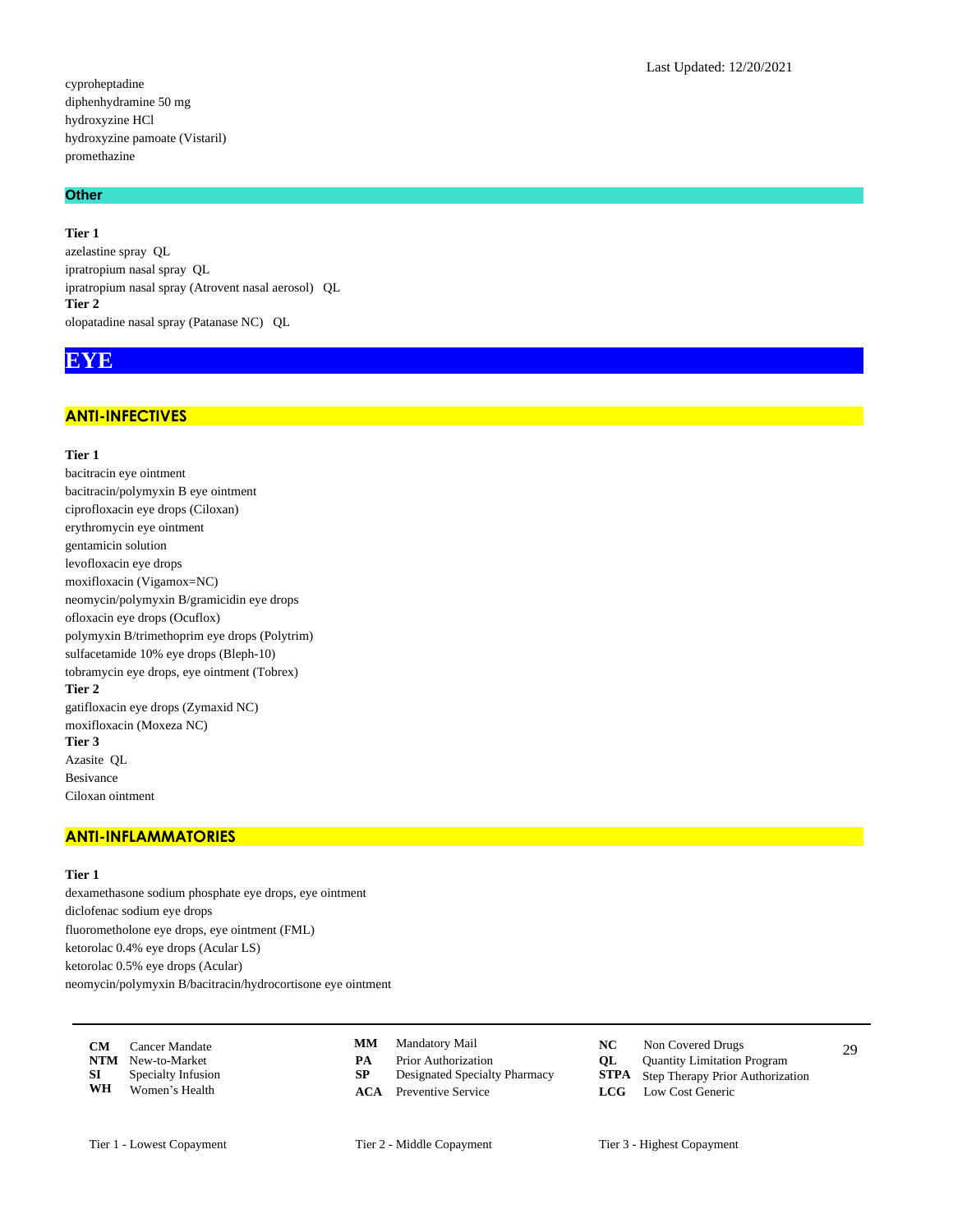neomycin/polymyxin B/dexamethasone eye drops, eye ointment (Maxitrol) prednisolone acetate 1% eye drops (Pred Forte) sulfacetamide/prednisolone phosphate eye drops, eye ointment **Tier 2** Alrex bromfenac sodium eye drops loteprednol ophthalmic gel 0.5% loteprednol suspension 0.5% (Lotemax suspension NC) neomycin/polymyxin B/hydrocortisone eye drops Pred Mild Pred-G Prednisolone Phosphate 1% tobramycin/dexamethasone 0.3%/0.1% eye suspension (Tobradex) Vexol **Tier 3** Blephamide Flarex Ilevro Inveltys Lotemax Maxidex Nevanac Prolensa Tobradex ointment Tobradex ST Zylet

#### **ANTIVIRAL**

**Tier 2** trifluridine eye drops **Tier 3** Zirgan

# **GLAUCOMA**

# **Oral**

**Tier 1** acetazolamide acetazolamide ext-rel (Diamox Sequels) methazolamide

#### **Topical**

## **Tier 1**

apraclonidine 0.5% eye drops (Iopidine 0.5%) brimonidine 0.2% eye drops carteolol eye drops dorzolamide HCl eye drops (Trusopt)

|    | <b>CM</b> Cancer Mandate     |    | <b>MM</b> Mandatory Mail             |      | Non Covered Drugs                            | 30 |
|----|------------------------------|----|--------------------------------------|------|----------------------------------------------|----|
|    | <b>NTM</b> New-to-Market     | PA | <b>Prior Authorization</b>           | OL – | Quantity Limitation Program                  |    |
|    | <b>SI</b> Specialty Infusion |    | <b>Designated Specialty Pharmacy</b> |      | <b>STPA</b> Step Therapy Prior Authorization |    |
| WH | Women's Health               |    | <b>ACA</b> Preventive Service        |      | <b>LCG</b> Low Cost Generic                  |    |

- **MM**
- 
- 
- Mandatory Mail **NC** Non Covered Drugs
	-
- **PA** Prior Authorization<br> **NTM** Designated Specialty Pharmacy<br> **STPA** Step Therapy Prior Authoriza **Step Therapy Prior Authorization**
- **ACA** Preventive Service **LCG** Low Cost Generic
	-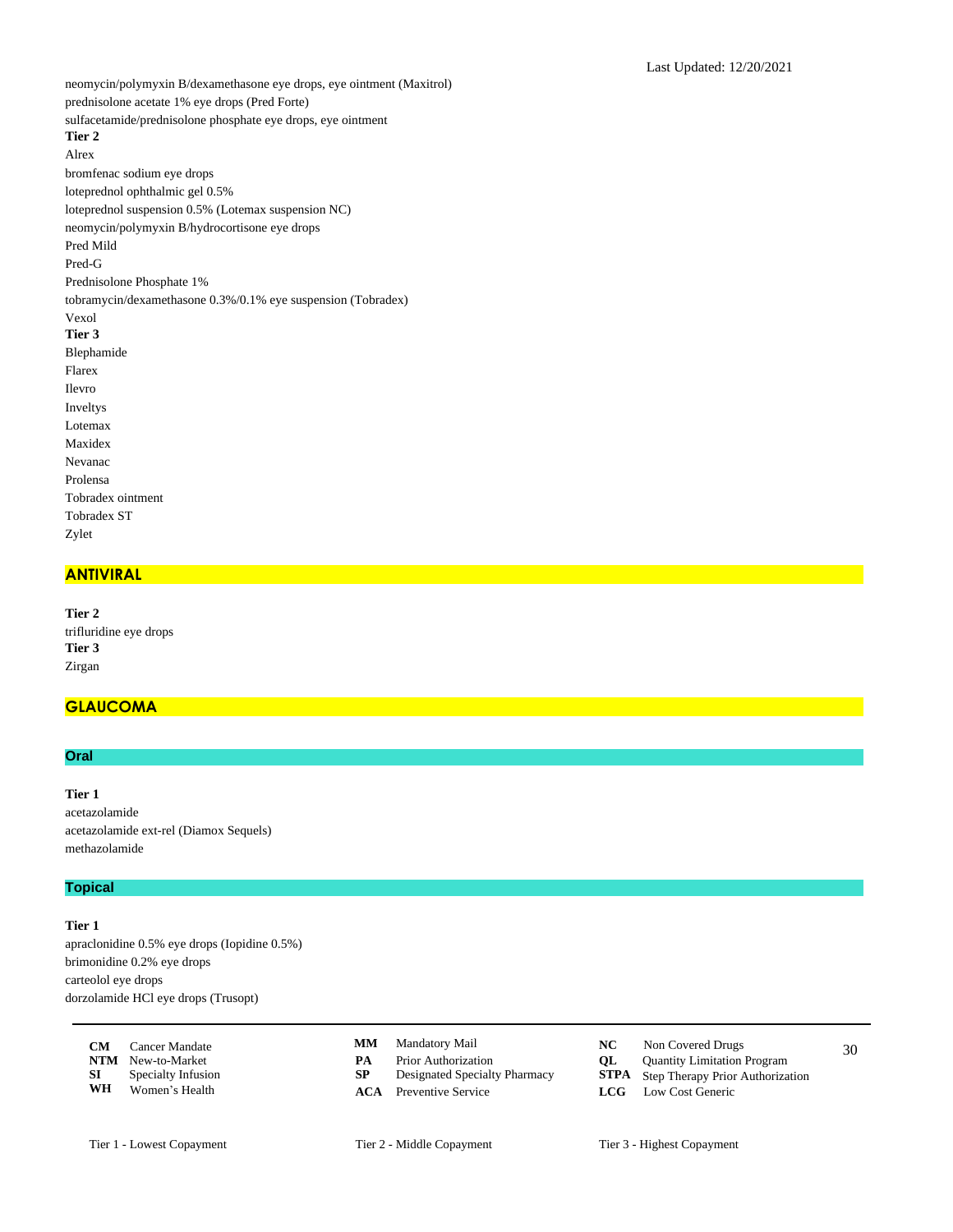dorzolamide HCl/timolol maleate eye drops (Cosopt) latanoprost eye drops (Xalatan=NC) levobunolol eye drops timolol maleate eye drops timolol maleate eye drops (Timoptic) timolol maleate gel forming solution (Timoptic-XE) **Tier 2** Betimol bimatoprost 0.03% STPA brimonidine 0.15% eye drops (Alphagan P 0.15%) brinzolamide suspension 1% (Azopt NC) Combigan dorzolamide/timolol/preservative-free (Cosopt PF) Pilopine HS gel Simbrinza timolol maleate 0.5% eye drops (Istalol NC) travoprost (Travatan Z NC) STPA **Tier 3** Alphagan P 0.1% Betoptic S Iopidine 1% Lumigan STPA Rhopressa STPA Rocklatan STPA Vyzulta STPA Xelpros STPA Zioptan STPA

# **OPHTHALMIC DRUGS, MISCELLANEOUS**

**Tier 1** atropine eye drops cyclopentolate ophthalmic solution (Cyclogyl) naphazoline eye drops **Tier 2** Cystadrops Cystaran Restasis PA Xiidra PA **Tier 3** Cequa PA Freshkote Oxervate PA Upneeq PA

**CM** Cancer Mandate **CMM** Mandatory Mail **NC** Non Covered Drugs 31 **NTM** New-to-Market **PA** Prior Authorization **QL** Quantity Limitation Program<br> **SP** Designated Specialty Pharmacy **STPA** Step Therapy Prior Authoriza **SI** Specialty Infusion **SP** Designated Specialty Pharmacy **STPA** Step Therapy Prior Authorization **WH** Women's Health **ACA** Preventive Service **LCG** Low Cost Generic **Women's Health** 

Mandatory Mail **NC** Non Covered Drugs **MM**

- 
- 
- **ACA** Preventive Service **LCG** Low Cost Generic
- -
	- -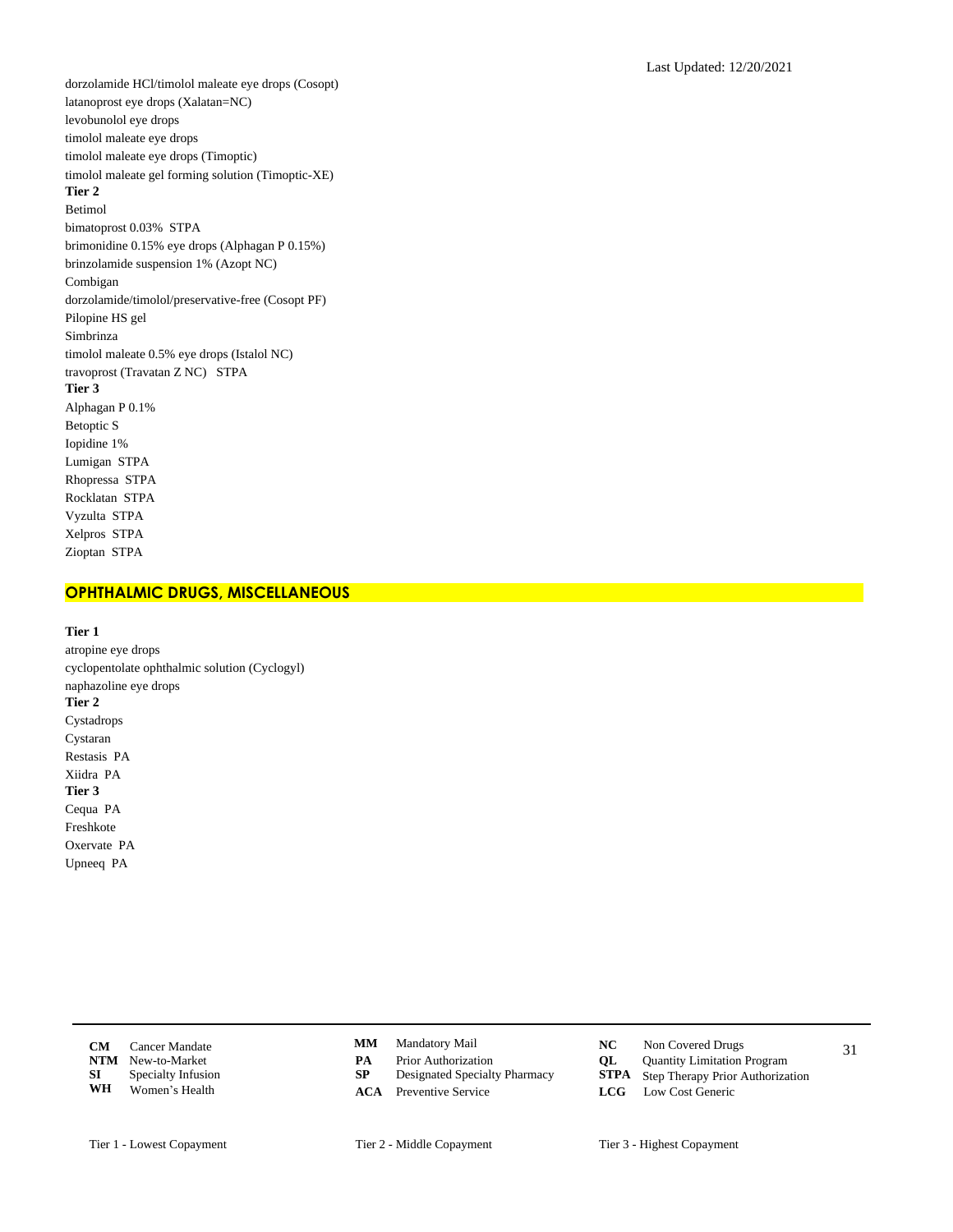# **GASTROINTESTINAL DRUGS**

#### **DIARRHEA**

**Tier 1** diphenoxylate/atropine (Lomotil) loperamide **Tier 2** Mytesi PA

#### **EMESIS**

### **Tier 1**

meclizine 12.5 mg, 25 mg metoclopramide metoclopramide (Reglan) ondansetron QL ondansetron (Zofran=NC) QL prochlorperazine promethazine trimethobenzamide capsules **Tier 2** aprepitant capsules (Emend NC) QL dronabinol capsule granisetron (granisetron tablets) QL promethazine suppositories scopolamine transdermal (Transderm Scop) **Tier 3** Akynzeo QL Emend suspension QL Sancuso QL Varubi QL Zuplenz QL

#### **GASTROINTESTINAL DRUGS, MISCELLANEOUS**

## **Tier 1**

constulose enulose Gavilyte-C Gavilyte-G lactulose peg 3350/electrolytes peg 3350/electrolytes (Nulytely) peg 3350/electrolytes disposable jug (Golytely) Peg-prep ursodiol (Urso Forte) ursodiol (Urso)

|    | <b>CM</b> Cancer Mandate     |    | <b>MM</b> Mandatory Mail      |    | Non Covered Drugs                            | 32 |
|----|------------------------------|----|-------------------------------|----|----------------------------------------------|----|
|    | <b>NTM</b> New-to-Market     | PА | <b>Prior Authorization</b>    | OL | <b>Quantity Limitation Program</b>           |    |
|    | <b>SI</b> Specialty Infusion |    | Designated Specialty Pharmacy |    | <b>STPA</b> Step Therapy Prior Authorization |    |
| WH | Women's Health               |    | <b>ACA</b> Preventive Service |    | <b>LCG</b> Low Cost Generic                  |    |

- **MM**
- 
- 
- 
- Mandatory Mail **NC** Non Covered Drugs
	-
- **PA** Prior Authorization<br> **NTM** Step Therapy Prior Authorization Program<br> **STPA** Step Therapy Prior Authoriza **Step Therapy Prior Authorization**
- **ACA** Preventive Service **LCG** Low Cost Generic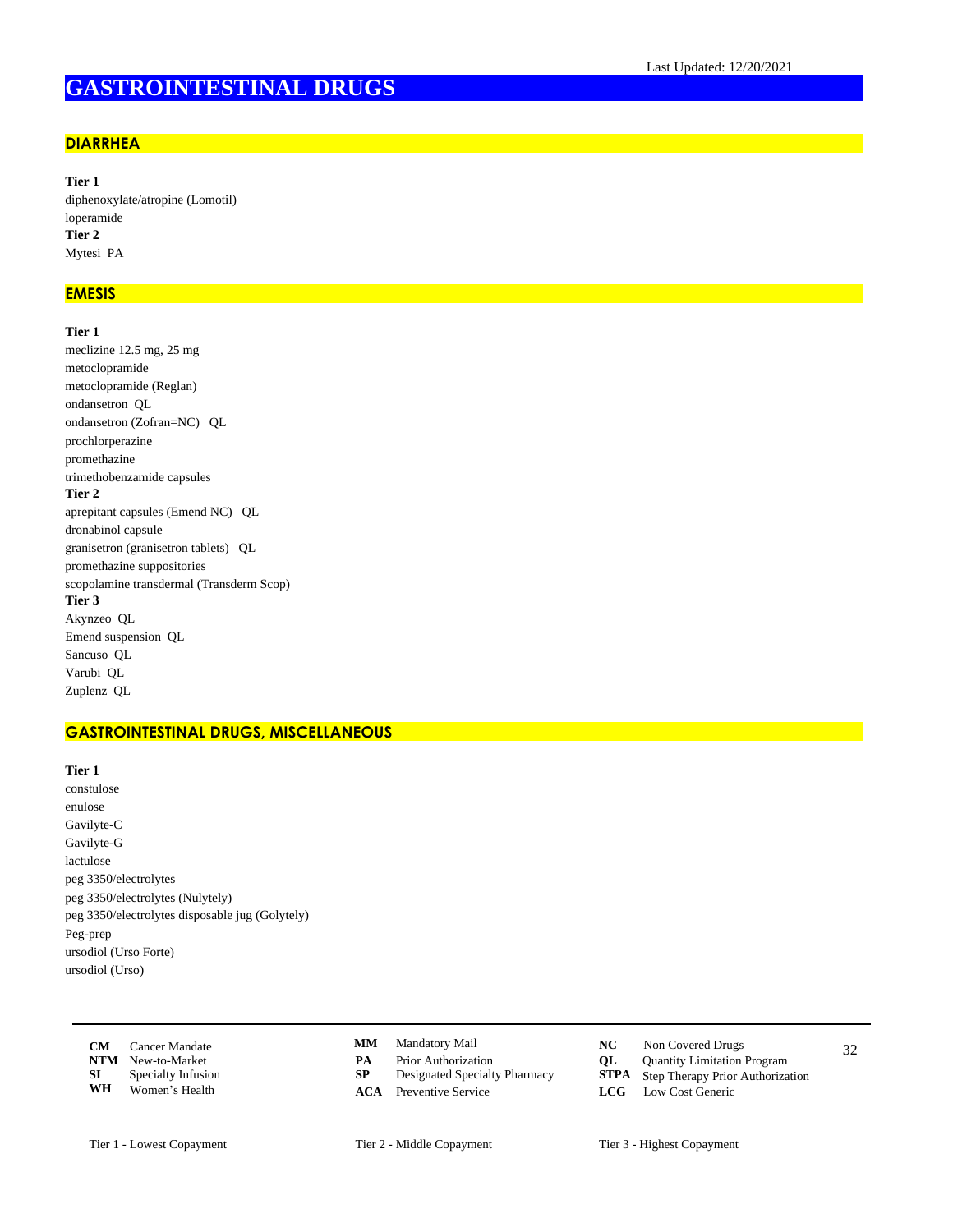#### **Tier 2**

alosetron (Lotronex) Cholbam cromolyn sodium oral concentrate Gattex SP Golytely packets Linzess lubiprostone (Amitiza NC) Movantik Ocaliva SP PA QL peg 3350/electrolytes (Moviprep NC) ursodiol capsules Viberzi PA **Tier 3** Clenpiq Plenvu Sucraid Suprep Sutab Xermelo

# **GASTROINTESTINAL DRUGS/PEPTIC ULCER TREATMENT/REFLUX (GERD)**

# **H2 Receptor Antagonists**

**Tier 1** famotidine famotidine (Pepcid=NC) **Tier 2** cimetidine famotidine suspension nizatidine

# **Others**

#### **Tier 1**

lansoprazole + amoxicillin + clarithromycin (Prevpac) metoclopramide orally disintegrating tablets 5 mg QL metoclopramide orally disintegrating tablets 5 mg (Metozolv ODT 5 mg) QL misoprostol misoprostol (Cytotec) sucralfate tablets (Carafate) **Tier 2** Pylera **Tier 3** Metoclopramide orally disintegrating tablets 10 mg QL sucralfate suspension (Carafate suspension NC)

| <b>CM</b> | Cancer Mandate               | MМ | Mandatory Mail                |    | Non Covered Drugs                            | 33 |
|-----------|------------------------------|----|-------------------------------|----|----------------------------------------------|----|
|           | <b>NTM</b> New-to-Market     | PА | Prior Authorization           | OL | <b>Ouantity Limitation Program</b>           |    |
|           | <b>SI</b> Specialty Infusion |    | Designated Specialty Pharmacy |    | <b>STPA</b> Step Therapy Prior Authorization |    |
| WH        | Women's Health               |    | <b>ACA</b> Preventive Service |    | <b>LCG</b> Low Cost Generic                  |    |

**ACA** Preventive Service **LCG** Low Cost Generic

- Mandatory Mail **NC** Non Covered Drugs
- **PA** Prior Authorization<br> **NTM** Designated Specialty Pharmacy<br> **STPA** Step Therapy Prior Authoriza
	- **Step Therapy Prior Authorization** 
		-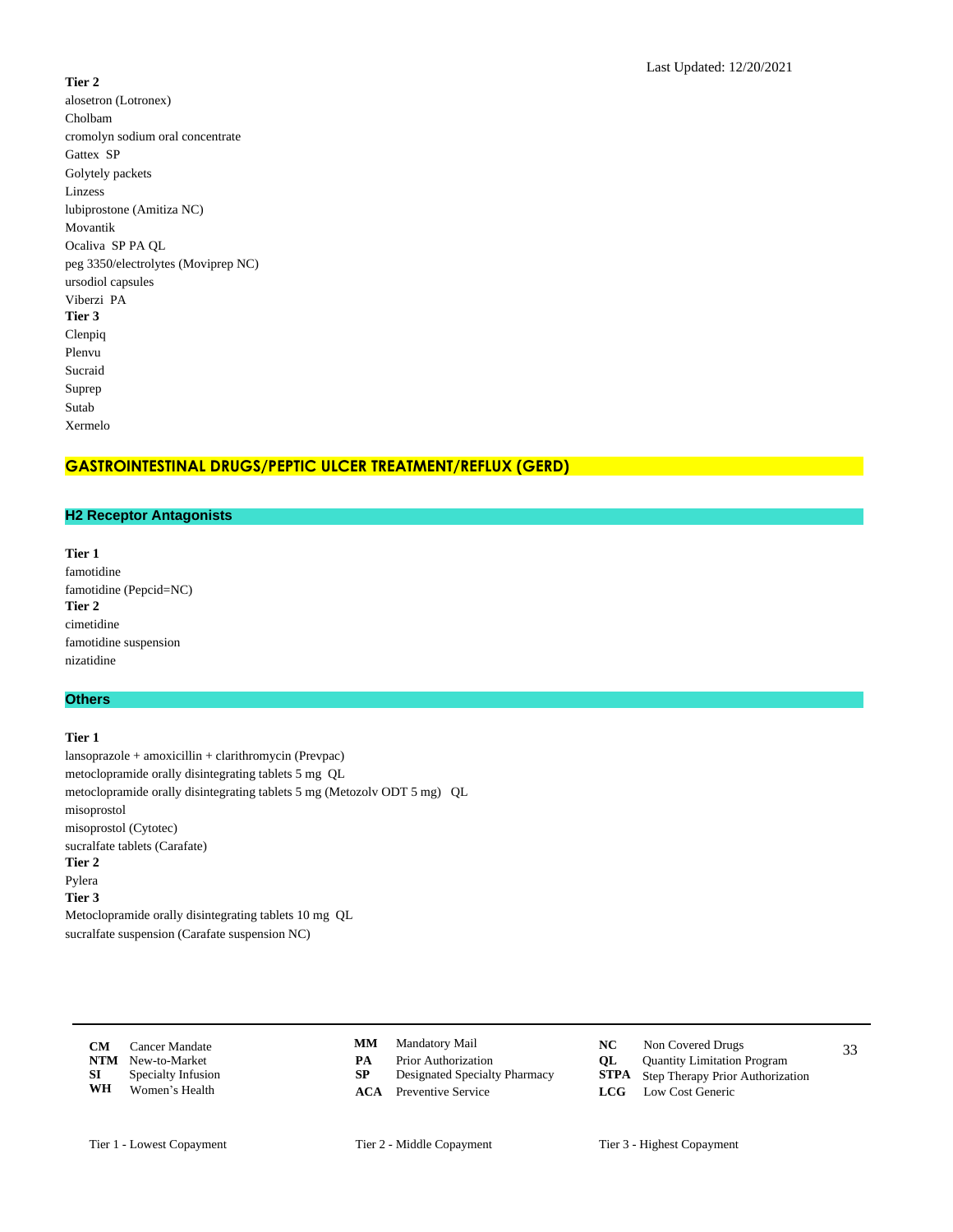#### **Proton Pump Inhibitors**

#### **Tier 1**

esomeprazole delayed-rel capsules (Nexium 24HR OTC) omeprazole delayed-rel (Prilosec) PA QL pantoprazole delayed-rel (Protonix) PA QL **Tier 2** esomeprazole delayed-rel oral suspension PA QL lansoprazole delayed-rel (Prevacid) PA QL omeprazole/sodium bicarbonate oral packets (Zegerid oral packets) PA QL omeprazole/sodium bicarbonate OTC capsules PA pantoprazole sodium suspension PA QL rabeprazole delayed-rel (AcipHex) PA QL **Tier 3** Dexilant PA QL First-Lansoprazole QL First-Omeprazole QL lansoprazole soluble tablets (Prevacid Solutab) PA QL omeprazole/sodium bicarbonate capsules (Zegerid capsules) PA QL

#### **INFLAMMATORY BOWEL DISEASE**

Prilosec Oral Suspension PA QL

#### **Medical Benefit**

Entyvio PA **Tier 1** balsalazide (Colazal) budesonide delayed-release capsules (Entocort EC) hydrocortisone enema mesalamine rectal suspension (Rowasa) sulfasalazine (Azulfidine) sulfasalazine delayed-rel (Azulfidine EN-Tablets) **Tier 2** budesonide ext-rel (Uceris tablets NC) Cortifoam Dipentum mesalamine delayed-rel (Delzicol NC) mesalamine delayed-rel 1.2 gm (Lialda NC) mesalamine delayed-rel tablets mesalamine ext-rel capsules (Apriso NC) mesalamine suppositories (Canasa) Pentasa Uceris rectal foam

#### **PANCREATIC ENZYMES**

**Tier 2** Creon Zenpep

> **CM** Cancer Mandate **CMM** Mandatory Mail **NC** Non Covered Drugs 34 **NTM** New-to-Market **PA** Prior Authorization **QL** Quantity Limitation Program<br> **SP** Designated Specialty Pharmacy **STPA** Step Therapy Prior Authoriza **SI** Specialty Infusion **SP** Designated Specialty Pharmacy **STPA** Step Therapy Prior Authorization **WH** Women's Health **ACA** Preventive Service **LCG** Low Cost Generic **Women's Health**

- Mandatory Mail **NC** Non Covered Drugs **MM**
- 
- 
- **ACA** Preventive Service **LCG** Low Cost Generic
- -
	-
	-

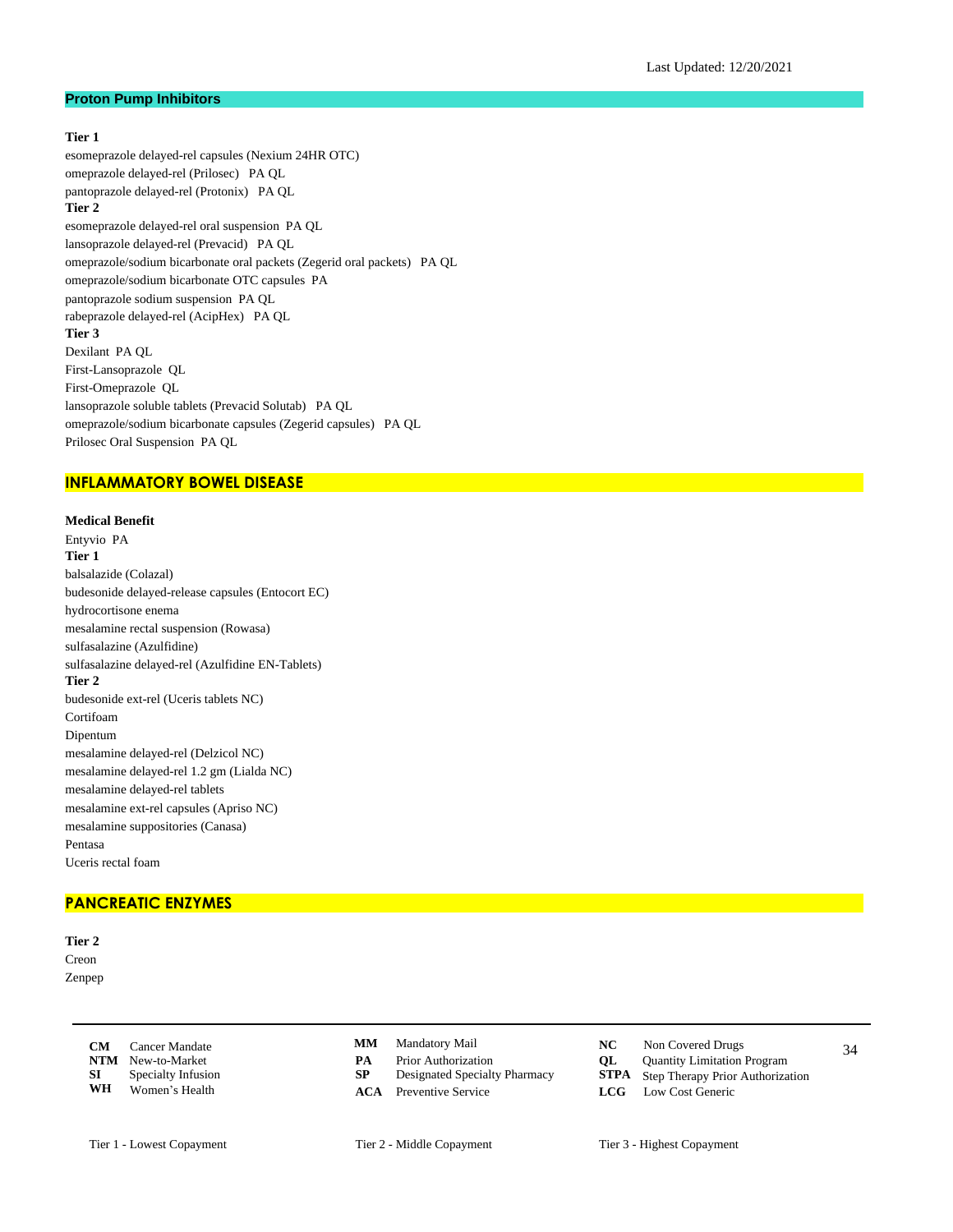## **Tier 3** Pancreaze Pertzye Viokace

## **SPASM**

**Tier 1** dicyclomine hyoscyamine sulfate (Levsin) hyoscyamine sulfate ext-rel (Levbid) **Tier 3** chlordiazepoxide/clidinium (Librax NC)

# **HORMONES**

# **ADRENAL CORTICOSTEROIDS**

#### **Tier 1**

cortisone acetate dexamethasone dexamethasone therapy pack fludrocortisone hydrocortisone (Cortef) methylprednisolone (Medrol) prednisolone sodium phosphate prednisolone sodium phosphate (Millipred) prednisolone sodium phosphate 5 mg/5 mL prednisolone syrup prednisone **Tier 2** Acthar SP PA oxandrolone prednisolone sodium phosphate orally disintegratin (Orapred ODT) **Tier 3** Prednisone Intensol

# **ANDROGENS**

#### **Tier 1**

testosterone cypionate testosterone enanthate **Tier 2** testosterone 50 mg/5 g gel testosterone gel (AndroGel NC) testosterone gel (Testim NC) testosterone gel (Vogelxo NC) testosterone gel 10 mg (Fortesta Gel NC) testosterone soln

| <b>CM</b> | Cancer Mandate            |    | <b>MM</b> Mandatory Mail      | NC - | Non Covered Drugs                            | 35 |
|-----------|---------------------------|----|-------------------------------|------|----------------------------------------------|----|
|           | <b>NTM</b> New-to-Market  | PА | <b>Prior Authorization</b>    | OL   | <b>Quantity Limitation Program</b>           |    |
| SI –      | <b>Specialty Infusion</b> |    | Designated Specialty Pharmacy |      | <b>STPA</b> Step Therapy Prior Authorization |    |
| WH        | Women's Health            |    | <b>ACA</b> Preventive Service |      | <b>LCG</b> Low Cost Generic                  |    |

- **MM**
- **PA** Prior Authorization<br> **NTM** Designated Specialty Pharmacy<br> **STPA** Step Therapy Prior Authoriza
- 
- **ACA** Preventive Service **LCG** Low Cost Generic
- Mandatory Mail **NC** Non Covered Drugs
	- **Step Therapy Prior Authorization**
	- -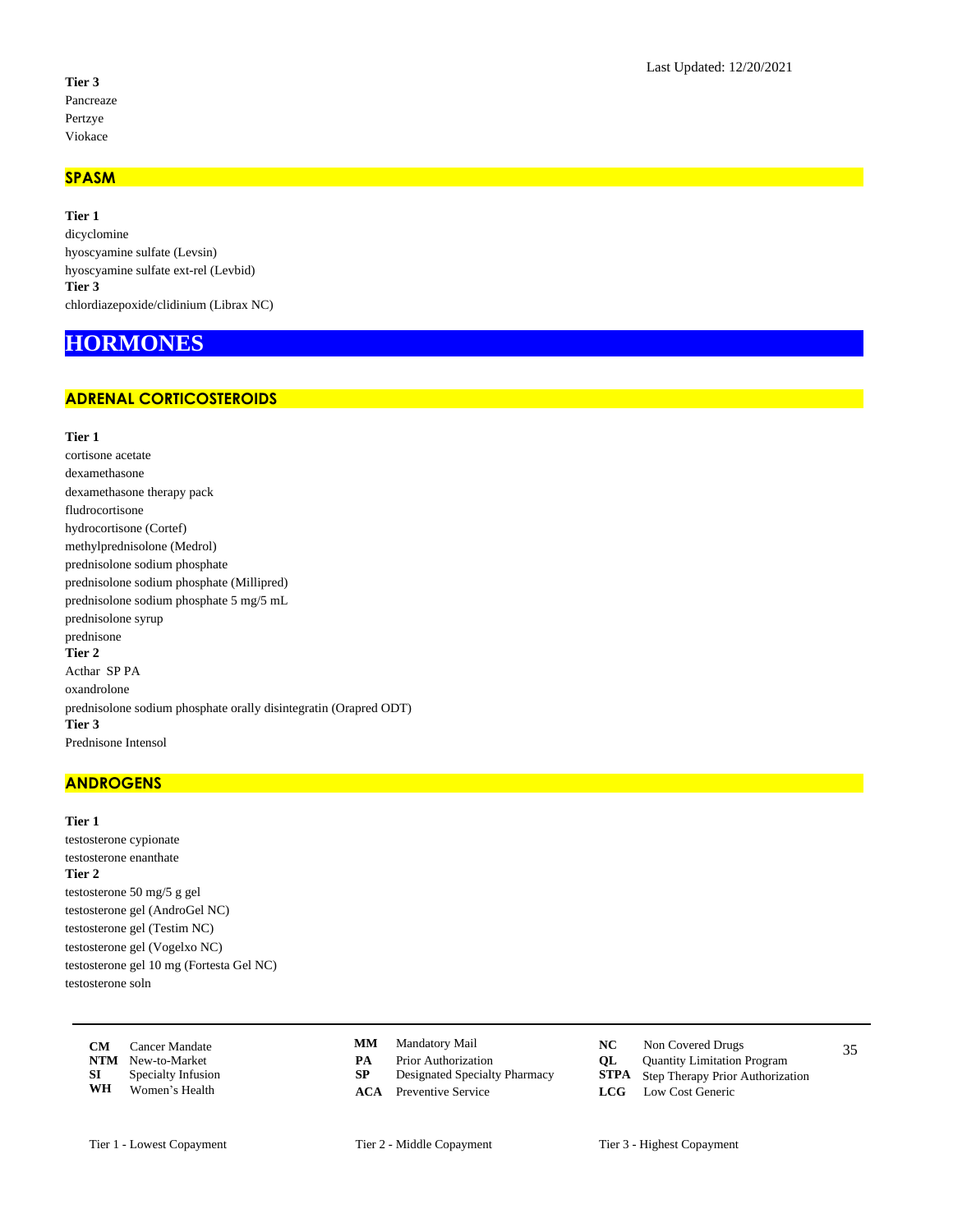## **ENDOMETRIOSIS**

**Tier 1** danazol leuprolide acetate 1 mg kit **Tier 2** Orilissa PA QL **Tier 3** Synarel PA

## **GROWTH HORMONES**

**Tier 2** Increlex SP PA Norditropin Products SP PA Serostim SP PA Zorbtive SP PA **Tier 3** Egrifta SV SP PA

# **OVULATION INDUCING AGENTS**

#### **Tier 1**

chorionic gonadotropin SP chorionic gonadotropin (Novarel) SP PA chorionic gonadotropin (Pregnyl) SP PA clomiphene **Tier 2** Cetrotide SP PA Gonal-F SP PA Menopur SP PA Ovidrel SP **Tier 3** Follistim AQ SP PA Ganirelix SP PA

# **THYROID REPLACEMENT AND ANTITHYROID AGENTS**

## **Tier 1**

Levothroid levothyroxine (Synthroid) Levoxyl liothyronine (Cytomel) methimazole methimazole (Tapazole) propylthiouracil

|      | <b>CM</b> Cancer Mandate |    | <b>MM</b> Mandatory Mail      | NC - | Non Covered Drugs                            | 36 |
|------|--------------------------|----|-------------------------------|------|----------------------------------------------|----|
|      | <b>NTM</b> New-to-Market | PА | <b>Prior Authorization</b>    | OL – | <b>Quantity Limitation Program</b>           |    |
| SI – | Specialty Infusion       |    | Designated Specialty Pharmacy |      | <b>STPA</b> Step Therapy Prior Authorization |    |
| WH   | Women's Health           |    | <b>ACA</b> Preventive Service |      | <b>LCG</b> Low Cost Generic                  |    |

- Mandatory Mail **NC** Non Covered Drugs **MM**
- **PA** Prior Authorization<br> **NTM** Designated Specialty Pharmacy<br> **STPA** Step Therapy Prior Authoriza
- 
- **ACA** Preventive Service **LCG** Low Cost Generic
- 
- 
- **Step Therapy Prior Authorization**
- 
-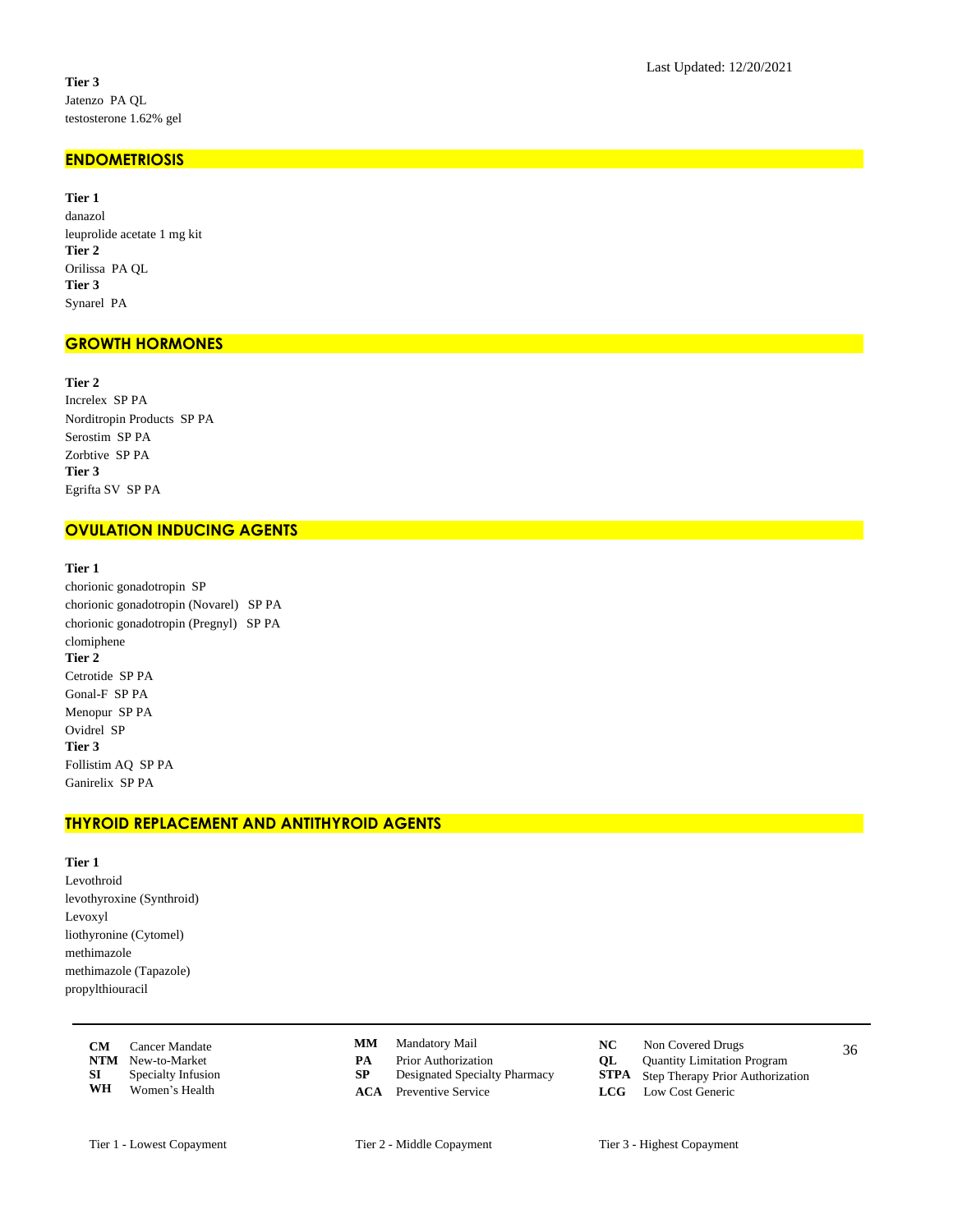Unithroid **Tier 2** Armour Thyroid levothyroxine capsules (Tirosint) **Tier 3** Thyquidity Tirosint-sol

# **MISCELLANEOUS DRUGS**

# **ACROMEGALY**

**Medical Benefit** Signifor LAR PA **Tier 3** Mycapssa PA Somavert SP PA

# **AMYOTROPHIC LATERAL SCLEROSIS**

**Medical Benefit** Radicava PA **Tier 1** riluzole (Rilutek) **Tier 3** Exservan Tiglutik

# **ANAPHYLAXIS EMERGENCY**

**Tier 1** epinephrine (generic for Adrenaclick) (Adrenaclick=NC) QL **Tier 2** epinephrine (generic for Epipen Jr.) (Epipen Jr. NC) QL epinephrine (generic for Epipen) (Epipen NC) QL

## **ANTIHEMOPHILIC AGENTS**

**Medical Benefit** Factor Products, various PA SI

# **AUTOSOMAL DOMINANT POLYCYSTIC KIDNEY DISEASE (ADPKD)**

**Tier 3** Jynarque

> **CM** Cancer Mandate **CMM** Mandatory Mail **NC** Non Covered Drugs 37 **NTM** New-to-Market **PA** Prior Authorization **QL** Quantity Limitation Program<br> **SP** Designated Specialty Pharmacy **STPA** Step Therapy Prior Authoriza **SI** Specialty Infusion **SP** Designated Specialty Pharmacy **STPA** Step Therapy Prior Authorization **WH** Women's Health **ACA** Preventive Service **LCG** Low Cost Generic **Women's Health**

**MM**

- 
- 
- **ACA** Preventive Service **LCG** Low Cost Generic
- Mandatory Mail **NC** Non Covered Drugs
	-
	- -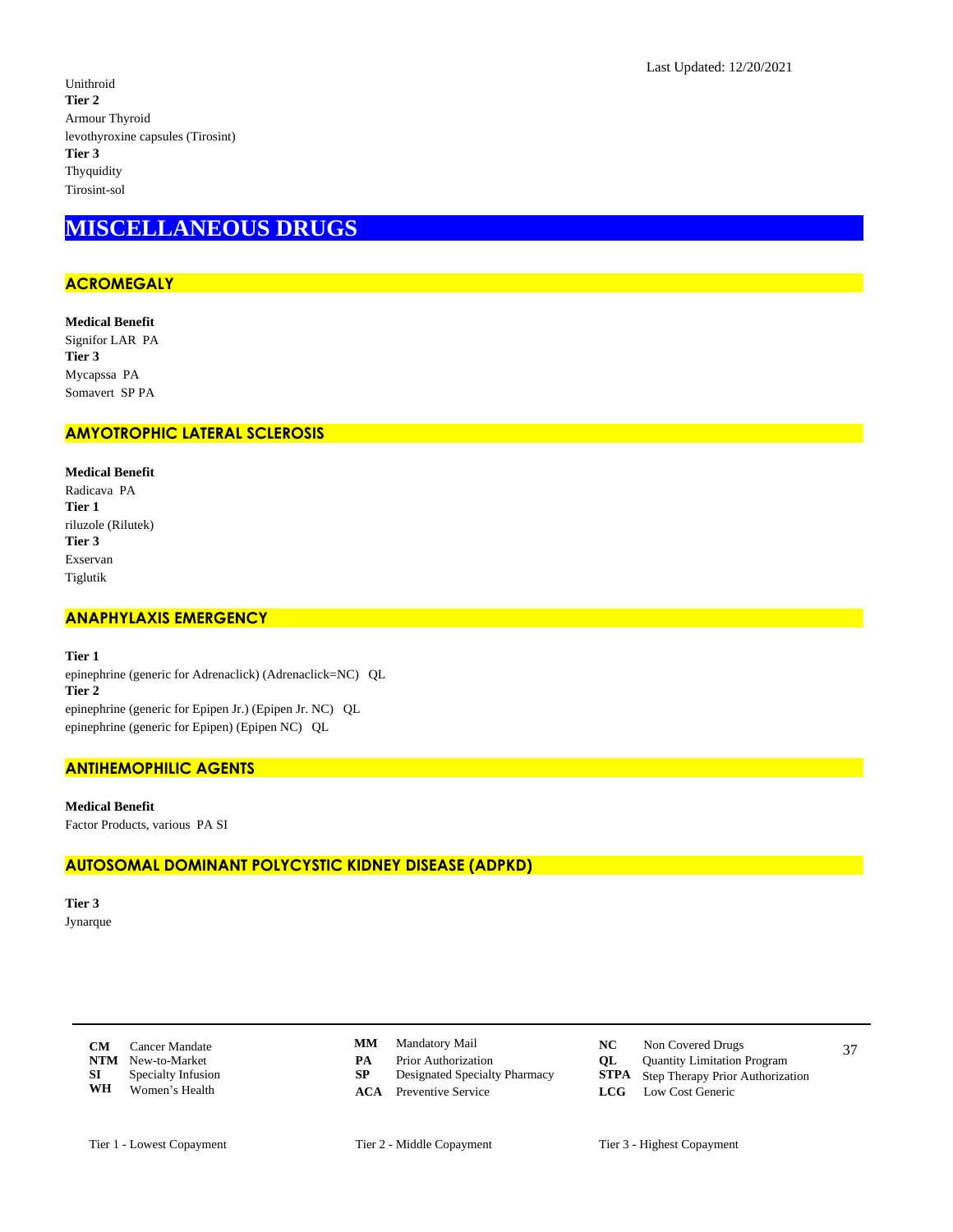# **BOTULINUM TOXINS**

**Medical Benefit** Botulinum Toxins PA

## **CHRONIC GRANULOMATOUS DISEASE**

**Tier 2** Actimmune SP PA

## **CRYOPYRIN-ASSOCIATED PERIODIC SYNDROMES**

**Medical Benefit** Ilaris PA **Tier 2** Arcalyst SP PA QL

# **CUSHING'S DISEASE**

**Tier 2** Signifor PA QL **Tier 3** Isturisa PA

## **CUSHING'S SYNDROME**

**Tier 2** Korlym PA QL

# **CYSTIC FIBROSIS**

### **Tier 1**

tobramycin inhalation solution (Kitabis Pak) tobramycin inhalation solution (TOBI) **Tier 2** Cayston SP Kalydeco PA QL Orkambi PA QL Pulmozyme Symdeko PA QL tobramycin inhalation solution (Bethkis NC) Trikafta PA QL **Tier 3** Arikayce Bronchitol PA QL TOBI Podhaler

|    | <b>CM</b> Cancer Mandate     |    | <b>MM</b> Mandatory Mail      |    | Non Covered Drugs                            | 38 |
|----|------------------------------|----|-------------------------------|----|----------------------------------------------|----|
|    | <b>NTM</b> New-to-Market     | PА | <b>Prior Authorization</b>    | OL | <b>Quantity Limitation Program</b>           |    |
|    | <b>SI</b> Specialty Infusion |    | Designated Specialty Pharmacy |    | <b>STPA</b> Step Therapy Prior Authorization |    |
| WH | Women's Health               |    | <b>ACA</b> Preventive Service |    | <b>LCG</b> Low Cost Generic                  |    |

- **MM**
- **PA** Prior Authorization<br> **NTM** Designated Specialty Pharmacy<br> **STPA** Step Therapy Prior Authoriza
- 
- 
- Mandatory Mail **NC** Non Covered Drugs
	-
	- **Step Therapy Prior Authorization**
- **ACA** Preventive Service **LCG** Low Cost Generic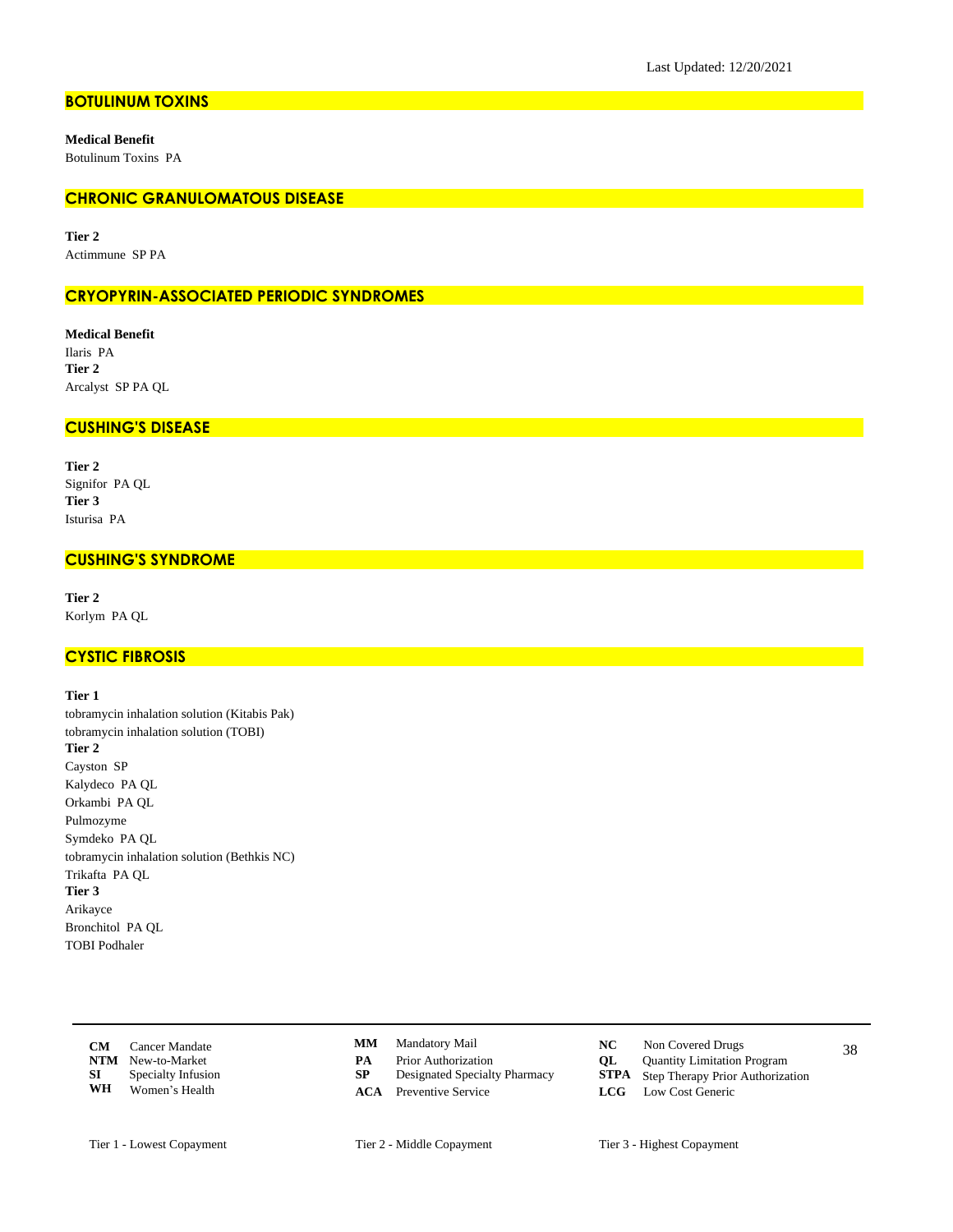## **DIABETES INSIPIDUS**

**Tier 1** desmopressin (DDAVP) **Tier 3** Stimate SP

# **ERECTILE DYSFUNCTION**

**Tier 2**

sildenafil (Viagra NC) QL tadalafil 2.5 mg, 10 mg, 20 mg (Cialis NC) QL vardenafil (Levitra NC) QL **Tier 3** Caverject Edex **MUSE** 

# **EXCESSIVE SWEATING**

**Tier 1** aluminum chloride soln 20% (Drysol) **Tier 3** Qbrexza PA QL

# **FABRY DISEASE**

**Medical Benefit** Fabrazyme PA SI **Tier 2** Galafold PA

# **FIBROMYALGIA**

**Tier 1** duloxetine delayed-rel (Cymbalta=NC) QL pregabalin pregabalin (Lyrica=NC STPA) pregabalin ext-rel (Lyrica CR=NC) **Tier 2** Savella QL STPA

## **GAUCHER DISEASE**

# **Medical Benefit**

Cerezyme PA SI Elelyso PA SI Vpriv PA SI

|    | <b>CM</b> Cancer Mandate     |    | <b>MM</b> Mandatory Mail      |    | Non Covered Drugs                            | 39 |
|----|------------------------------|----|-------------------------------|----|----------------------------------------------|----|
|    | <b>NTM</b> New-to-Market     | PА | <b>Prior Authorization</b>    | OL | <b>Ouantity Limitation Program</b>           |    |
|    | <b>SI</b> Specialty Infusion |    | Designated Specialty Pharmacy |    | <b>STPA</b> Step Therapy Prior Authorization |    |
| WH | Women's Health               |    | <b>ACA</b> Preventive Service |    | <b>LCG</b> Low Cost Generic                  |    |

- Mandatory Mail **NC** Non Covered Drugs **MM**
- **PA** Prior Authorization<br> **NTM** Designated Specialty Pharmacy<br> **STPA** Step Therapy Prior Authoriza
- 
- **ACA** Preventive Service **LCG** Low Cost Generic
- -
	- **Step Therapy Prior Authorization** 
		-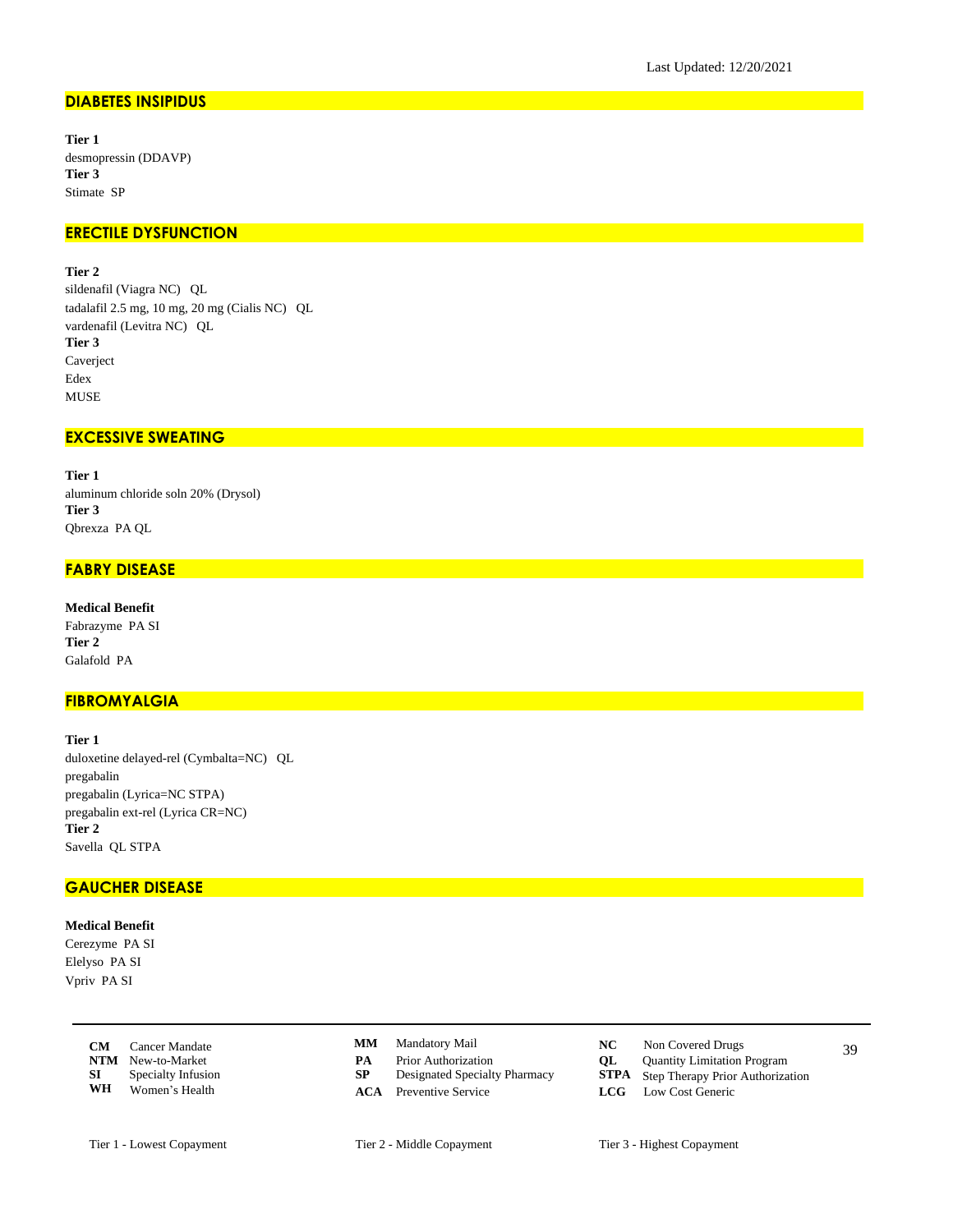Tier 2 Cerdelga SP Tier 3 miglustat (Zavesca NC) PA

## **HEMOSTATICS - SYSTEMIC**

Tier 1 tranexamic acid (Lysteda) QL Tier 2 Myfembree PA QL Oriahnn cap PA QL

# **HEREDITARY ANGIOEDEMA**

#### **Medical Benefit**

Berinert SI Cinryze PA SI Ruconest SI Tier 2 Haegarda SP PA QL icatibant (Firazyr) SP PA QL Orladeyo PA QL Sajazir PA QL Takhzyro SP PA QL

## **HEREDITARY OROTIC ACIDURIA**

Tier 2 Xuriden QL

## **HEREDITARY TYROSINEMIA TYPE I**

Tier 2 nitisinone 2, 5, 10 mg capsules (Orfadin 2, 5, 10 mg capsules NC) Nityr Orfadin 20mg capsules Orfadin suspension

# **HUNTER SYNDROME**

**Medical Benefit** Elaprase SI

## **HUNTINGTON'S DISEASE**

Tier 1 tetrabenazine SP QL tetrabenazine (Xenazine=NC) SP QL

> $CM$ Cancer Mandate NTM New-to-Market  $SI$ Specialty Infusion WH Women's Health

Mandatory Mail  $\mathbf{M}\mathbf{M}$ 

- $\overline{PA}$ Prior Authorization
- ${\bf SP}$ Designated Specialty Pharmacy
- **ACA** Preventive Service
- $NC$ Non Covered Drugs
	- QL Quantity Limitation Program
	- ${\bf STPA}$ Step Therapy Prior Authorization  $LCG$ 
		- Low Cost Generic

Tier 2 - Middle Copayment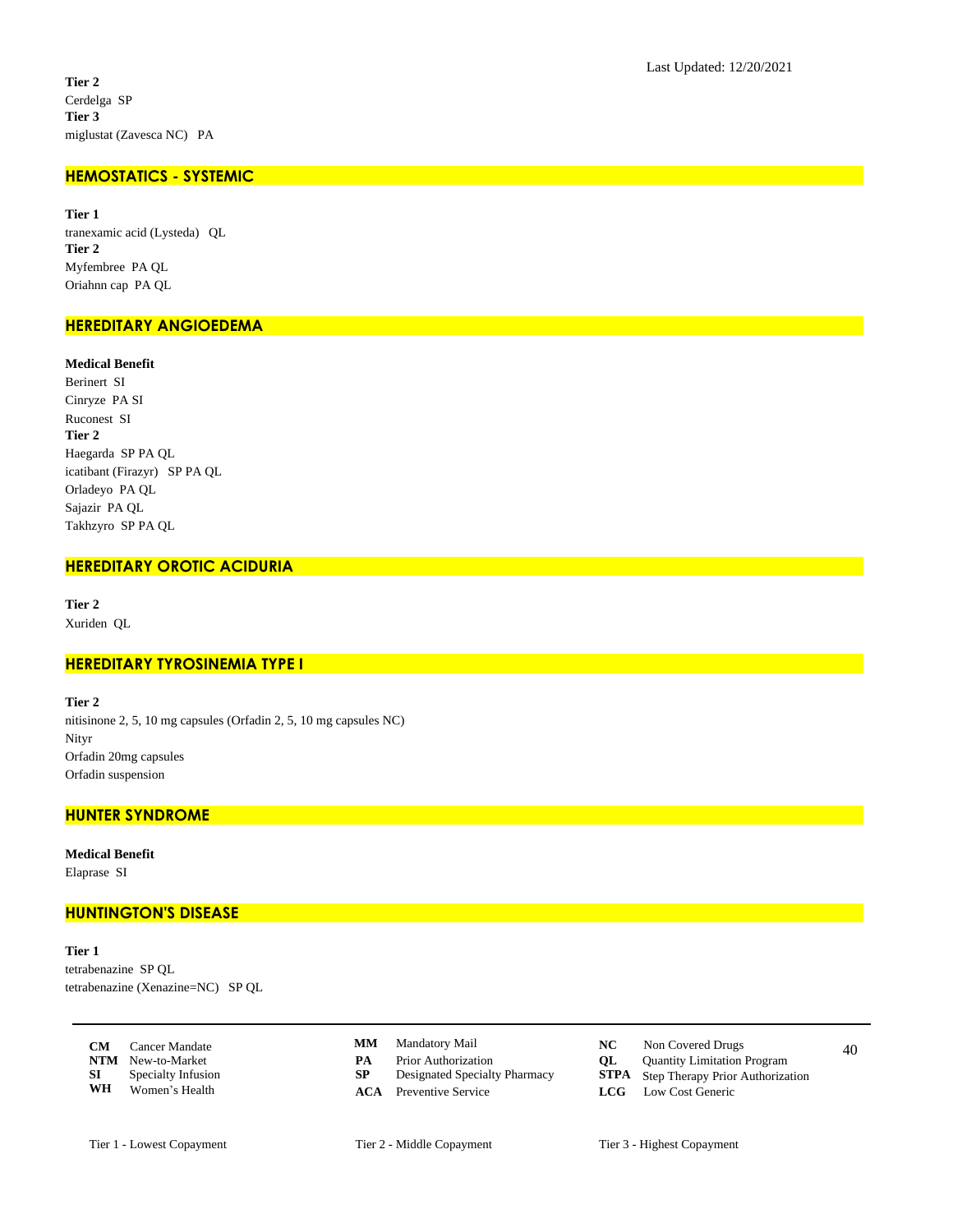## **HYPERAMMONEMIA**

**Tier 2** Carbaglu

## **HYPERCALCEMIA**

**Tier 2** cinacalcet (Sensipar NC)

#### **HYPERPARATHYROIDISM**

**Tier 1** calcitriol (Rocaltrol) paricalcitol capsules (Zemplar) **Tier 2** doxercalciferol (Hectorol)

## **HYPONATREMIA**

**Tier 2** tolvaptan (Samsca NC) QL

## **HYPOPARATHYROIDISM**

**Tier 2** Natpara SP QL

## **HYPOPHOSPHATASIA**

**Tier 2** Strensiq PA QL

# **KIDNEY STONES**

**Tier 1** tiopronin (Thiola) **Tier 2** potassium citrate ext-rel **Tier 3** Thiola EC

> **CM** Cancer Mandate **CMM** Mandatory Mail **CC** Non Covered Drugs 41 **NTM** New-to-Market **PA** Prior Authorization **QL** Quantity Limitation Program<br> **SP** Designated Specialty Pharmacy **STPA** Step Therapy Prior Authoriza **SI** Specialty Infusion **SP** Designated Specialty Pharmacy **STPA** Step Therapy Prior Authorization **WH** Women's Health **ACA** Preventive Service **LCG** Low Cost Generic Women's Health

- Mandatory Mail **NC** Non Covered Drugs **MM**
- 
- 
- 
- -
	-
- **ACA** Preventive Service **LCG** Low Cost Generic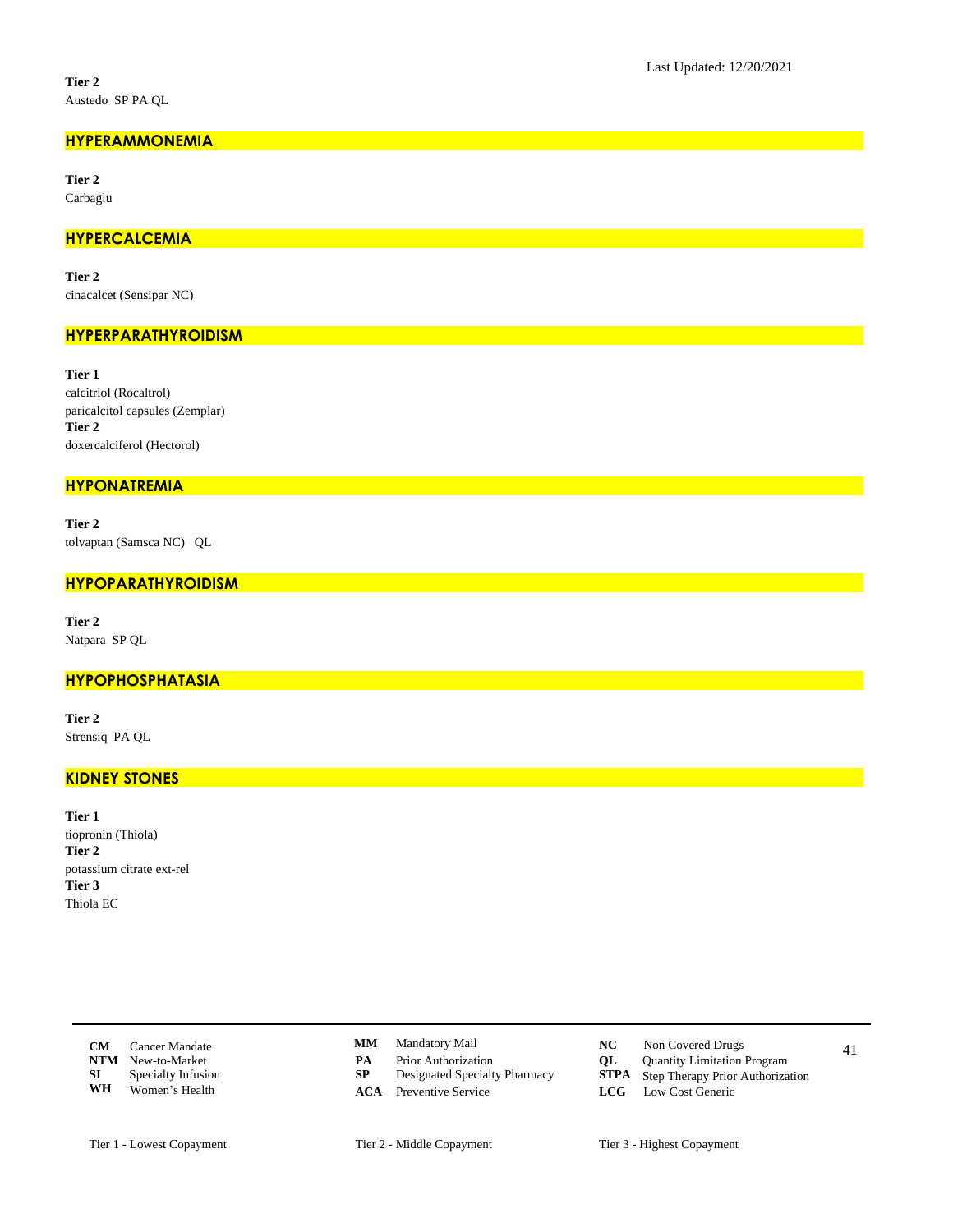## **LC-FAOD**

Tier 2 Dojolvi PA

# **LIPODYSTROPHY**

Tier 3 Myalept PA QL

## **LYSOSOMAL ACID LIPASE DEFICIENCY**

**Medical Benefit** Kanuma PA SI

# **MORQUIO A SYNDROME**

**Medical Benefit** Vimizim PA SI

# **MUCOPOLYSACCHARIDOSIS**

**Medical Benefit** 

Aldurazyme SI Naglazyme SI

# **MULTIPLE SCLEROSIS**

#### Tier 2

Aubagio SP QL Bafiertam SP QL Betaseron SP QL Copaxone 20 mg/mL prefilled syringe SP QL Copaxone 40 mg/mL prefilled syringe SP QL dalfampridine ext-rel (Ampyra NC) SP PA QL dalfampridine ext-rel (dalfampridine) SP PA QL dimethyl fumarate (Tecfidera NC) SP QL Gilenya SP QL Kesimpta SP QL Mayzent SP QL Rebif/Rebif Rebidose SP QL Vumerity SP QL Zeposia SP PA QL Tier 3 Avonex SP OL Avonex Pen SP QL Mavenclad SP PA QL Plegridy SP QL

| CМ         | Cancer Mandate     |
|------------|--------------------|
| <b>NTM</b> | New-to-Market      |
| SІ         | Specialty Infusion |
| WH         | Women's Health     |

- $\mathbf{M}\mathbf{M}$ Mandatory Mail
- $\overline{PA}$ Prior Authorization
- ${\bf SP}$ Designated Specialty Pharmacy
- **ACA** Preventive Service
- $NC$ Non Covered Drugs
	- QL Quantity Limitation Program
	- ${\bf STPA}$ Step Therapy Prior Authorization
	- $LCG$ Low Cost Generic

42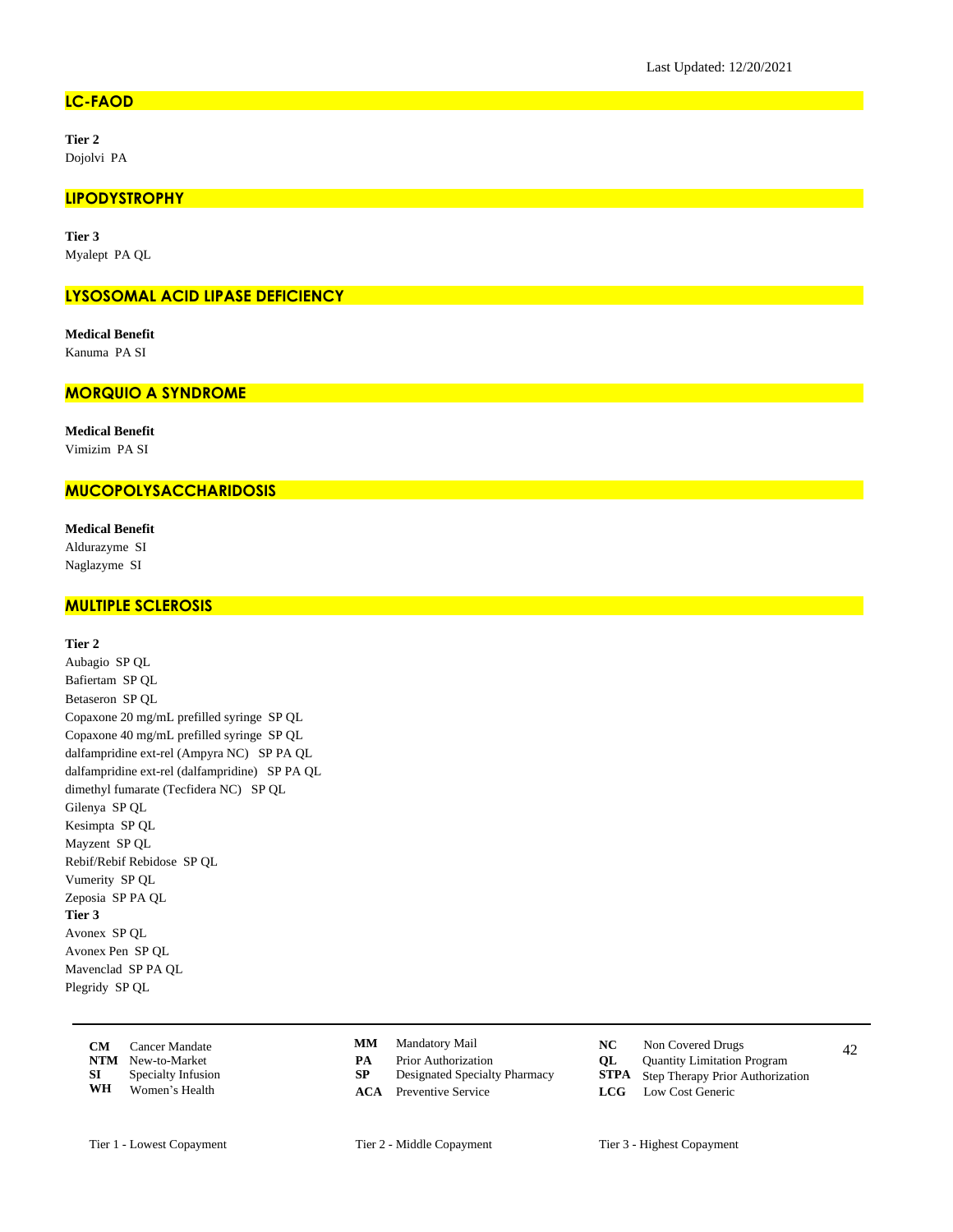# **MUSCULAR DYSTROPHY AGENTS**

#### **Medical Benefit**

Amondys 45 PA Exondys 51 PA **Tier 1** guanidine **Tier 2** Emflaza PA QL Firdapse PA Ruzurgi PA

## **MYASTHENIA GRAVIS**

**Tier 1** pyridostigmine (Mestinon) **Tier 2** pyridostigmine ext-rel (Mestinon Timespan)

# **OBESITY MANAGEMENT**

## **Tier 1**

benzphetamine diethylpropion phendimetrazine (Phendimetrazine) phendimetrazine ext-rel PA phentermine phentermine (Adipex-P) PA **Tier 2** Imcivree PA Saxenda PA Wegovy PA **Tier 3** Contrave PA Lomaira PA Qsymia PA Xenical PA

## **ORTHOSTATIC HYPOTENSION**

**Tier 1** midodrine **Tier 2** droxidopa (Northera NC)

# **PAGET'S DISEASE**

**Tier 1** alendronate

> **CM** Cancer Mandate **CMM** Mandatory Mail **NC** Non Covered Drugs 43 **NTM** New-to-Market **PA** Prior Authorization **QL** Quantity Limitation Program<br> **SP** Designated Specialty Pharmacy **STPA** Step Therapy Prior Authoriza **SI** Specialty Infusion **SP** Designated Specialty Pharmacy **STPA** Step Therapy Prior Authorization **WH** Women's Health **ACA** Preventive Service **LCG** Low Cost Generic Women's Health

- **MM**
- 
- 
- 
- Mandatory Mail **NC** Non Covered Drugs
	-
	-
- **ACA** Preventive Service **LCG** Low Cost Generic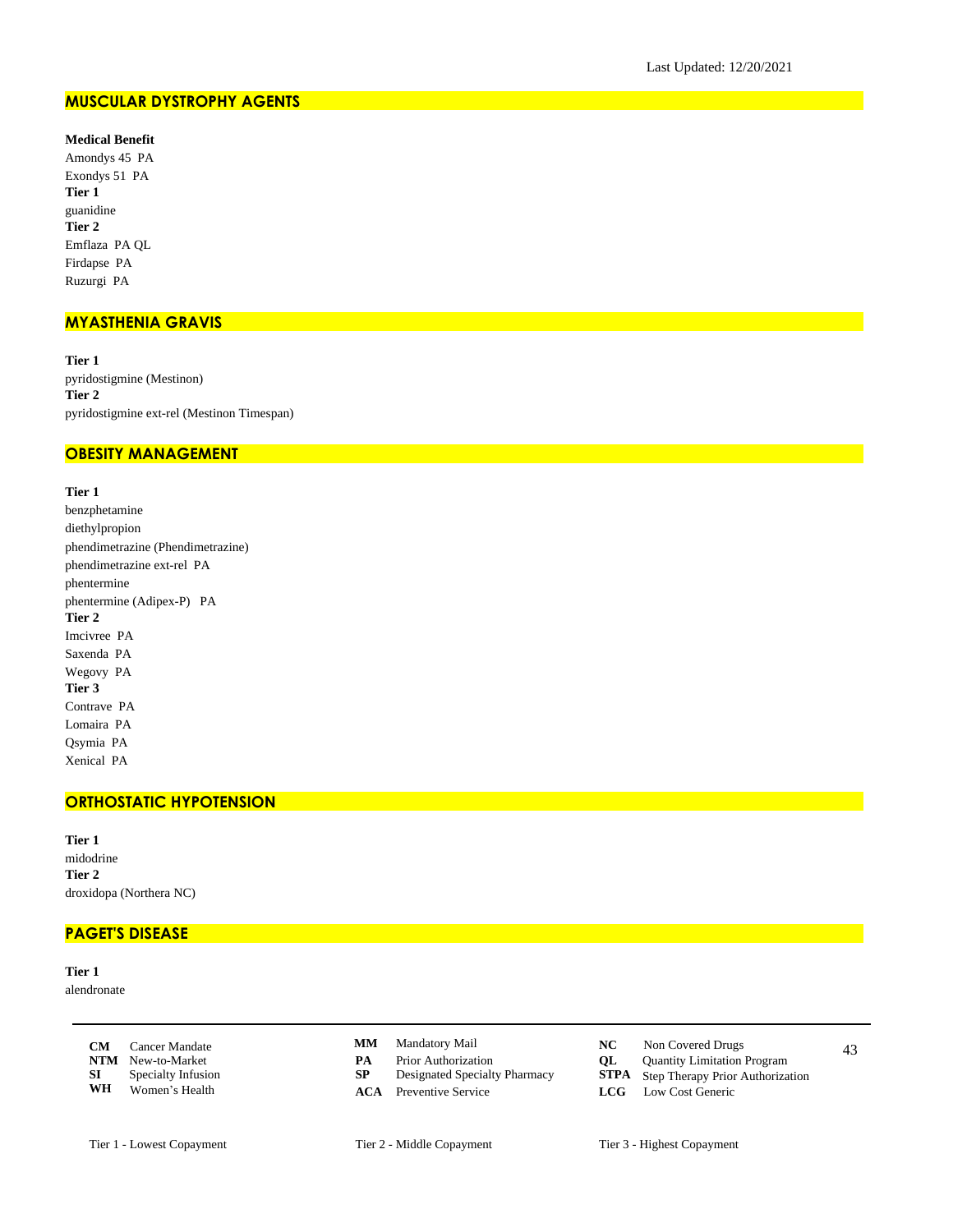# **PAROXYSMAL NOCTURNAL HEMOGLOBINURIA**

**Medical Benefit** Empaveli PA Soliris PA Ultomiris PA

#### **PHENYLKETONURIA TREATMENT**

**Tier 2** Palynziq SP PA QL sapropterin SP PA

## **PHEOCHROMOCYTOMA**

**Tier 2** metyrosine (Demser NC)

# **PHOSPHATE BINDERS**

**Tier 1** calcium acetate (PhosLo=NC) **Tier 2** calcium acetate (Phoslyra NC) lanthanum oral powder (Fosrenol oral powder NC) sevelamer carbonate oral powder packets (Renvela Pak NC) sevelamer carbonate tablets 800 mg (Renvela tablets NC) sevelamer HCl (Renagel NC) **Tier 3** lanthanum carbonate chew tabs (Fosrenol NC)

# **POLYNEUROPATHY OF HEREDITARY AMYLOIDOSIS**

**Tier 2** Tegsedi PA QL

## **POMPE DISEASE**

**Medical Benefit** Nexviazyme SI

## **POTASSIUM-REMOVING AGENTS**

**Tier 2** Lokelma

> **CM** Cancer Mandate **CMM** Mandatory Mail **CMC** Non Covered Drugs 44 **NTM** New-to-Market **PA** Prior Authorization **QL** Quantity Limitation Program<br> **SP** Designated Specialty Pharmacy **STPA** Step Therapy Prior Authoriza **SI** Specialty Infusion **SP** Designated Specialty Pharmacy **STPA** Step Therapy Prior Authorization **WH** Women's Health **ACA** Preventive Service **LCG** Low Cost Generic Women's Health

- Mandatory Mail **NC** Non Covered Drugs **MM**
- 
- 
- **ACA** Preventive Service **LCG** Low Cost Generic
- 
- 
- -

Tier 1 - Lowest Copayment Tier 2 - Middle Copayment Tier 3 - Highest Copayment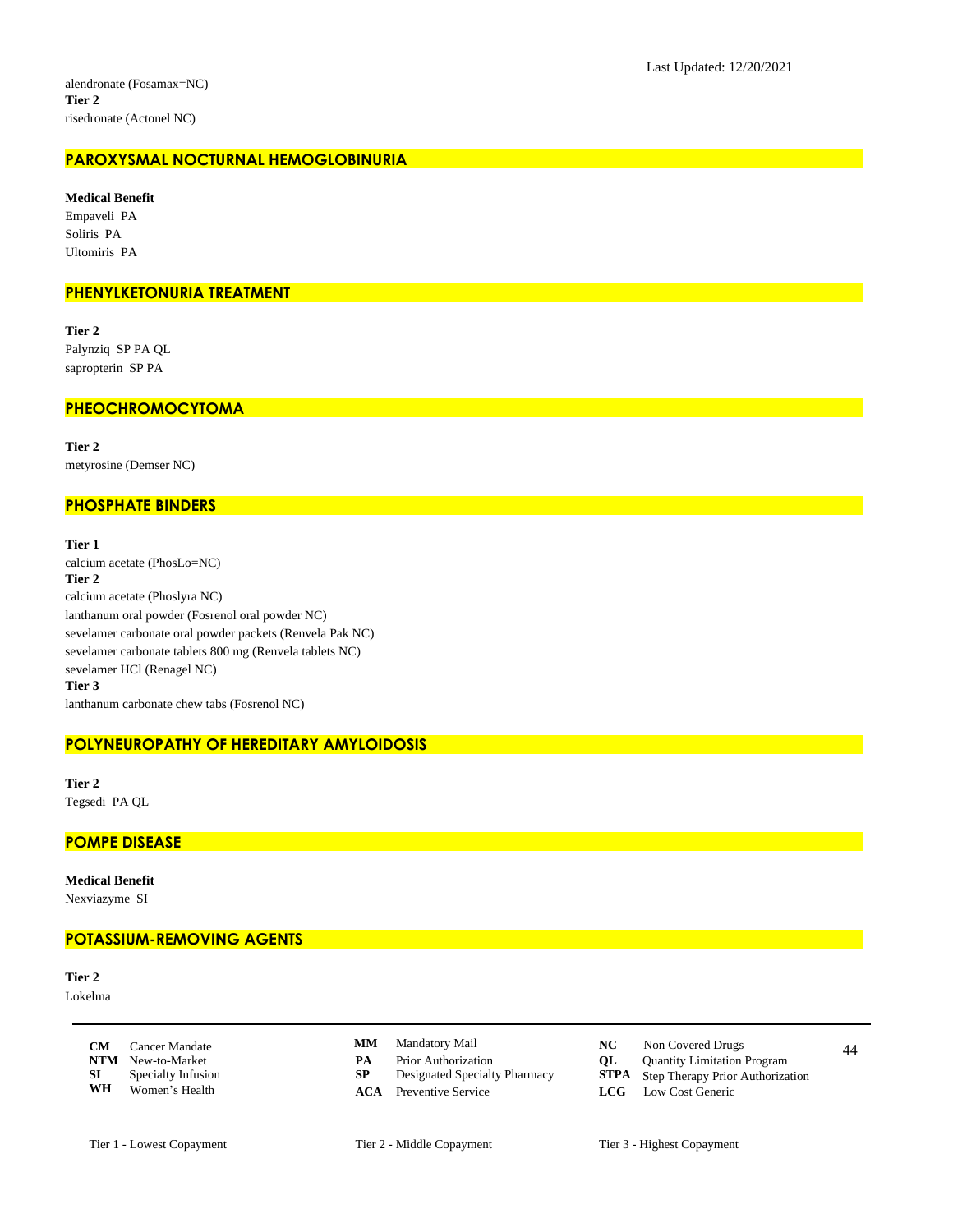Veltassa

# **PROGERIA**

Tier 2 Zokinvy PA

## **PRURITUS**

Tier 2

Bylvay PA Livmarli PA

## **PSEUDOBULBAR AFFECT**

Tier 2

Nuedexta PA

# **PSORIATIC ARTHRITIS**

Tier 3 Otezla SP PA QL

# **RADIOACTIVE CONTAMINATION**

Tier 3 Radiogardase

# RESPIRATORY SYNCYTIAL VIRUS PROPHYLAXIS

**Medical Benefit** Synagis SP PA

# **RESTLESS LEGS SYNDROME**

Tier 3 Horizant QL

# **SICKLE CELL DISEASE**

Tier 2 Endari PA Oxbryta SP PA

# **SPINAL MUSCULAR ATROPHY**

## **Medical Benefit**

Spinraza PA

| CМ         | Cancer Mandate     |
|------------|--------------------|
| <b>NTM</b> | New-to-Market      |
| SI         | Specialty Infusion |
| WH         | Women's Health     |

 $\mathbf{M}\mathbf{M}$ Mandatory Mail  $\overline{PA}$ Prior Authorization

- ${\bf SP}$ Designated Specialty Pharmacy
- **ACA** Preventive Service
- $NC$ Non Covered Drugs
- $QL$ Quantity Limitation Program
- ${\bf STPA}$ Step Therapy Prior Authorization  $LCG$ 
	- Low Cost Generic

Tier 2 - Middle Copayment

45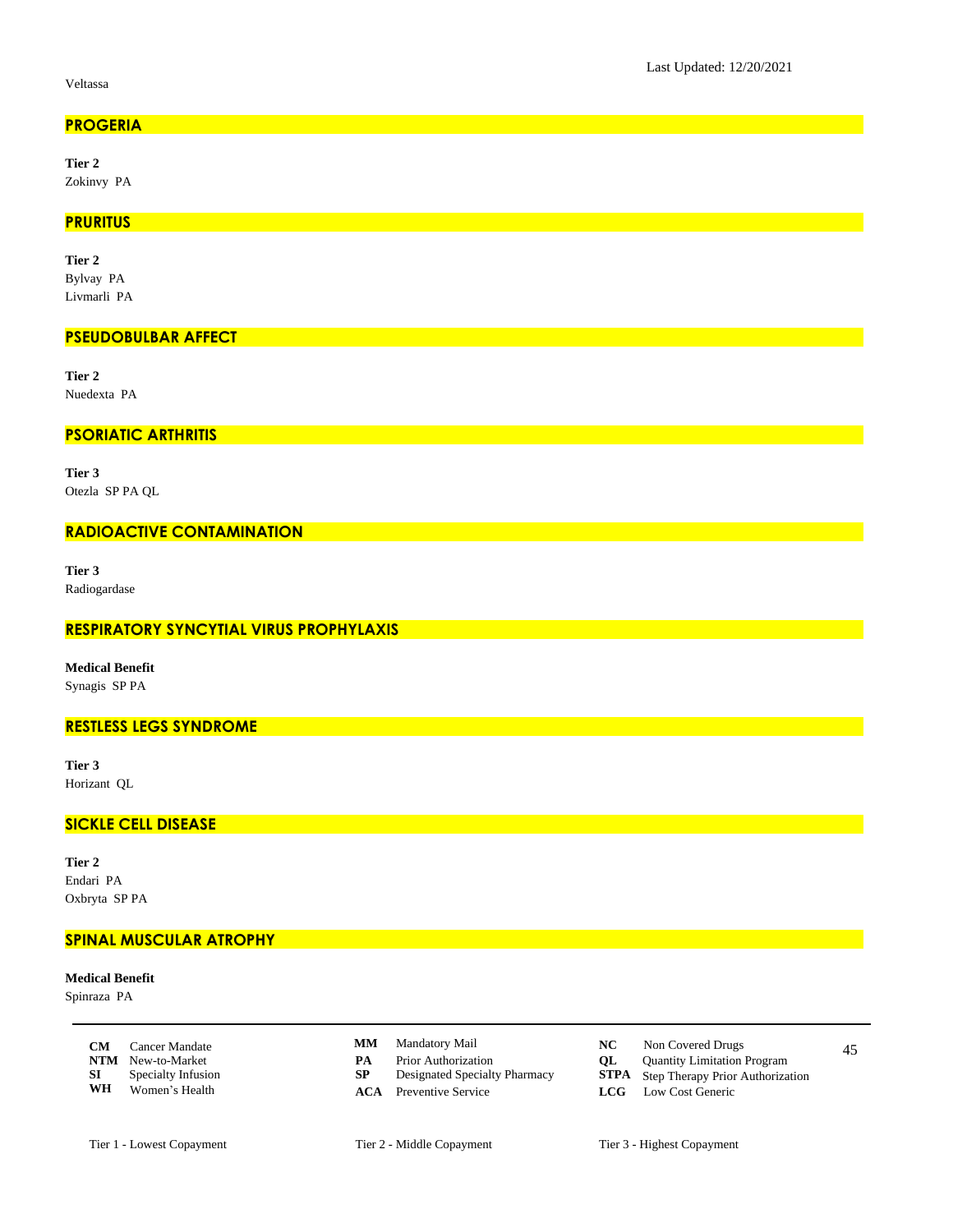## **SUBARACHNOID HEMORRHAGE**

Tier 1

nimodipine

# SYMPTOMATIC BENIGN PROSTATIC HYPERPLASIA

Tier 1

alfuzosin ext-rel (Uroxatral=NC) doxazosin (Cardura=NC) dutasteride dutasteride (Avodart) dutasteride/tamsulosin (Jalyn=NC) finasteride 5 mg (Proscar=NC) tamsulosin tamsulosin (Flomax) terazosin Tier 2 tadalafil 5 mg (Cialis 5 mg NC) PA QL

# **TARDIVE DYSKINESIA**

Tier 2 Ingrezza PA QL

## **UREA CYCLE DISORDERS**

Tier 2 sodium phenylbutyrate (Buphenyl) Tier 3 Ravicti SP PA

# **UROLOGIC DISORDERS**

Tier 1 bethanechol desmopressin (DDAVP) flavoxate hydrochloride oxybutynin oxybutynin ext-rel (Ditropan XL STPA) propantheline 15 mg tolterodine (Detrol STPA) trospium uribel (Uribel) Tier 2 darifenacin (Enablex STPA)

| CМ         | <b>Cancer Mandate</b> |
|------------|-----------------------|
| <b>NTM</b> | New-to-Market         |
| SІ         | Specialty Infusion    |
| WH         | Women's Health        |

- $\mathbf{M}\mathbf{M}$ Mandatory Mail
- PA Prior Authorization
- ${\bf SP}$ Designated Specialty Pharmacy
- **ACA** Preventive Service
- $NC$ Non Covered Drugs
	- $QL$ Quantity Limitation Program
	- ${\bf STPA}$ Step Therapy Prior Authorization
	- $LCG$ Low Cost Generic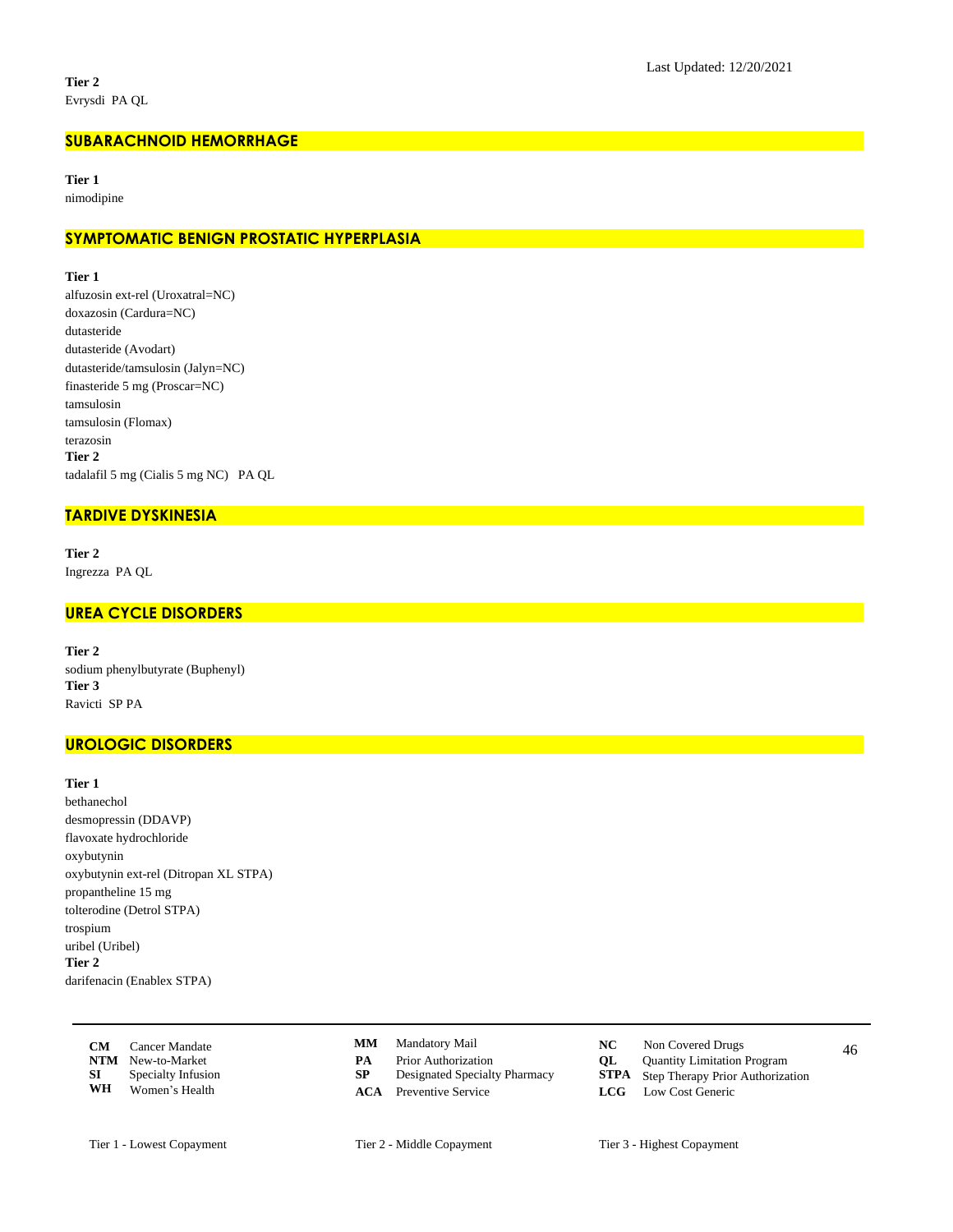solifenacin succinate (Vesicare STPA) tolterodine ext-rel (Detrol LA STPA) trospium ext-rel Tier 3 Elmiron Gelnique STPA Gemtesa STPA methenamine/hyoscyamine/methylene blue/phenyl sali (Urogesic Blue) Myrbetriq STPA Myrbetriq suspension STPA Vesicare LS STPA

# **WILSON'S DISEASE**

Tier 2 Galzin penicillamine (Cuprimine NC) penicillamine (Depen Titratabs NC) trientine (Syprine NC)

# **X-LINKED HYPOPHOSPHATEMIA**

**Medical Benefit** Crysvita PA

# **NEUROLOGICAL DRUGS**

# **ALZHEIMER'S DISEASE**

Tier 1

donepezil donepezil (Aricept) galantamine galantamine ext-rel (Razadyne ER) memantine (Namenda) rivastigmine capsules (Exelon capsules) Tier 2 memantine ext-rel (Namenda XR NC) rivastigmine transdermal (Exelon Patch) Tier 3 Exelon solution

# **MIGRAINE THERAPY**

**Medical Benefit** Vyepti PA

> $CM$ Cancer Mandate NTM New-to-Market  $SI$ Specialty Infusion WH Women's Health

- Mandatory Mail  $\mathbf{M}\mathbf{M}$
- $\overline{PA}$ Prior Authorization
- ${\bf SP}$ Designated Specialty Pharmacy
- **ACA** Preventive Service
- $NC$ Non Covered Drugs
	- QL Quantity Limitation Program
	- ${\bf STPA}$ Step Therapy Prior Authorization
	- $LCG$ Low Cost Generic
- Tier 2 Middle Copayment

47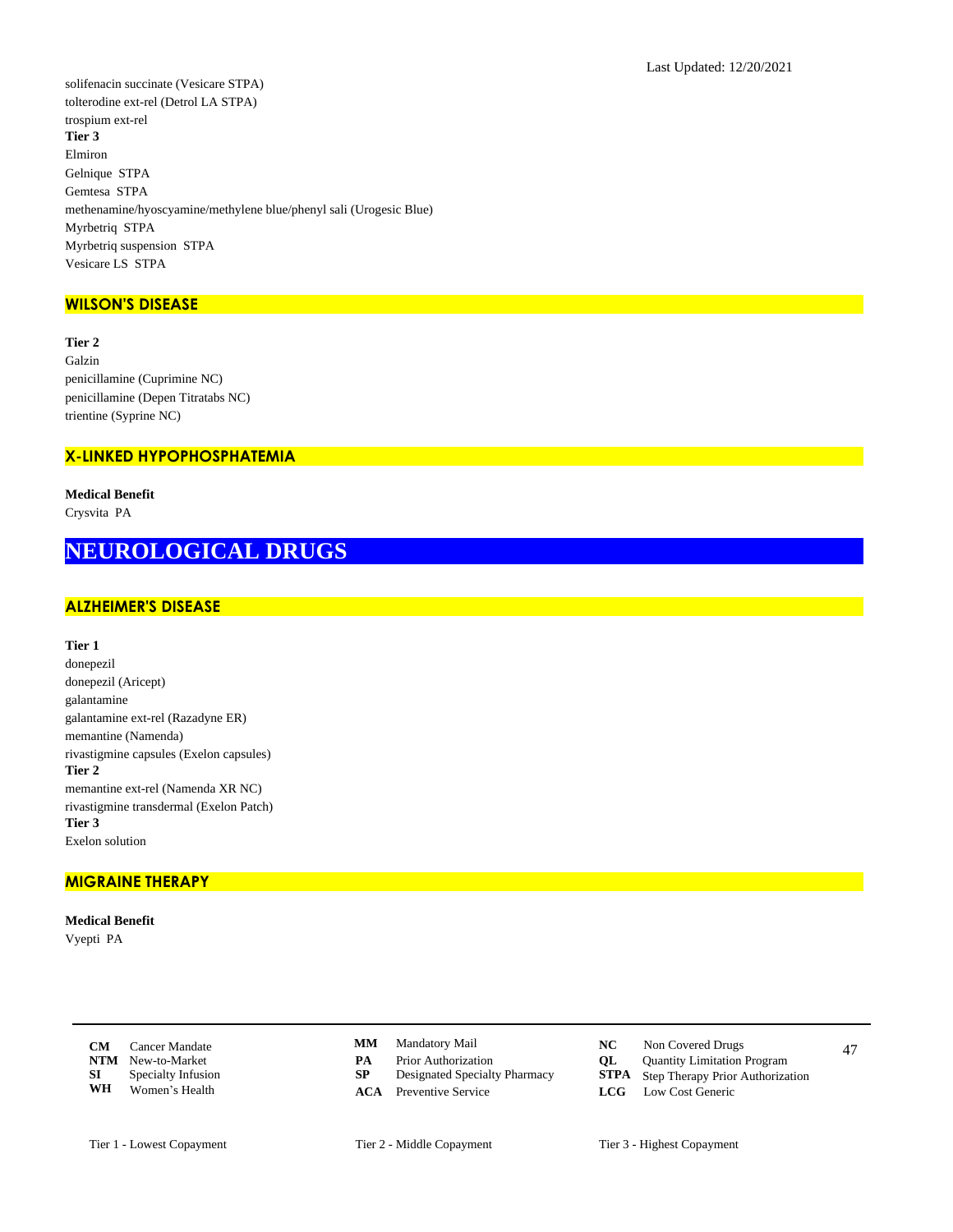#### **Abortive Therapy**

## **Tier 1**

dihydroergotamine injection (D.H.E. 45) ibuprofen (Rx Only) naratriptan (Amerge=NC) QL rizatriptan (Maxalt/Maxalt-MLT=NC) QL sumatriptan tablets (Imitrex tablets=NC) QL **Tier 2** almotriptan QL eletriptan (Relpax NC) QL ergotamine/caffeine tablets (Cafergot NC) naproxen sodium naproxen sodium (Anaprox/Anaprox DS NC) Nurtec ODT PA QL Reyvow PA QL sumatriptan injection (Imitrex injection NC) QL sumatriptan nasal spray (Imitrex nasal spray NC) QL zolmitriptan (Zomig/Zomig-ZMT NC) QL zolmitriptan nasal spray (Zomig Nasal Spray NC) QL **Tier 3** dihydroergotamine spray (Migranal NC) QL frovatriptan (Frova NC) QL Migergot suppository Onzetra Xsail QL STPA sumatriptan/naproxen 85 mg/500 mg (Treximet 85 mg/500 mg NC) PA QL

# **Prophylactic Therapy**

#### **Tier 1**

amitriptyline PA atenolol atenolol (Tenormin=NC) cyproheptadine divalproex sodium delayed-rel (Depakote) divalproex sodium ext-rel (Depakote ER) doxepin PA metoprolol tartrate metoprolol tartrate (Lopressor=NC) nortriptyline (Pamelor=NC) PA propranolol propranolol ext-rel (Inderal LA=NC) topiramate topiramate (Topamax) verapamil **Tier 2** Aimovig PA QL Ajovy PA QL Ajovy Auto-injector PA QL Emgality PA QL

|    | <b>CM</b> Cancer Mandate |    | <b>MM</b> Mandatory Mail      |    | Non Covered Drugs                            | 48 |
|----|--------------------------|----|-------------------------------|----|----------------------------------------------|----|
|    | <b>NTM</b> New-to-Market | PА | <b>Prior Authorization</b>    | OL | <b>Quantity Limitation Program</b>           |    |
| SI | Specialty Infusion       |    | Designated Specialty Pharmacy |    | <b>STPA</b> Step Therapy Prior Authorization |    |
| WH | Women's Health           |    | <b>ACA</b> Preventive Service |    | <b>LCG</b> Low Cost Generic                  |    |

- **MM**
- 
- 
- **ACA** Preventive Service **LCG** Low Cost Generic
- Mandatory Mail **NC** Non Covered Drugs
	-
- **PA** Prior Authorization<br> **NTM** Step Therapy Prior Authorization Program<br> **STPA** Step Therapy Prior Authoriza **Step Therapy Prior Authorization** 
	-
- Tier 1 Lowest Copayment Tier 2 Middle Copayment Tier 3 Highest Copayment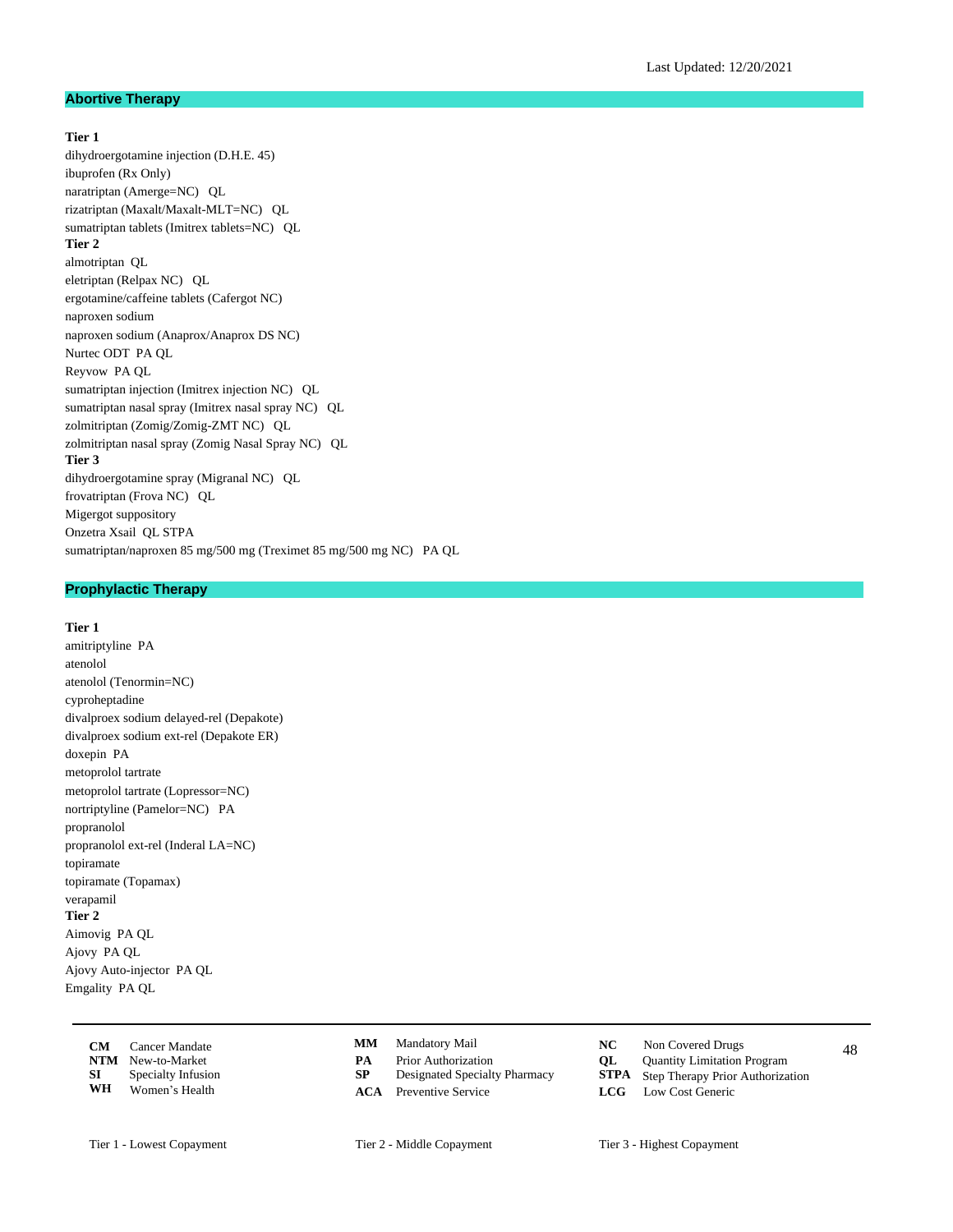#### **MUSCLE SPASM**

#### **Tier 1**

carisoprodol 250 mg (Soma 250 mg=NC) carisoprodol 350 mg (Soma 350 mg) chlorzoxazone cyclobenzaprine methocarbamol orphenadrine ext-rel **Tier 2** metaxalone (Skelaxin NC) orphenadrine/aspirin/caffeine (Norgesic Forte NC)

# **PARKINSON'S DISEASE**

#### **Tier 1**

amantadine benztropine bromocriptine (Parlodel) cabergoline carbidopa (Lodosyn) carbidopa/levodopa (Sinemet) carbidopa/levodopa ext-rel carbidopa/levodopa orally disintegrating tablets diphenhydramine 50 mg entacapone (Comtan) pramipexole (Mirapex) ropinirole ropinirole ext-rel selegiline capsules selegiline tablets tolcapone (Tasmar) trihexyphenidyl **Tier 2** Apokyn carbidopa/levodopa/entacapone (Stalevo) Duopa pramipexole ext-rel (Mirapex ER) rasagiline mesylate (Azilect) **Tier 3** Inbrija PA Neupro Nourianz PA QL Ongentys PA QL Xadago PA

|      | <b>CM</b> Cancer Mandate |    | <b>MM</b> Mandatory Mail      |             | Non Covered Drugs                            | 49 |
|------|--------------------------|----|-------------------------------|-------------|----------------------------------------------|----|
|      | <b>NTM</b> New-to-Market | PА | <b>Prior Authorization</b>    | $_{\rm OL}$ | <b>Ouantity Limitation Program</b>           |    |
| SI – | Specialty Infusion       |    | Designated Specialty Pharmacy |             | <b>STPA</b> Step Therapy Prior Authorization |    |
| WH   | Women's Health           |    | <b>ACA</b> Preventive Service |             | <b>LCG</b> Low Cost Generic                  |    |

- **MM**
- 
- 
- 
- Mandatory Mail **NC** Non Covered Drugs
	-
- **PA** Prior Authorization<br> **NTM** Designated Specialty Pharmacy<br> **STPA** Step Therapy Prior Authoriza **Step Therapy Prior Authorization**
- **ACA** Preventive Service **LCG** Low Cost Generic
- Tier 1 Lowest Copayment Tier 2 Middle Copayment Tier 3 Highest Copayment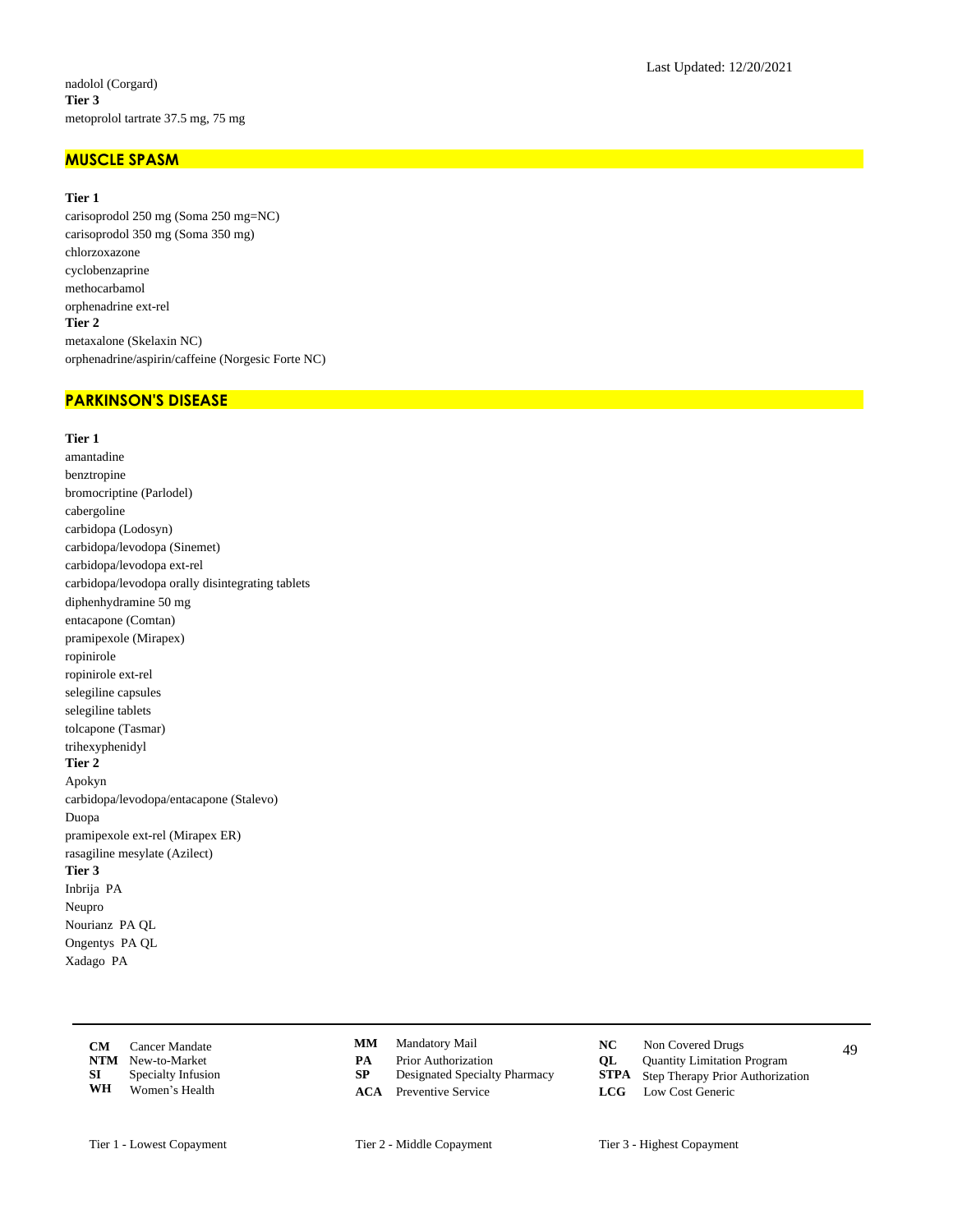## **SEIZURES**

#### **Tier 1**

carbamazepine (Tegretol) carbamazepine ext-rel (Carbatrol) carbamazepine ext-rel (Tegretol-XR) clonazepam clonazepam (Klonopin=NC) divalproex sodium delayed-rel (Depakote) divalproex sodium ext-rel (Depakote ER) ethosuximide (Zarontin) felbamate (Felbatol) gabapentin (Neurontin) lamotrigine lamotrigine (Lamictal) levetiracetam (Keppra) levetiracetam ext-rel (Keppra XR=NC) oxcarbazepine (Trileptal) phenobarbital phenytoin sodium (Dilantin Infatabs) phenytoin sodium ext-rel (Dilantin) pregabalin pregabalin (Lyrica=NC STPA) pregabalin ext-rel (Lyrica CR=NC) primidone (Mysoline) tiagabine 2 mg, 4 mg (Gabitril 2 mg, 4 mg) topiramate topiramate (Topamax) valproic acid zonisamide (Zonegran=NC) **Tier 2** Aptiom clobazam (Onfi) diazepam rectal gel QL diazepam rectal gel (Diastat/Diastat AcuDial) QL divalproex sodium sprinkle (Depakote Sprinkle) Fycompa lamotrigine ext-rel (Lamictal XR) QL lamotrigine orally disintegrating tablets (Lamictal ODT) lamotrigine starter kit (Lamictal Starter Kit) rufinamide (Banzel) rufinamide susp 40 mg/ml tiagabine 12 mg, 16 mg (Gabitril 12 mg, 16 mg NC) topiramate ext-rel (Qudexy XR NC) vigabatrin (Sabril) Vimpat Xcopri **Tier 3** Banzel 40 mg/mL suspension Briviact

|    | <b>CM</b> Cancer Mandate     |    | <b>MM</b> Mandatory Mail      | NC | Non Covered Drugs                            | 50 |
|----|------------------------------|----|-------------------------------|----|----------------------------------------------|----|
|    | <b>NTM</b> New-to-Market     | PА | <b>Prior Authorization</b>    | OL | Quantity Limitation Program                  |    |
|    | <b>SI</b> Specialty Infusion |    | Designated Specialty Pharmacy |    | <b>STPA</b> Step Therapy Prior Authorization |    |
| WH | Women's Health               |    | <b>ACA</b> Preventive Service |    | <b>LCG</b> Low Cost Generic                  |    |

- Mandatory Mail **NC** Non Covered Drugs **MM**
- **PA** Prior Authorization<br> **NTM** Designated Specialty Pharmacy<br> **STPA** Step Therapy Prior Authoriza
- 
- 
- -
	- **Step Therapy Prior Authorization**
- **ACA** Preventive Service **LCG** Low Cost Generic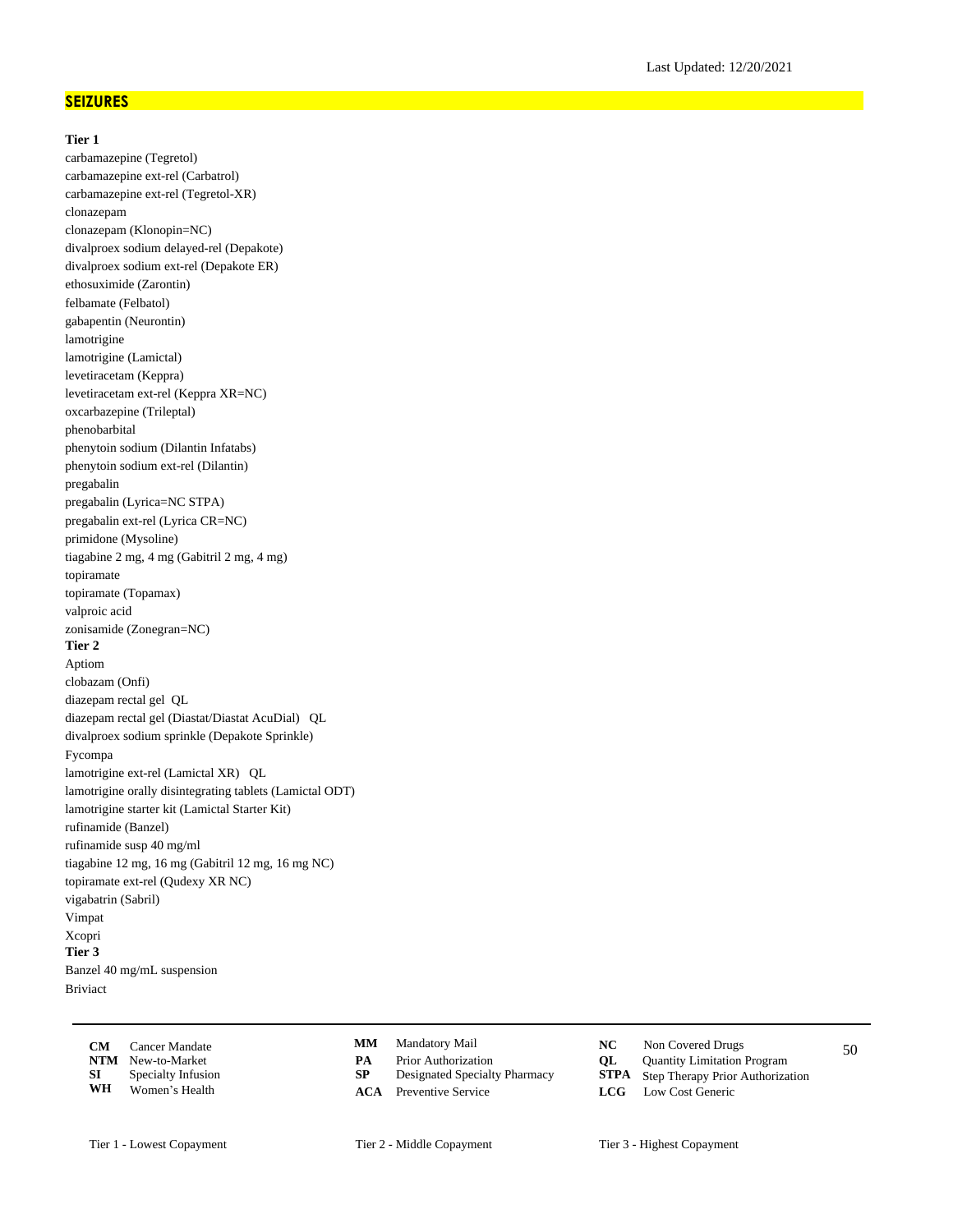Celontin Diacomit PA Epidiolex SP PA Fintepla PA Nayzilam PA QL Oxtellar XR Stavzor Sympazan PA Valtoco PA QL

## **SPASTICITY**

**Tier 1** baclofen diazepam diazepam (Valium=NC) **Tier 2** dantrolene (Dantrium) tizanidine (Zanaflex) **Tier 3** Ozobax PA

# **PAIN AND INFLAMMATORY DISEASES**

# **ARTHRITIS**

## **Anti-Inflammatory Drugs: Rheumatoid And Osteoarthritis**

#### **Tier 1**

diclofenac potassium diclofenac sodium delayed-rel diclofenac sodium solution (Pennsaid=NC) QL diflunisal etodolac flurbiprofen ibuprofen (Rx Only) meloxicam meloxicam (Mobic) nabumetone naproxen naproxen (Naprosyn=NC) piroxicam (Feldene) sulindac **Tier 2** celecoxib (Celebrex NC) diclofenac sodium delayed-rel/misoprostol (Arthrotec) etodolac ext-rel naproxen sodium naproxen sodium (Anaprox/Anaprox DS NC)

| CM | Cancer Mandate               | MМ | Mandatory Mail                |    | Non Covered Drugs                            |  |
|----|------------------------------|----|-------------------------------|----|----------------------------------------------|--|
|    | <b>NTM</b> New-to-Market     | PА | <b>Prior Authorization</b>    | OL | <b>Quantity Limitation Program</b>           |  |
|    | <b>SI</b> Specialty Infusion |    | Designated Specialty Pharmacy |    | <b>STPA</b> Step Therapy Prior Authorization |  |
| WH | Women's Health               |    | <b>ACA</b> Preventive Service |    | <b>LCG</b> Low Cost Generic                  |  |

- Mandatory Mail **NC** Non Covered Drugs **MM**
- 
- 
- 
- -
- **PA** Prior Authorization<br> **NTM** Designated Specialty Pharmacy<br> **STPA** Step Therapy Prior Authoriza **Step Therapy Prior Authorization**
- **ACA** Preventive Service **LCG** Low Cost Generic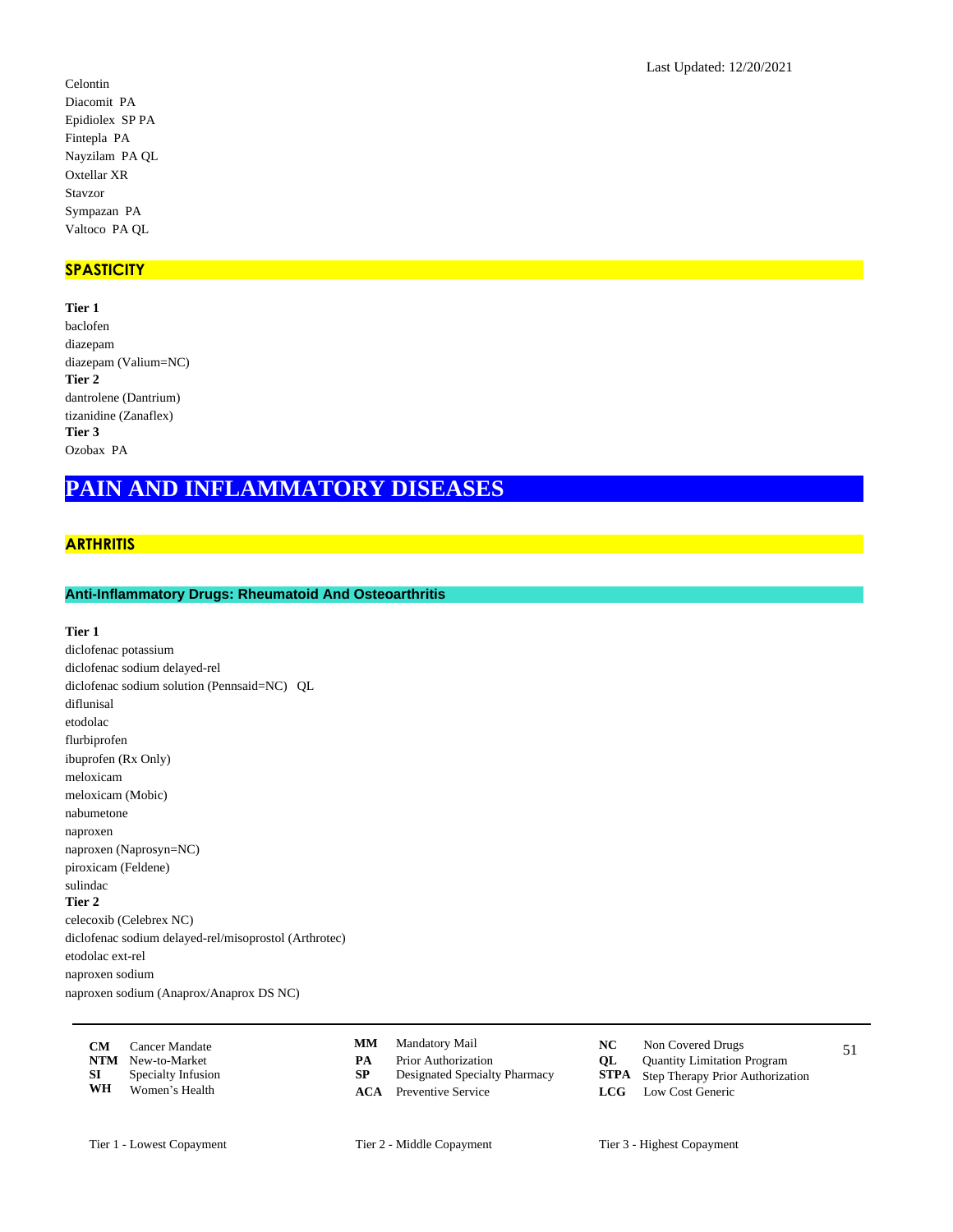#### **Tier 3**

fenoprofen (Nalfon) meclofenamate naproxen suspension oxaprozin (Daypro NC)

## **Disease Modifying Antirheumatic Drugs (DMARDs): Rheumatoid Arthritis-Additional**

## **Tier 1**

azathioprine (Imuran) hydroxychloroquine (Plaquenil) methotrexate sulfasalazine (Azulfidine) **Tier 2** leflunomide (Arava NC) penicillamine (Cuprimine NC) penicillamine (Depen Titratabs NC) Rheumatrex Xeljanz sol SP PA QL **Tier 3** Rasuvo Xeljanz SP PA QL Xeljanz XR SP PA QL

## **Viscosupplements**

**Medical Benefit** Durolane PA NC Euflexxa PA Gel-One PA NC Gelsyn-3 PA NC Genvisc 850 PA NC Hyalgan PA NC Hymovis PA NC Monovisc PA NC Orthovisc PA NC Supartz FX PA NC Synvisc PA NC Synvisc-One PA NC Trivisc PA NC Visco-3 PA NC

#### **GOUT**

#### **Medical Benefit**

Krystexxa PA **Tier 1** allopurinol allopurinol (Zyloprim) probenecid

|      | <b>CM</b> Cancer Mandate  | <b>MM</b> Mandatory Mail      |    | Non Covered Drugs                            | 52 |
|------|---------------------------|-------------------------------|----|----------------------------------------------|----|
|      | <b>NTM</b> New-to-Market  | <b>Prior Authorization</b>    | OL | <b>Quantity Limitation Program</b>           |    |
| SI – | <b>Specialty Infusion</b> | Designated Specialty Pharmacy |    | <b>STPA</b> Step Therapy Prior Authorization |    |
| WH   | Women's Health            | <b>ACA</b> Preventive Service |    | <b>LCG</b> Low Cost Generic                  |    |

- Mandatory Mail **NC** Non Covered Drugs **MM**
- **PA** Prior Authorization<br> **NTM** Designated Specialty Pharmacy<br> **STPA** Step Therapy Prior Authoriza
- 
- **ACA** Preventive Service **LCG** Low Cost Generic
- -
	- **Step Therapy Prior Authorization** 
		-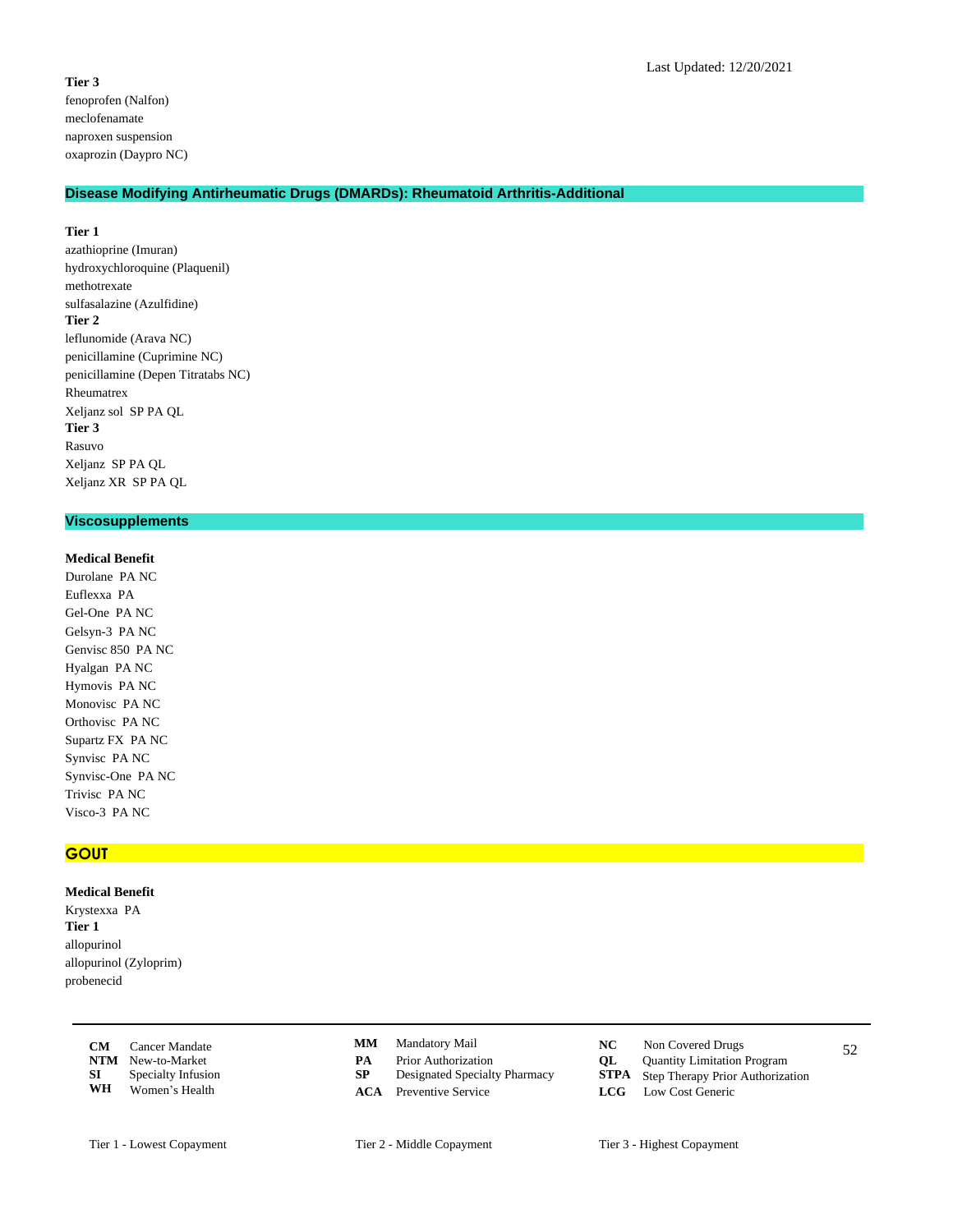sulindac **Tier 2** colchicine capsules (Mitigare 0.6 mg NC) colchicine tablets (Colcrys) febuxostat (Uloric STPA)

# **PAIN, NSAID ANALGESICS**

**Tier 1**

diclofenac sodium gel 1% (Voltaren gel 1%) QL diflunisal etodolac ibuprofen (Rx Only) ketorolac tablets naproxen naproxen (Naprosyn=NC) naproxen delayed-rel (EC-Naprosyn) **Tier 2** celecoxib (Celebrex NC) naproxen sodium naproxen sodium (Anaprox/Anaprox DS NC) **Tier 3** meclofenamate mefenamic acid (Ponstel) naproxen suspension

## **PAIN, OPIOID AND OTHER ANALGESICS**

#### **Moderate To Moderately Severe Pain**

#### **Tier 1**

codeine/acetaminophen (Tylenol w/Codeine=NC) QL codeine/acetaminophen solution QL hydrocodone/acetaminophen QL hydrocodone/acetaminophen (Norco=NC) QL hydrocodone/acetaminophen 5/300, 7.5/300 (Xodol) QL hydrocodone/acetaminophen solution QL hydrocodone/ibuprofen (Vicoprofen=NC) QL oxycodone QL oxycodone/acetaminophen (Percocet=NC) QL oxycodone/aspirin (Percodan=NC) QL oxycodone/ibuprofen QL oxymorphone (Opana=NC) QL tramadol (Ultram=NC) QL tramadol ext-rel QL tramadol/acetaminophen (Ultracet=NC) QL Zamicet **Tier 2** acetaminophen/caffeine/dihydrocodeine capsules (Trezix) QL acetaminophen/caffeine/dihydrocodeine tablets QL

**CM** Cancer Mandate **CMM** Mandatory Mail **NC** Non Covered Drugs 53 **NTM** New-to-Market **PA** Prior Authorization **QL** Quantity Limitation Program<br> **SP** Designated Specialty Pharmacy **STPA** Step Therapy Prior Authoriza

**Women's Health** 

**MM**

- 
- 
- Mandatory Mail **NC** Non Covered Drugs
	-
- **SI** Specialty Infusion **SP** Designated Specialty Pharmacy **STPA** Step Therapy Prior Authorization **WH** Women's Health **ACA** Preventive Service **LCG** Low Cost Generic
	- **ACA** Preventive Service **LCG** Low Cost Generic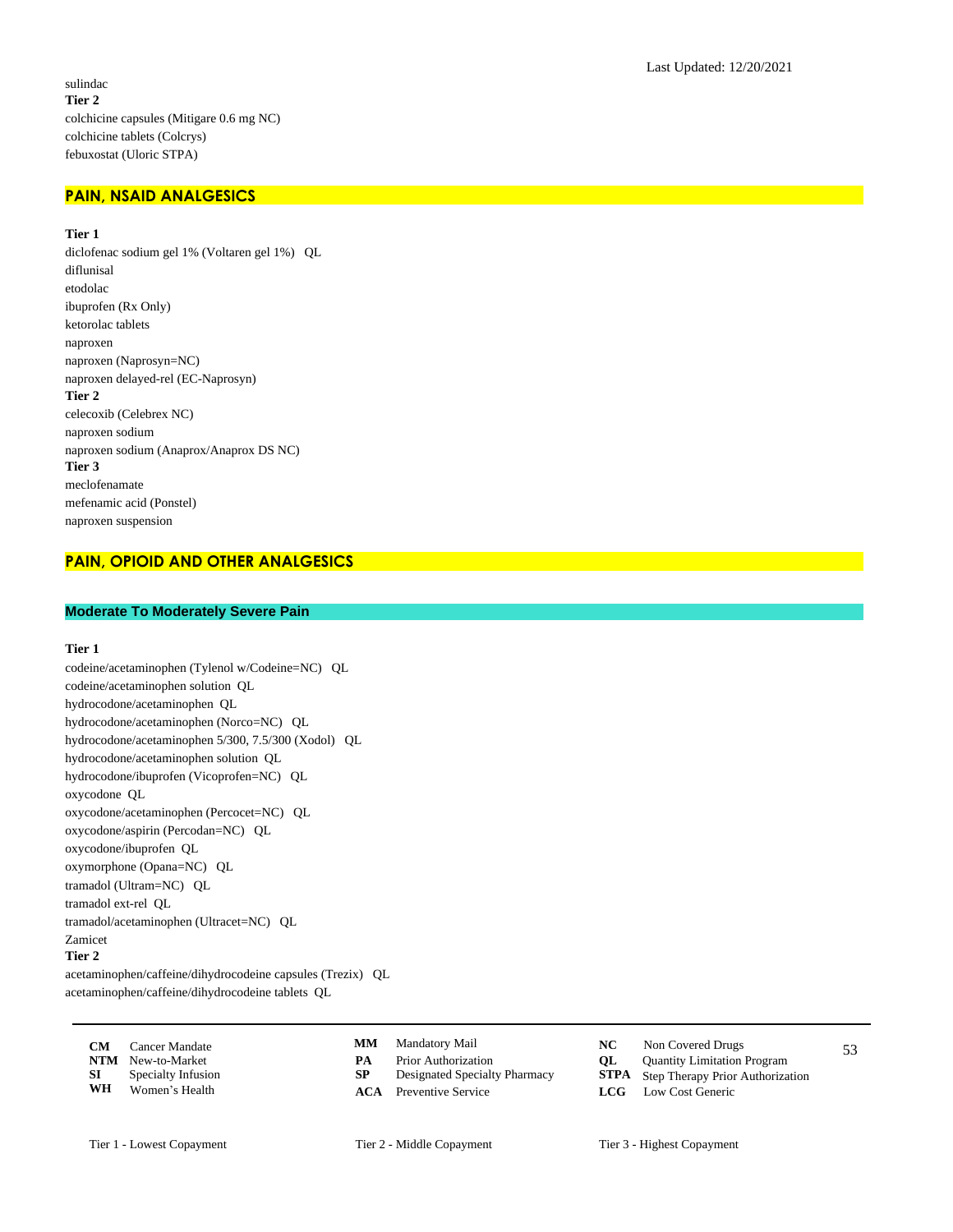oxymorphone ext-rel QL **Tier 3** Capital w/Codeine hydrocodone bitartrate ER 24HR deterrent (Hysingla ER NC) QL hydrocodone bitartrate ER 24HR deterrent 100 mg, 120 mg PA QL Prolate solution QL Xartemis XR QL

### **Moderate To Severe Pain**

## **Tier 1**

butorphanol nasal spray QL codeine sulfate QL fentanyl citrate lollipop QL fentanyl citrate lollipop (Actiq=NC) QL fentanyl patch 50, 75, 100 mcg/hr PA QL fentanyl transdermal (Duragesic=NC) QL hydromorphone suppository QL hydromorphone tablets, liquid (Dilaudid=NC) QL meperidine oral solution QL meperidine tablets QL methadone PA QL methadone injection PA QL methadone intensol concentrate 10 mg/mL PA QL morphine QL morphine ext-rel (MS Contin=NC) QL morphine ext-rel 60, 100, 200 mg (MS Contin 60, 100, 200 mg=NC) PA QL morphine sulfate beads QL morphine sulfate beads 120 mg PA QL morphine sulfate ext-rel 10, 20, 30, 40 mg QL morphine sulfate ext-rel 50, 60, 80, 100 mg PA QL morphine suppositories 5 mg, 10 mg, 20 mg QL oxycodone (Roxicodone=NC) QL pentazocine/naloxone QL **Tier 2** buprenorphine transdermal (Butrans NC) PA QL fentanyl citrate buccal (Fentora NC) QL fentanyl patch 37.5 mcg/hr QL fentanyl patch 62.5 mcg/hr, 87.5 mcg/hr (fentanyl patch 62.5, 87.5 mcg/hr) PA QL hydromorphone ext-rel QL hydromorphone ext-rel 32 mg PA QL Morphine suppositories 30 mg QL oxycodone ext-rel (OxyContin) QL **Tier 3** Belbuca PA QL Nucynta ER QL Oxaydo QL Subsys QL Xtampza ER QL

|      | <b>CM</b> Cancer Mandate  |     | <b>MM</b> Mandatory Mail      |      | Non Covered Drugs                            | 54 |
|------|---------------------------|-----|-------------------------------|------|----------------------------------------------|----|
|      | <b>NTM</b> New-to-Market  | PА  | <b>Prior Authorization</b>    | OL – | <b>Quantity Limitation Program</b>           |    |
| SI – | <b>Specialty Infusion</b> | SP. | Designated Specialty Pharmacy |      | <b>STPA</b> Step Therapy Prior Authorization |    |
| WH   | Women's Health            |     | <b>ACA</b> Preventive Service |      | <b>LCG</b> Low Cost Generic                  |    |

- **MM**
- **PA** Prior Authorization<br> **NTM** Step Therapy Prior Authorization Program<br> **STPA** Step Therapy Prior Authoriza
- 
- **ACA** Preventive Service **LCG** Low Cost Generic
- Mandatory Mail **NC** Non Covered Drugs
	-
	- **Step Therapy Prior Authorization** 
		-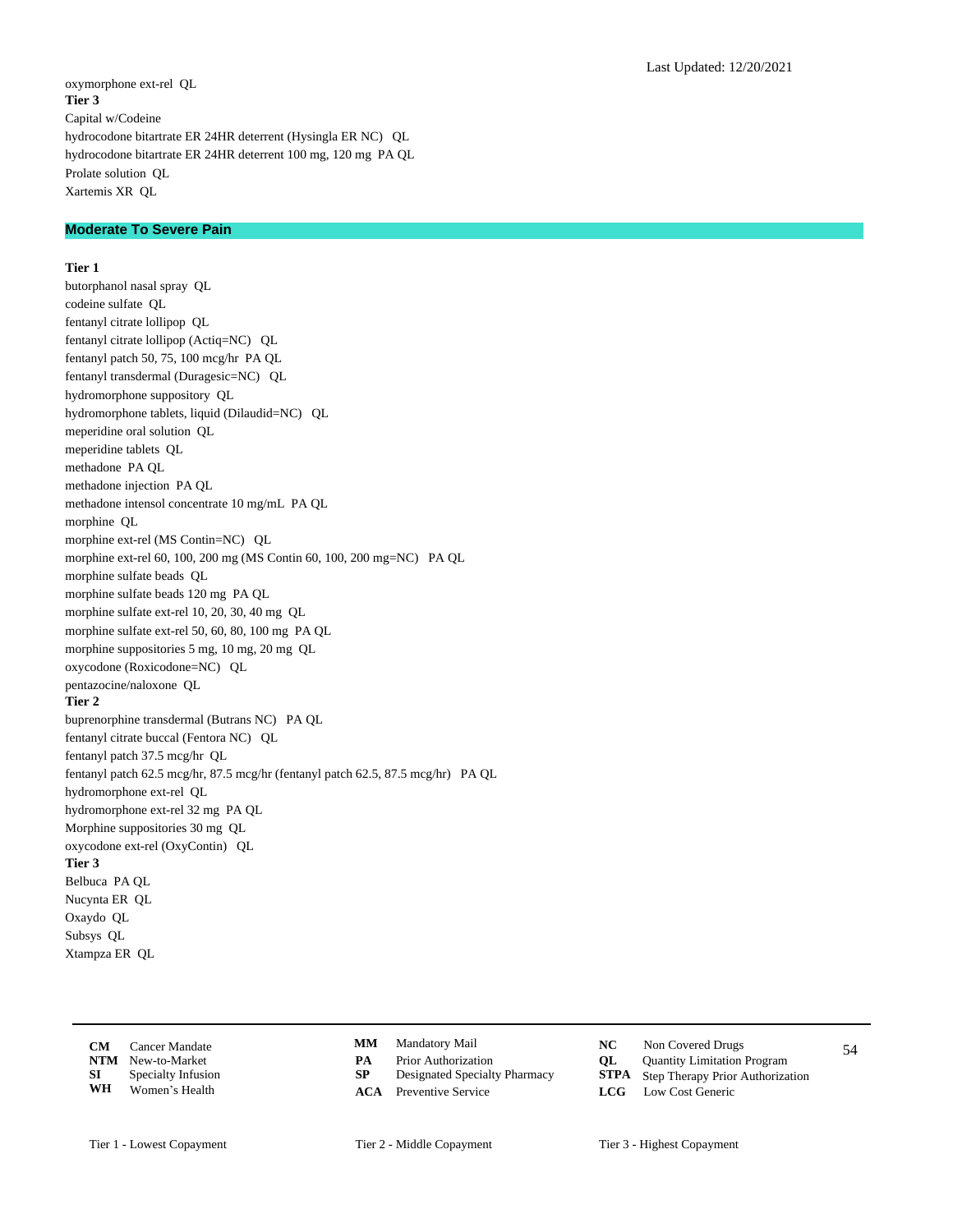## **Tension Headaches**

**Tier 1** butalbital/acetaminophen butalbital/aspirin/caffeine (Fiorinal=NC) **Tier 3** butalbital/acetaminophen/caffeine (Fioricet NC) butalbital/acetaminophen/caffeine tabs (esgic tablets NC) esgic capsules

# **PSYCHIATRIC**

# **ALCOHOL DETERRENTS**

**Medical Benefit** Vivitrol **Tier 1** acamprosate calcium disulfram naltrexone (Revia)

# **ANXIETY**

# **Tier 1**

alprazolam alprazolam (Xanax=NC) alprazolam ext-rel (Xanax XR=NC) alprazolam orally disintegrating tablets buspirone chlordiazepoxide clonazepam clonazepam (Klonopin=NC) diazepam diazepam (Valium=NC) escitalopram escitalopram (Lexapro=NC) hydroxyzine HCl (hydroxyzine hcl) hydroxyzine pamoate (Vistaril) lorazepam lorazepam (Ativan=NC) oxazepam **Tier 2** clorazepate (Tranxene T-Tab NC) paroxetine HCl ext-rel (Paxil CR NC) PA

> **CM** Cancer Mandate **CMM** Mandatory Mail **NC** Non Covered Drugs 55 **NTM** New-to-Market **PA** Prior Authorization **QL** Quantity Limitation Program<br> **SP** Designated Specialty Pharmacy **STPA** Step Therapy Prior Authoriza **SI** Specialty Infusion **SP** Designated Specialty Pharmacy **STPA** Step Therapy Prior Authorization **WH** Women's Health **ACA** Preventive Service **LCG** Low Cost Generic **Women's Health**

- Mandatory Mail **NC** Non Covered Drugs **MM**
- 
- 
- 
- -
	-
- **ACA** Preventive Service **LCG** Low Cost Generic
- Tier 1 Lowest Copayment Tier 2 Middle Copayment Tier 3 Highest Copayment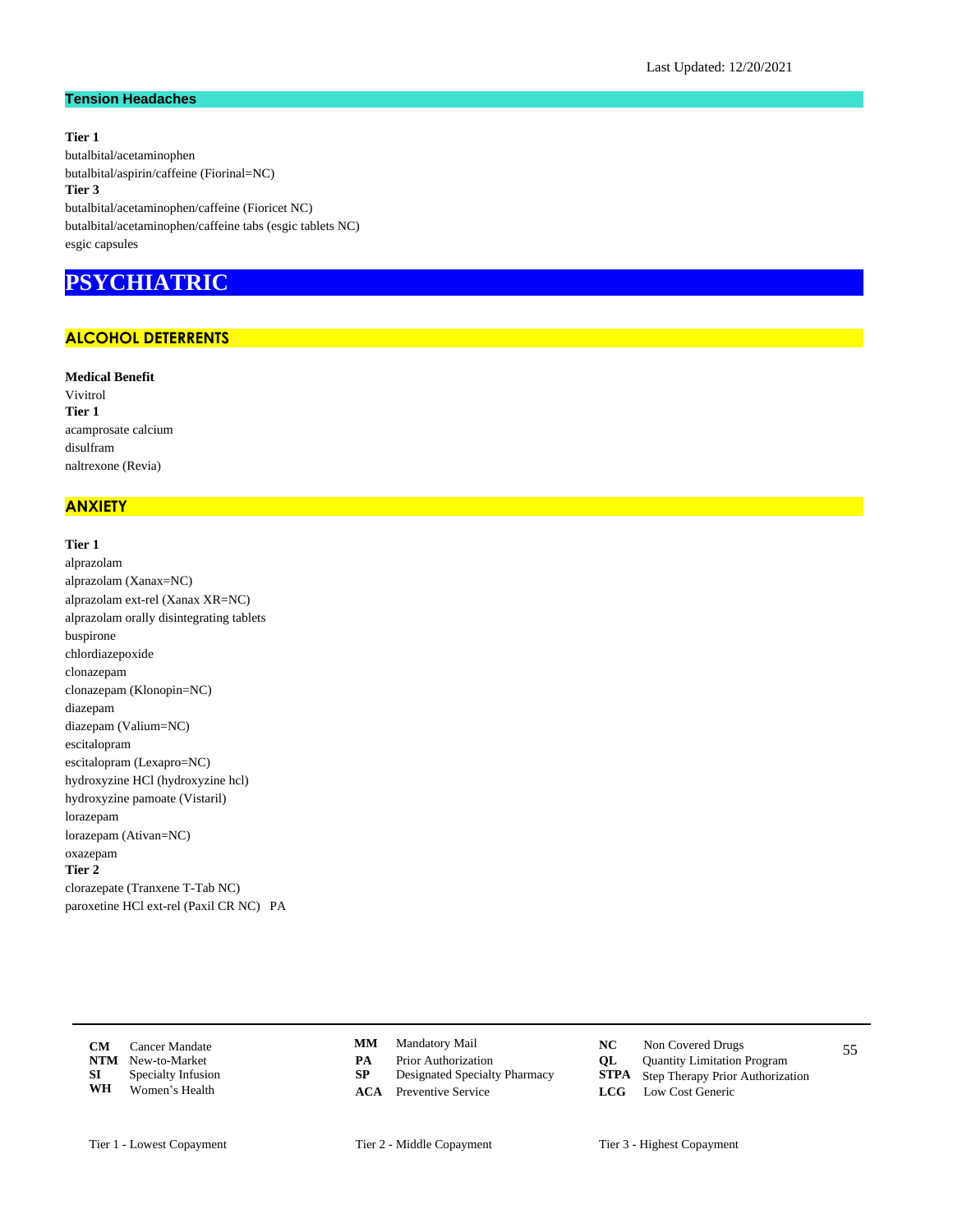## **ATTENTION DEFICIT DISORDER**

#### **Tier 1**

amphetamine/dextroamphetamine mixed salts PA dexmethylphenidate PA dextroamphetamine PA dextroamphetamine solution PA guanfacine ext-rel (Intuniv) Metadate ER 20 mg PA QL methylphenidate PA methylphenidate chewable tablets PA methylphenidate ext-rel (Aptensio XR=NC) QL **Tier 2** amphetamine/dextroamphetamine mixed salts ext-rel PA QL atomoxetine (Strattera NC) QL clonidine ext-rel (Kapvay) dexmethylphenidate ext-rel PA QL dextroamphetamine ext-rel (Dexedrine Spansule NC) PA QL methylphenidate ext-rel 10 mg, 20 mg, 30 mg, 40 mg, 60 mg PA QL methylphenidate ext-rel capsules PA QL methylphenidate ext-rel tablets PA QL methylphenidate HCl ER PA QL methylphenidate oral solution PA **Tier 3** Daytrana PA QL STPA Dyanavel XR PA QL STPA methamphetamine (Desoxyn NC) PA QL methylphenidate ER osmotic release 72 mg (methylphenidate ER osmotic release 72 mg Brand NC) PA QL Qelbree PA QL Quillivant XR PA QL STPA Vyvanse PA QL STPA Vyvanse Chew PA QL STPA

## **BIPOLAR DISORDER**

## **Tier 1**

divalproex sodium delayed-rel (Depakote) divalproex sodium ext-rel (Depakote ER) lithium carbonate (Lithium Carbonate) lithium carbonate ext-rel tablets 300 mg (Lithobid) lithium carbonate ext-rel tablets 450 mg olanzapine/fluoxetine olanzapine/fluoxetine (Symbyax STPA) quetiapine quetiapine (Seroquel=NC) risperidone (Risperdal STPA) risperidone orally disintegrating tablets **Tier 2** Lithium Citrate

|    | <b>CM</b> Cancer Mandate     |    | <b>MM</b> Mandatory Mail      | Non Covered Drugs                            | 56 |
|----|------------------------------|----|-------------------------------|----------------------------------------------|----|
|    | <b>NTM</b> New-to-Market     | PА | <b>Prior Authorization</b>    | <b>QL</b> Quantity Limitation Program        |    |
|    | <b>SI</b> Specialty Infusion |    | Designated Specialty Pharmacy | <b>STPA</b> Step Therapy Prior Authorization |    |
| WH | Women's Health               |    | <b>ACA</b> Preventive Service | <b>LCG</b> Low Cost Generic                  |    |

- **MM**
- **PA** Prior Authorization<br> **NTM** Step Therapy Prior Authorization Program<br> **STPA** Step Therapy Prior Authoriza
- 
- Mandatory Mail **NC** Non Covered Drugs
	-
	- **Step Therapy Prior Authorization**
- **ACA** Preventive Service **LCG** Low Cost Generic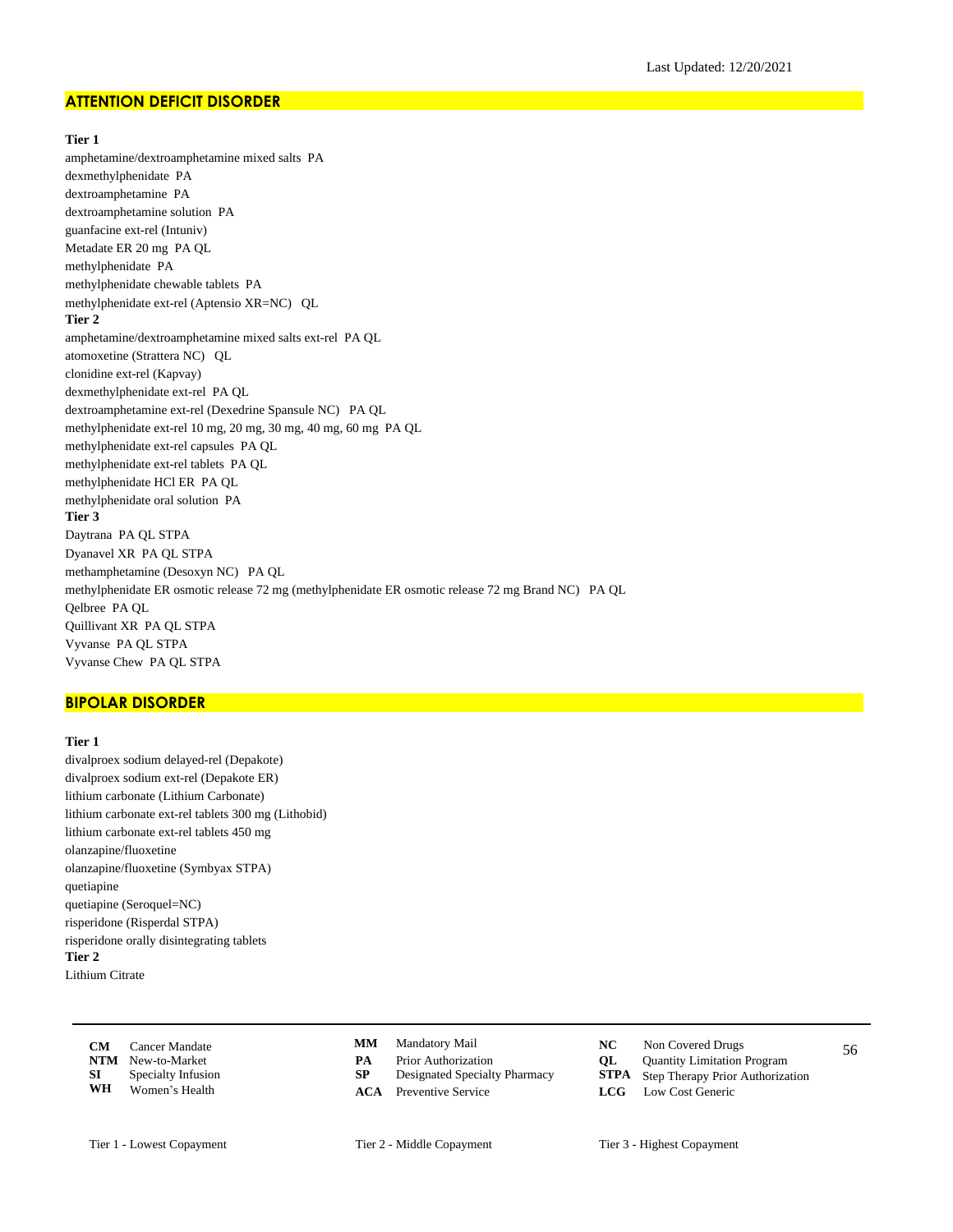### **DEPRESSION**

# **Tier 1**

amitriptyline PA amitriptyline/perphenazine PA amoxapine PA bupropion (Wellbutrin=NC) PA bupropion ext-rel (Wellbutrin XL=NC) PA bupropion HCl SR (Wellbutrin SR=NC) PA citalopram citalopram (Celexa=NC) doxepin PA doxepin oral concentrate PA duloxetine delayed-rel (Cymbalta=NC) QL escitalopram escitalopram (Lexapro=NC) fluoxetine capsules fluoxetine capsules (Prozac=NC) fluoxetine solution fluvoxamine imipramine HCl maprotiline PA mirtazapine PA mirtazapine (Remeron=NC) PA mirtazapine orally disintegrating tablets (Remeron Soltab=NC) PA nortriptyline (Pamelor=NC) PA paroxetine HCl PA paroxetine HCl (Paxil=NC) PA phenelzine PA protriptyline PA sertraline sertraline (Zoloft=NC) trazodone PA venlafaxine venlafaxine ext-rel capsules (Effexor XR=NC) **Tier 2** bupropion ext-rel (Forfivo XL NC) PA clomipramine (Anafranil NC) desipramine (Norpramin NC) PA desvenlafaxine succinate ext-rel (Pristiq NC) PA STPA Fluoxetine 60 mg PA fluoxetine tablets 10 mg, 20 mg PA imipramine pamoate nefazodone PA paroxetine HCl ext-rel (Paxil CR NC) PA tranylcypromine (Parnate NC) PA **Tier 3** Aplenzin PA STPA

|    | <b>CM</b> Cancer Mandate     |    | <b>MM</b> Mandatory Mail      |    | Non Covered Drugs                            | 57 |
|----|------------------------------|----|-------------------------------|----|----------------------------------------------|----|
|    | <b>NTM</b> New-to-Market     | PА | <b>Prior Authorization</b>    | OL | <b>Quantity Limitation Program</b>           |    |
|    | <b>SI</b> Specialty Infusion |    | Designated Specialty Pharmacy |    | <b>STPA</b> Step Therapy Prior Authorization |    |
| WH | Women's Health               |    | <b>ACA</b> Preventive Service |    | <b>LCG</b> Low Cost Generic                  |    |

- 
- -
- Mandatory Mail **NC** Non Covered Drugs
	-
- **PA** Prior Authorization<br> **NTM** Step Therapy Prior Authorization Program<br> **STPA** Step Therapy Prior Authoriza **Step Therapy Prior Authorization**
- **ACA** Preventive Service **LCG** Low Cost Generic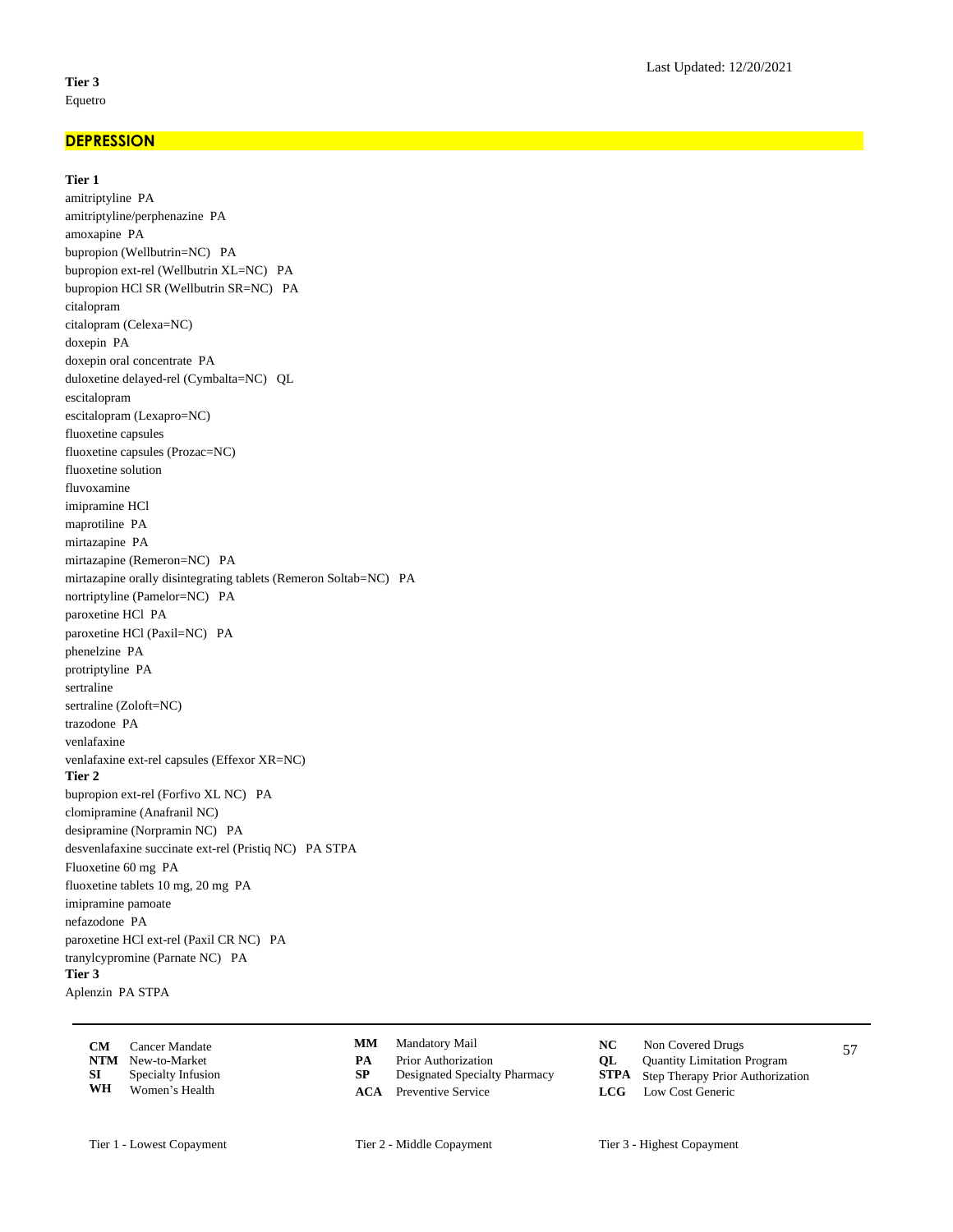Desvenlafaxine ER PA STPA Desvenlafaxine Fumarate ER PA STPA Drizalma OL STPA Emsam PA STPA Marplan PA Pexeva PA STPA trimipramine PA Trintellix PA STPA venlafaxine ext-rel tablets 225 mg Viibryd PA STPA

## **INSOMNIA**

# Tier 1

estazolam eszopiclone (Lunesta=NC) QL flurazepam hydroxyzine HCl (hydroxyzine hcl) hydroxyzine pamoate (Vistaril) temazepam temazepam (Restoril=NC) triazolam (Halcion=NC) zaleplon QL zolpidem QL zolpidem (Ambien=NC) QL zolpidem tartrate CR QL zolpidem tartrate CR (Ambien CR=NC STPA) QL Tier 2 ramelteon (Rozerem NC) QL STPA zolpidem sublingual QL STPA Tier 3 Belsomra QL STPA Dayvigo QL STPA Hetlioz PA QL Hetlioz oral suspension PA QL Zolpimist 5 mg Spray QL STPA

## **MISCELLANEOUS**

Tier 2 Nuplazid SP PA QL Tier 3 Addyi PA Lucemyra QL Vyleesi PA QL Xyrem PA QL

| CM.        | Cancer Mandate     |
|------------|--------------------|
| <b>NTM</b> | New-to-Market      |
| ST.        | Specialty Infusion |
| WH         | Women's Health     |

- $\mathbf{M}\mathbf{M}$ Mandatory Mail
- $\overline{PA}$ Prior Authorization
- ${\bf SP}$ Designated Specialty Pharmacy
- **ACA** Preventive Service
- $NC$ Non Covered Drugs
	- QL Quantity Limitation Program
	- ${\bf STPA}$ Step Therapy Prior Authorization
	- $LCG$ Low Cost Generic
- Tier 2 Middle Copayment

58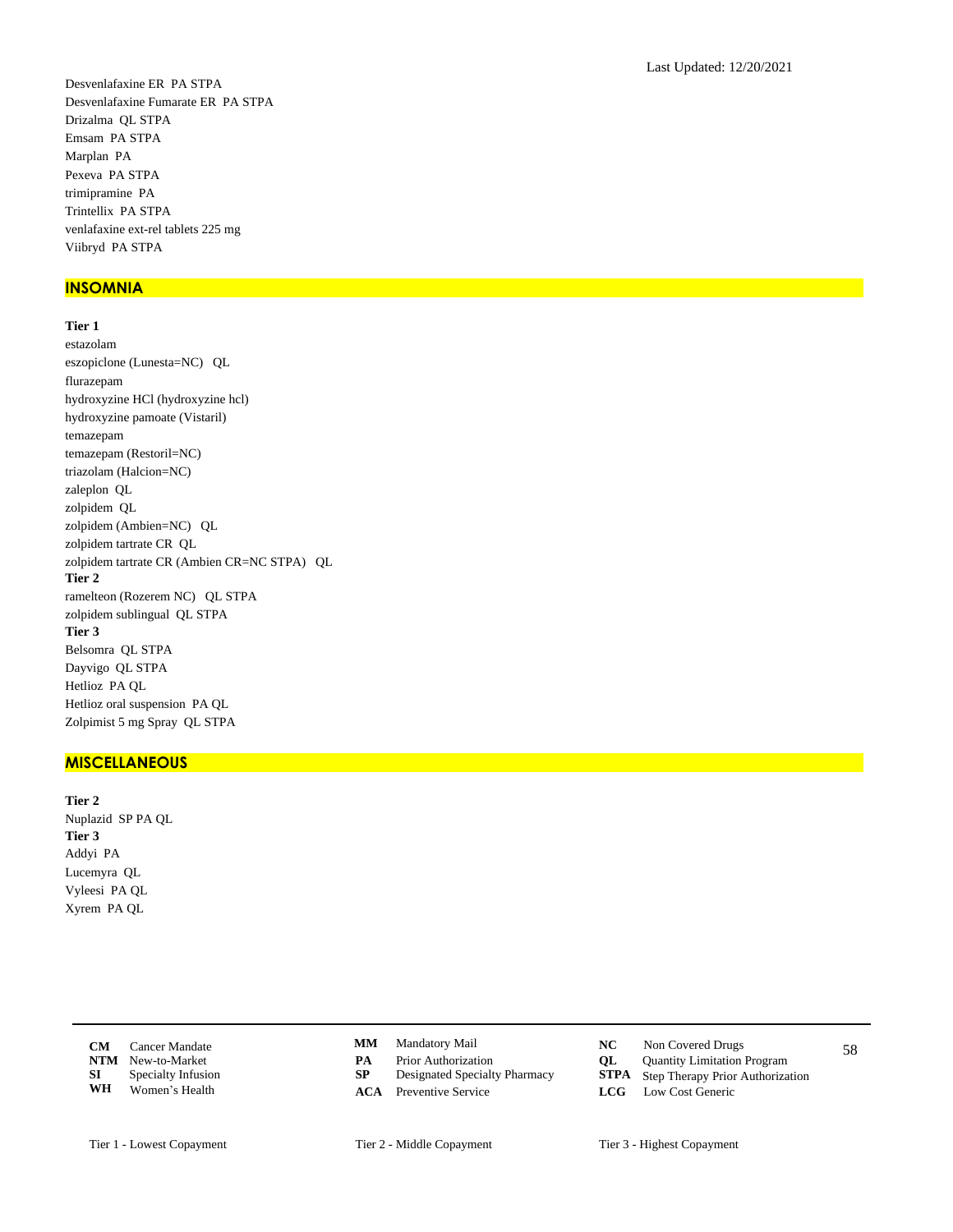## **NARCOLEPSY**

**Tier 1** dextroamphetamine PA **Tier 2** dextroamphetamine ext-rel (Dexedrine Spansule NC) PA QL modafinil (Provigil NC) PA QL **Tier 3** armodafinil (Nuvigil NC) PA QL Sunosi PA QL Wakix PA QL Xywav PA QL

# **OPIOID ANTAGONISTS**

# **No copayment**

naloxone injection Narcan QL **Tier 1** buprenorphine QL buprenorphine/naloxone SL tablets **Tier 2** buprenorphine/naloxone film (Suboxone film NC) **Tier 3** Bunavail PA Zubsolv PA

# **PSYCHOSES**

# **Tier 1**

aripiprazole tablets (Abilify tablets STPA) asenapine (Saphris=NC) clozapine (Clozaril STPA) clozapine orally disintegrating tablets haloperidol loxapine molindone olanzapine (Zyprexa STPA) olanzapine orally disintegrating tablets olanzapine orally disintegrating tablets (Zyprexa Zydis STPA) perphenazine pimozide quetiapine quetiapine (Seroquel=NC) risperidone (Risperdal STPA) risperidone orally disintegrating tablets thioridazine thiothixene trifluoperazine ziprasidone HCl

| CM. | Cancer Mandate               | MM. | Mandatory Mail                |    | Non Covered Drugs                            | 59 |
|-----|------------------------------|-----|-------------------------------|----|----------------------------------------------|----|
|     | <b>NTM</b> New-to-Market     | PА  | <b>Prior Authorization</b>    | OL | <b>Quantity Limitation Program</b>           |    |
|     | <b>SI</b> Specialty Infusion |     | Designated Specialty Pharmacy |    | <b>STPA</b> Step Therapy Prior Authorization |    |
| WH  | Women's Health               |     | <b>ACA</b> Preventive Service |    | <b>LCG</b> Low Cost Generic                  |    |

- Mandatory Mail **NC** Non Covered Drugs **MM**
- 
- 
- 
- -
- **PA** Prior Authorization<br> **NTM** Designated Specialty Pharmacy<br> **STPA** Step Therapy Prior Authoriza **Step Therapy Prior Authorization**
- **ACA** Preventive Service **LCG** Low Cost Generic

Tier 1 - Lowest Copayment Tier 2 - Middle Copayment Tier 3 - Highest Copayment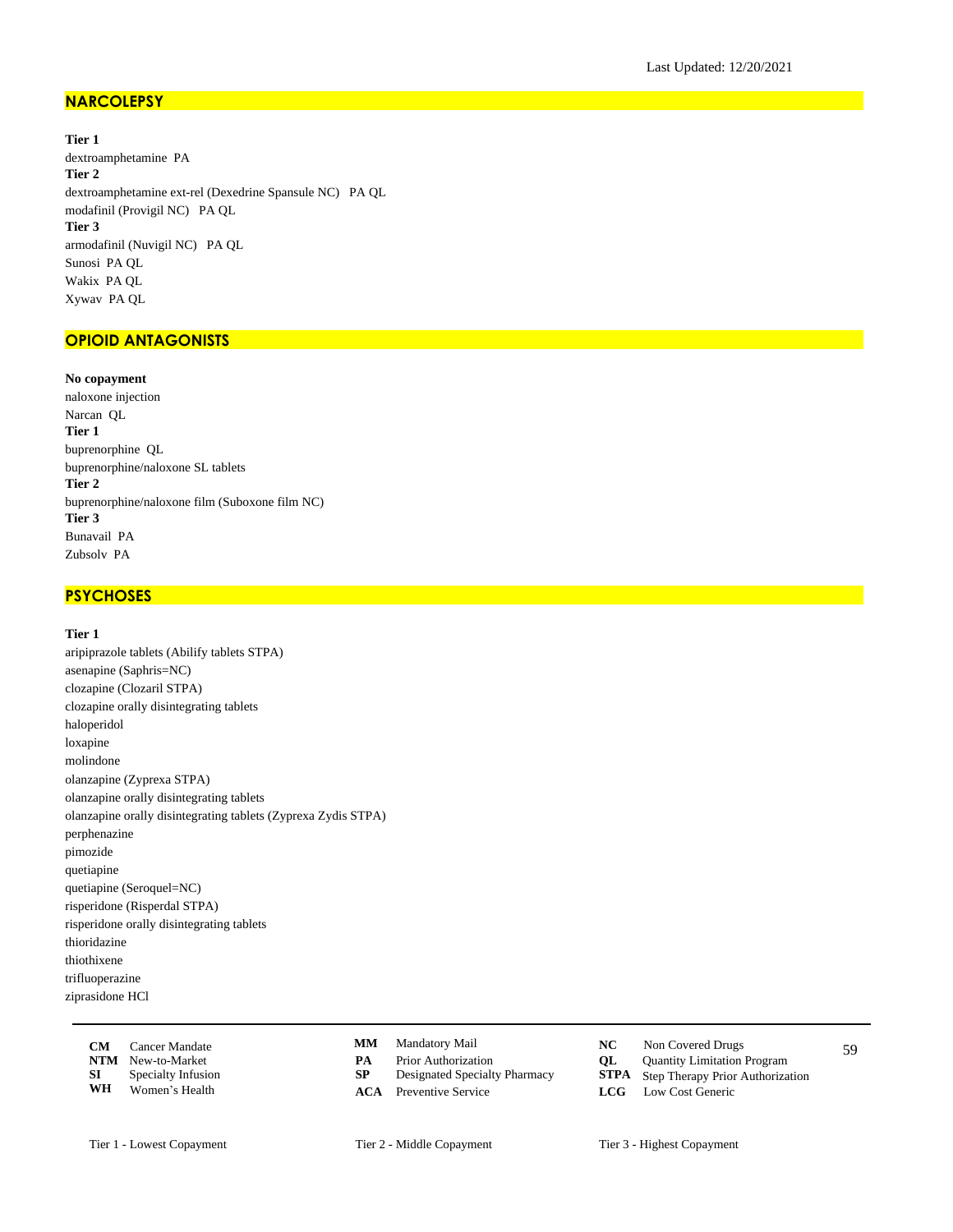ziprasidone HCl (Geodon STPA) Tier 2 aripiprazole oral solution STPA aripiprazole orally disintegrating tablets STPA chlorpromazine fluphenazine Latuda STPA paliperidone ext-rel tablets (Invega NC) STPA quetiapine ext-rel (Seroquel XR STPA) Tier 3 Abilify Mycite PA QL Caplyta STPA Lybalvi STPA Rexulti QL STPA Secuado STPA Versacloz STPA Vraylar STPA

# **SMOKING DETERRENTS**

No copayment bupropion SR Nicotine Gum Nicotine Lozenge Nicotine Patch Nicotrol Inhaler Nicotrol NS Spray varenicline (Chantix)

# **RESPIRATORY DRUGS**

# **COUGH SUPPRESSANTS AND EXPECTORANTS**

#### Tier 1

benzonatate (Zonatuss) benzonatate capsules benzonatate capsules (Tessalon Perles) codeine/chlorpheniramine (Z-tuss AC) QL codeine/chlorpheniramine/pseudoephedrine codeine/guaifenesin (Ambitussin) QL codeine/guaifenesin (CGU WC) QL codeine/guaifenesin (Codar GF) QL codeine/guaifenesin (Coditussin AC) QL codeine/guaifenesin (Guiatuss AC) codeine/guaifenesin (MAR-COF CG) QL codeine/guaifenesin/pseudoephedrine (Guiatuss DAC) codeine/promethazine QL codeine/promethazine/phenylephrine (codeine/promethazine VC) QL dextromethorphan/brompheniramine/pseudoephedrine syrup  $dextromethorphan/promethazine$ 

| CМ  | Cancer Mandate     |
|-----|--------------------|
| NTM | New-to-Market      |
| SI  | Specialty Infusion |
| WH  | Women's Health     |

 $\mathbf{M}\mathbf{M}$ Mandatory Mail

- PA Prior Authorization  ${\bf SP}$
- Designated Specialty Pharmacy
- **ACA** Preventive Service
- $NC$ Non Covered Drugs
- **OL** Quantity Limitation Program
- ${\bf STPA}$ Step Therapy Prior Authorization
- $LCG$ Low Cost Generic

60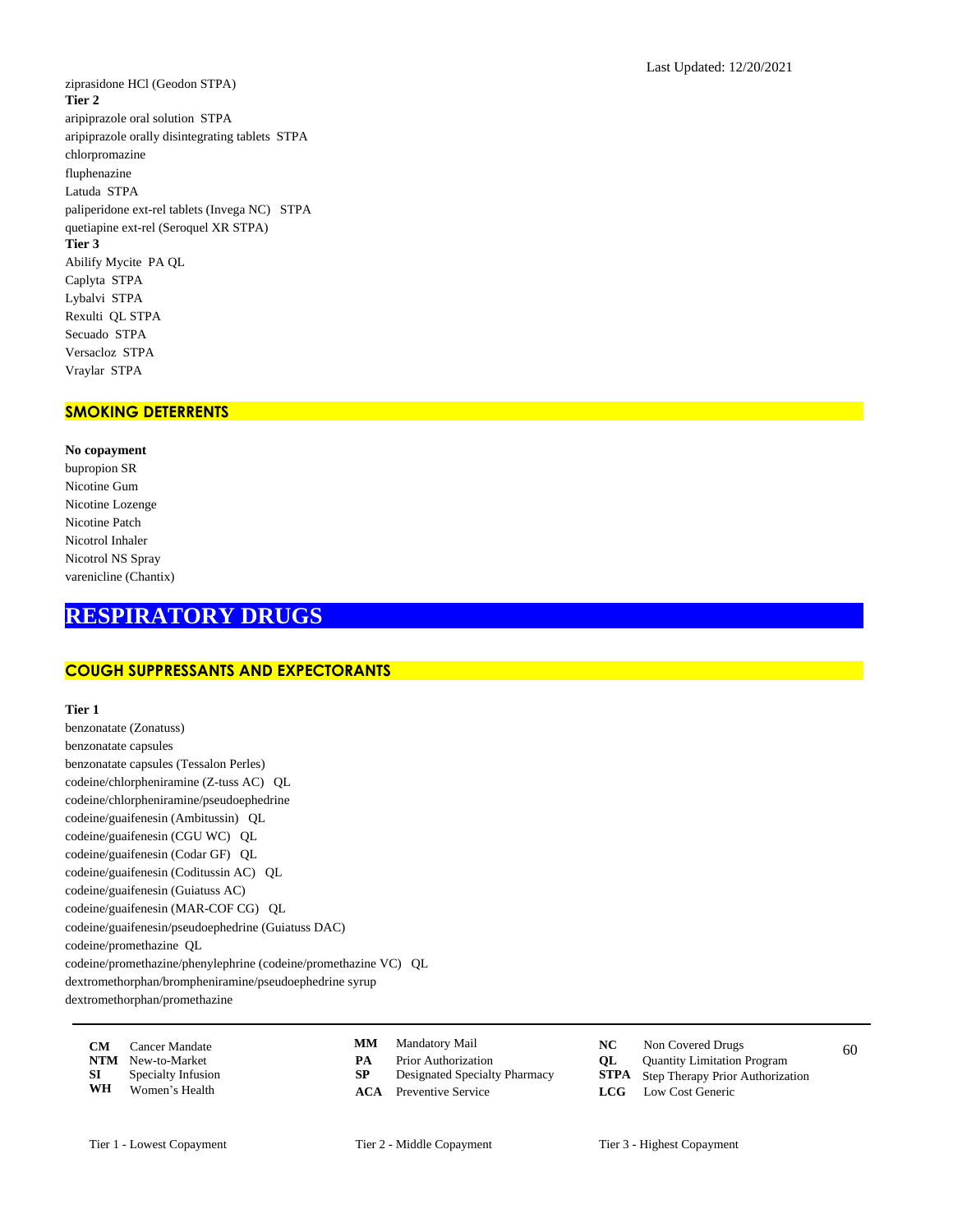guaifenesin/pseudoephedrine/codeine (Coditussin DAC) QL guaifenesin/pseudoephedrine/codeine (Lortuss EX) QL guaifenesin/pseudoephedrine/codeine (Suttar-2) QL guaifenesin/pseudoephedrine/codeine (Virtussin DAC) QL hydrocodone polistirex/chlorpheniramine polistirex QL hydrocodone/homatropine syrup (Hydromet) QL hydrocodone/homatropine tabs (Tussigon) QL **Tier 3**

hydrocodone/chlorpheniramine (Tussicaps) QL

# **INHALATION SOLUTIONS**

#### **Tier 1**

albuterol sulfate nebulizer solution QL albuterol sulfate nebulizer solution (Ventolin nebulizer solution) QL budesonide inhalation suspension (Pulmicort Respules) QL cromolyn sodium nebulizer solution QL ipratropium nebulizer solution QL ipratropium/albuterol nebulizer solution QL levalbuterol inhalation solution (Xopenex inhalation solution) **Tier 2** arformoterol tartrate nebulizer solution Perforomist QL

## **INHALERS**

# **Anticholinergics/Combinations**

#### **Tier 2**

Anoro Ellipta QL Atrovent HFA QL Combivent Respimat QL Spiriva HandiHaler QL Spiriva Respimat QL Stiolto Respimat QL

#### **Bronchodilator Inhalers**

#### **Tier 1**

albuterol sulfate, CFC-free aerosol (ProAir HFA=NC) QL albuterol sulfate, CFC-free aerosol (Ventolin HFA=NC) QL levalbuterol tartrate, CFC-free aerosol (Xopenex HFA=NC) QL **Tier 2** Serevent Diskus QL Striverdi Respimat QL

**CM** Cancer Mandate **CMM** Mandatory Mail **CC** Non Covered Drugs 61 **NTM** New-to-Market **PA** Prior Authorization **QL** Quantity Limitation Program<br> **SP** Designated Specialty Pharmacy **STPA** Step Therapy Prior Authoriza **SI** Specialty Infusion **SP** Designated Specialty Pharmacy **STPA** Step Therapy Prior Authorization **WH** Women's Health **ACA** Preventive Service **LCG** Low Cost Generic **Women's Health** 

- 
- 
- **ACA** Preventive Service **LCG** Low Cost Generic
- -
	- -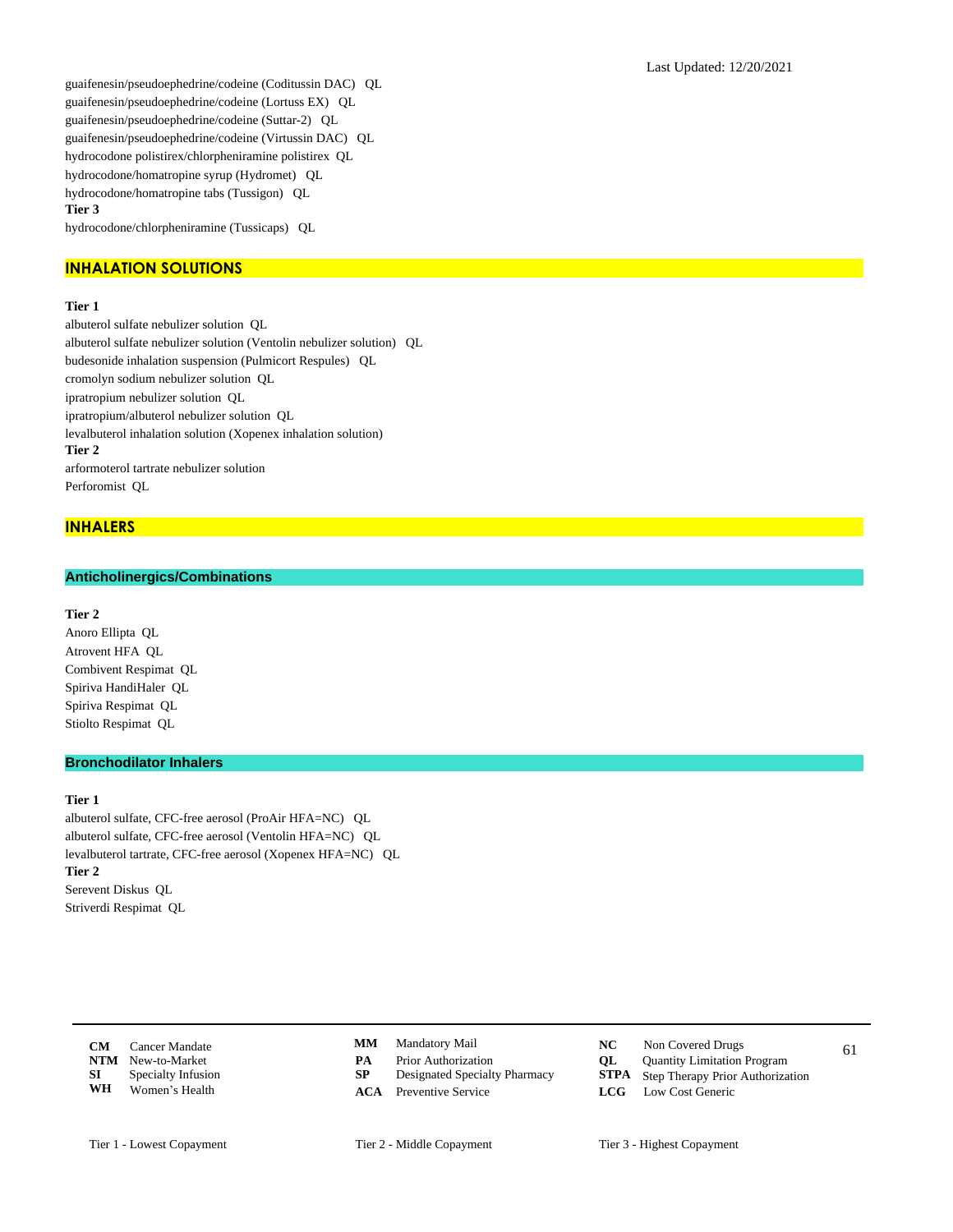#### **Steroid Inhalers**

## **Tier 2**

Arnuity Ellipta QL Flovent Diskus QL Flovent HFA QL Pulmicort Flexhaler QL

# **Steroid/Beta Agonist Combinations**

## **Tier 1**

fluticasone/salmeterol - Wixela Inhub QL fluticasone/salmeterol (Advair Diskus=NC) QL fluticasone/salmeterol (AirDuo RespiClick) (AirDuo RespiClick=NC) QL **Tier 2** Advair HFA QL Breo Ellipta QL Symbicort QL TRELEGY ELLIPTA QL

# **MISCELLANEOUS**

**Medical Benefit** Cinqair PA Fasenra prefilled syringe PA Nucala vials PA Xolair vials PA **Tier 2** Fasenra Pen SP PA QL Nucala auto-injector, prefilled syringe SP PA QL Xolair prefilled syringes SP PA QL **Tier 3** Esbriet SP QL Ofev SP QL

# **ORAL AGENTS**

## **Beta Agonists**

#### **Tier 1**

albuterol ext-rel albuterol syrup albuterol tablets metaproterenol syrup terbutaline tablets

> **CM** Cancer Mandate **CMM** Mandatory Mail **NC** Non Covered Drugs 62 **NTM** New-to-Market **PA** Prior Authorization **QL** Quantity Limitation Program<br> **SP** Designated Specialty Pharmacy **STPA** Step Therapy Prior Authoriza **SI** Specialty Infusion **SP** Designated Specialty Pharmacy **STPA** Step Therapy Prior Authorization **WH** Women's Health **ACA** Preventive Service **LCG** Low Cost Generic **Women's Health**

- Mandatory Mail **NC** Non Covered Drugs **MM**
- 
- 
- **ACA** Preventive Service **LCG** Low Cost Generic
- -
	- -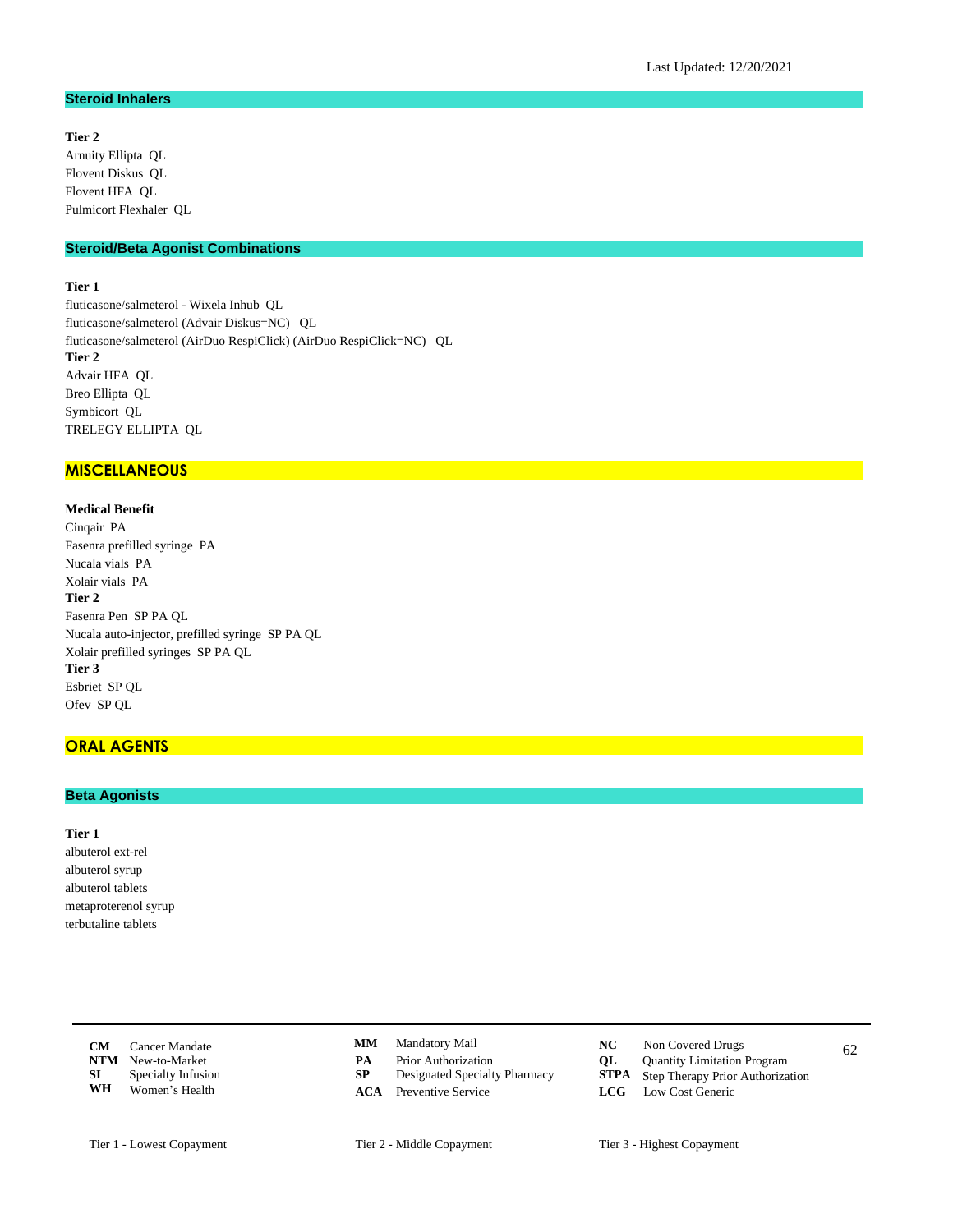#### **Leukotriene Modifiers**

## **Tier 1**

montelukast montelukast (Singulair) montelukast chewable tabs (montelukast chewable tablets) zafirlukast (Accolate) **Tier 2** zileuton ext-rel **Tier 3** Zyflo

## **Phosphodiesterase-4 Inhibitors**

**Tier 2** Daliresp

**Theophylline**

# **Liquids**

**Tier 2** Elixophyllin

# **Solids**

**Tier 1** theophylline ext-rel tablets **Tier 2** Theo-24

# **SKIN**

## **ACNE ROSACEA**

**Tier 1** metronidazole cream (MetroCream) **Tier 2** azelaic acid gel (Finacea NC) Finacea Aerosol metronidazole gel (MetroGel NC) metronidazole lotion (MetroLotion) **Tier 3** Soolantra cream 1%

> **CM** Cancer Mandate **CMM** Mandatory Mail **NC** Non Covered Drugs 63 **NTM** New-to-Market **PA** Prior Authorization **QL** Quantity Limitation Program<br> **SP** Designated Specialty Pharmacy **STPA** Step Therapy Prior Authoriza **SI** Specialty Infusion **SP** Designated Specialty Pharmacy **STPA** Step Therapy Prior Authorization **WH** Women's Health **ACA** Preventive Service **LCG** Low Cost Generic **Women's Health**

- Mandatory Mail **NC** Non Covered Drugs **MM**
- 
- 
- **ACA** Preventive Service **LCG** Low Cost Generic
- -
	- -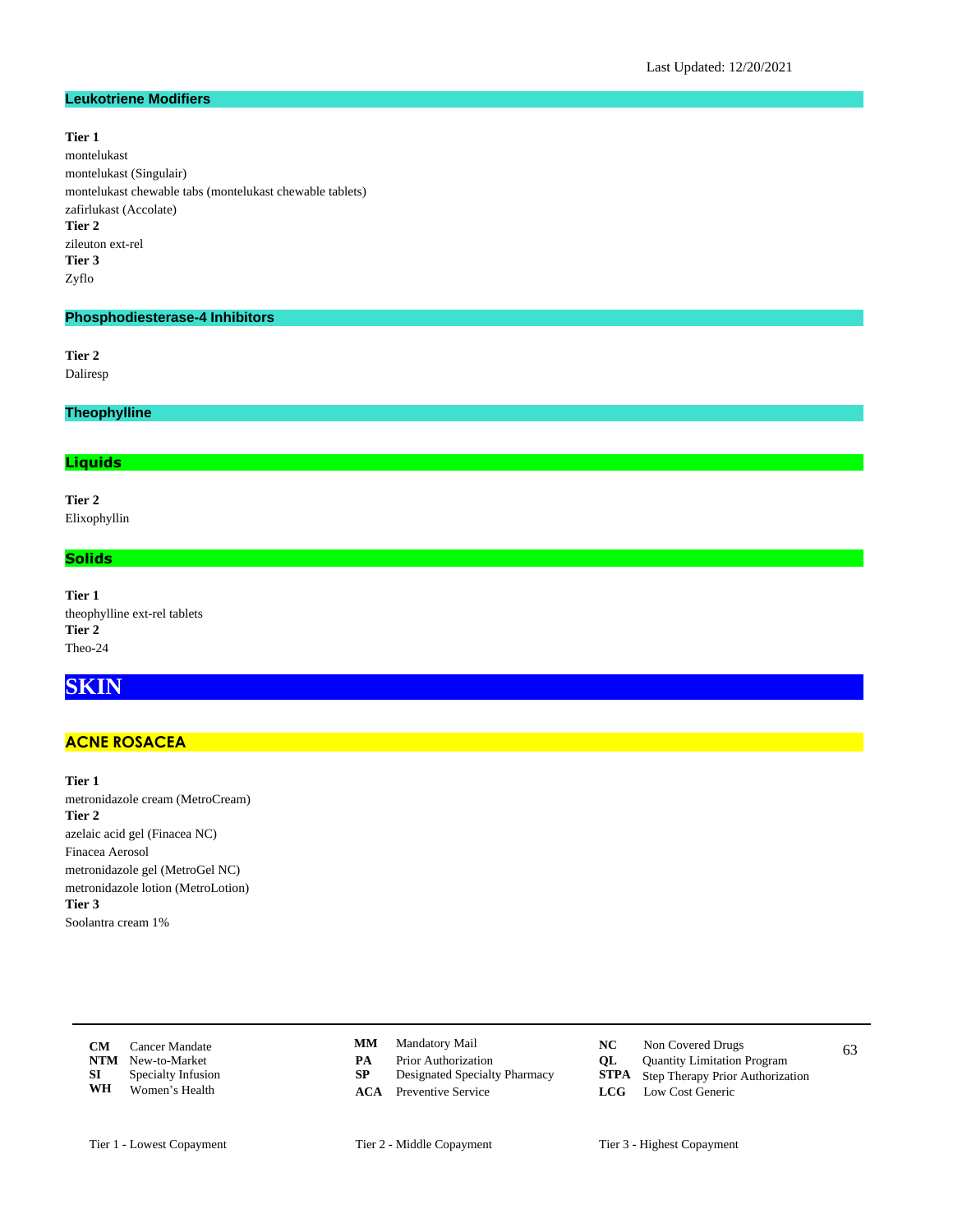# **ACNE VULGARIS**

Differin lotion PA NC **Tier 1** clindamycin pads 1% clindamycin/benzoyl peroxide gel (Neuac=NC) clindamycin/tretinoin gel (Veltin Gel=NC) Differin 0.1% Gel OTC PA erythromycin solution sulfacetamide sodium 10% (Klaron) tretinoin (Avita) PA tretinoin gel 0.01%, 0.025% (Retin-A gel=NC) PA **Tier 2** adapalene/benzoyl peroxide gel 0.1%-2.5% (Epiduo NC) clindamycin gel, lotion (Cleocin T) clindamycin phosphate gel 1% (Clindagel 1% NC) dapsone gel 5% (Aczone gel 5% NC) erythromycin gel erythromycin/benzoyl peroxide (Benzamycin) tazarotene cream 0.1% (Tazorac) (Tazorac cream 0.1%) PA Tazorac cream 0.05%, gel 0.05%, 0.1% PA tretinoin cream 0.025%, 0.05%, 0.1% (Retin-A cream NC) PA **Tier 3** adapalene cream (Differin cream NC) PA adapalene gel 0.1% (Differin gel 0.1% NC) PA adapalene gel 0.3% (Differin gel 0.3% NC) PA Altreno PA Claravis clindamycin 1%/benzoyl peroxide 5% clindamycin phosphate foam 1% (Evoclin 1% NC) clindamycin/benzoyl peroxide gel (Benzaclin Gel NC) dapsone gel 7.5% (Aczone gel 7.5% NC) Fabior PA tretinoin gel 0.05% (Atralin NC) PA tretinoin gel microsphere 0.04%, 0.1% (Retin-A Micro NC) PA Winlevi PA

# **BACTERIAL INFECTIONS, TOPICAL**

## **Tier 1**

gentamicin silver sulfadiazine (Silvadene) **Tier 2** mafenide acetate 5% mupirocin **Tier 3** Altabax QL Cortisporin Xepi QL

|    | <b>CM</b> Cancer Mandate     |    | <b>MM</b> Mandatory Mail      | NC - | Non Covered Drugs                            | 64 |
|----|------------------------------|----|-------------------------------|------|----------------------------------------------|----|
|    | <b>NTM</b> New-to-Market     | PA | <b>Prior Authorization</b>    | OL   | <b>Quantity Limitation Program</b>           |    |
|    | <b>SI</b> Specialty Infusion |    | Designated Specialty Pharmacy |      | <b>STPA</b> Step Therapy Prior Authorization |    |
| WH | Women's Health               |    | <b>ACA</b> Preventive Service |      | <b>LCG</b> Low Cost Generic                  |    |

- **MM**
- **PA** Prior Authorization<br> **NTM** Step Therapy Prior Authorization Program<br> **STPA** Step Therapy Prior Authoriza
- 
- **ACA** Preventive Service **LCG** Low Cost Generic
- Mandatory Mail **NC** Non Covered Drugs
	-
	- **Step Therapy Prior Authorization** 
		-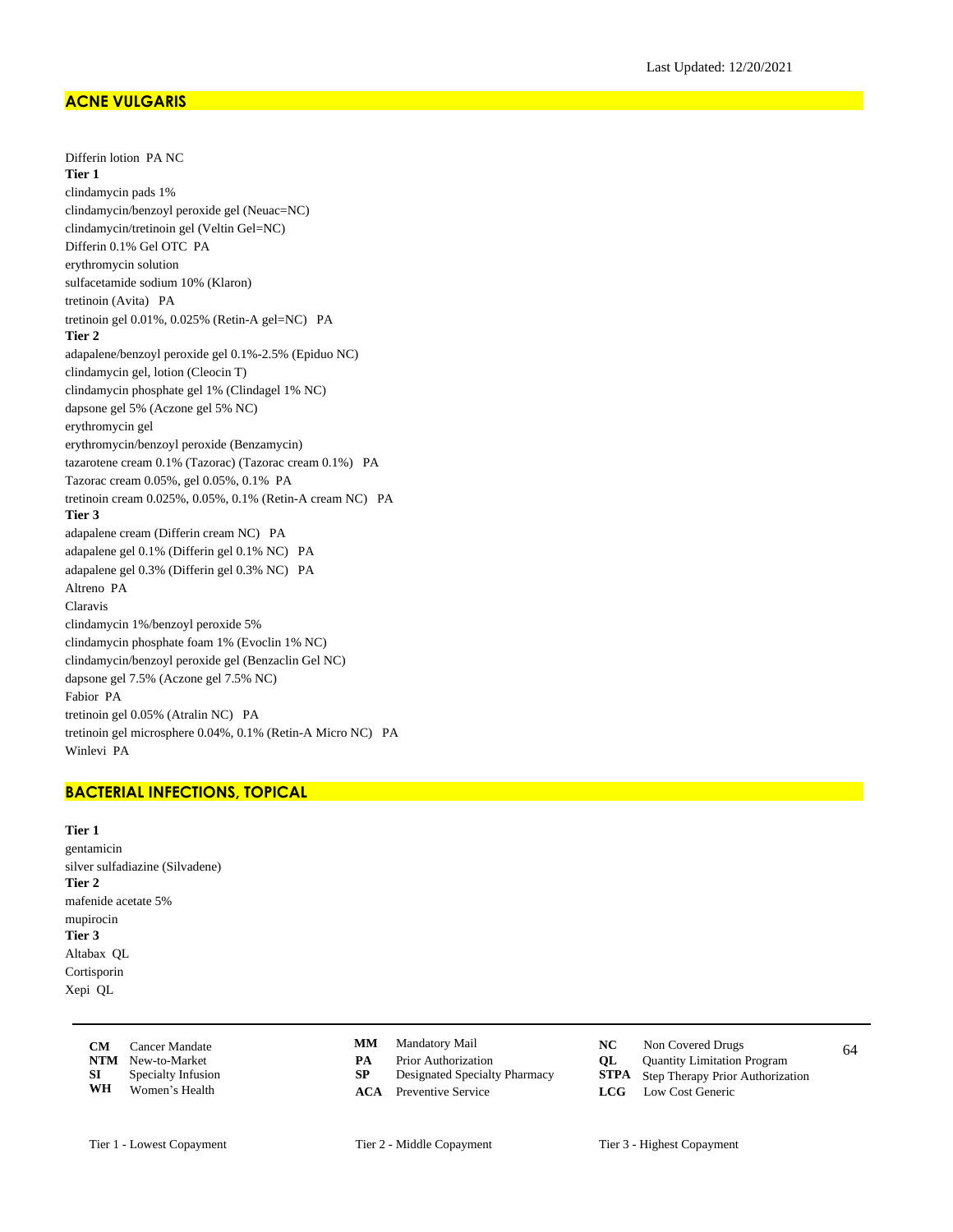## **CORTICOSTEROIDS, TOPICAL**

#### **Tier 1**

alclometasone (Aclovate) PA betamethasone dipropionate augmented cream (Diprolene AF) PA betamethasone dipropionate augmented gel, ointment (Diprolene) betamethasone dipropionate augmented lotion betamethasone dipropionate cream, lotion betamethasone valerate desonide gel 0.05% (Desonate=NC) fluocinolone cream, ointment (Synalar) PA fluocinonide cream 0.05% QL fluticasone propionate cream, ointment hydrocortisone (prescription only) hydrocortisone butyrate ointment PA mometasone mometasone lotion 0.1% (mometasone 0.1% lotion) PA prednicarbate ointment triamcinolone acetonide **Tier 2** amcinonide cream, lotion PA Amcinonide ointment PA betamethasone dipropionate ointment 0.05% PA betamethasone valerate foam (Luxiq) PA clobetasol propionate (Temovate) PA clobetasol propionate 0.05% (Clobex) PA clobetasol propionate emollient cream (Temovate-E) PA clobetasol propionate foam (Olux foam 0.05%) PA clobetasol propionate spray 0.05% (Clobex spray NC) PA clobetasol propionate/emollient foam (Olux-E NC) PA clocortolone (Cloderm) PA desonide cream (Desowen cream) PA desonide lotion PA desonide ointment desoximetasone cream, gel, ointment (Topicort) PA diflorasone diacetate (Psorcon) PA fluocinolone oil, body or scalp 0.01% (Derma-Smoothe/FS) PA fluocinolone solution 0.01% (Synalar solution) PA fluocinonide PA QL fluocinonide cream 0.1% (Vanos) PA QL flurandrenolide cream, lotion, ointment (Cordran) PA fluticasone propionate lotion (Cutivate lotion) PA halcinonide (Halog NC) PA halobetasol propionate (Ultravate) PA hydrocortisone butyrate cream, solution PA hydrocortisone butyrate lipid cream 0.1% (Locoid Lipocream) PA hydrocortisone butyrate lotion 0.1% (Locoid Lotion NC) PA hydrocortisone valerate PA prednicarbate cream 0.1% PA triamcinolone acetonide aerosol 0.2% (Kenalog Spray) PA

| <b>CM</b> | <b>Cancer Mandate</b>    | MМ  | Mandatory Mail                | NC | Non Covered Drugs                            | 65 |
|-----------|--------------------------|-----|-------------------------------|----|----------------------------------------------|----|
|           | <b>NTM</b> New-to-Market |     | Prior Authorization           | OL | <b>Quantity Limitation Program</b>           |    |
| SI        | Specialty Infusion       | SP. | Designated Specialty Pharmacy |    | <b>STPA</b> Step Therapy Prior Authorization |    |
| WH        | Women's Health           |     | <b>ACA</b> Preventive Service |    | <b>LCG</b> Low Cost Generic                  |    |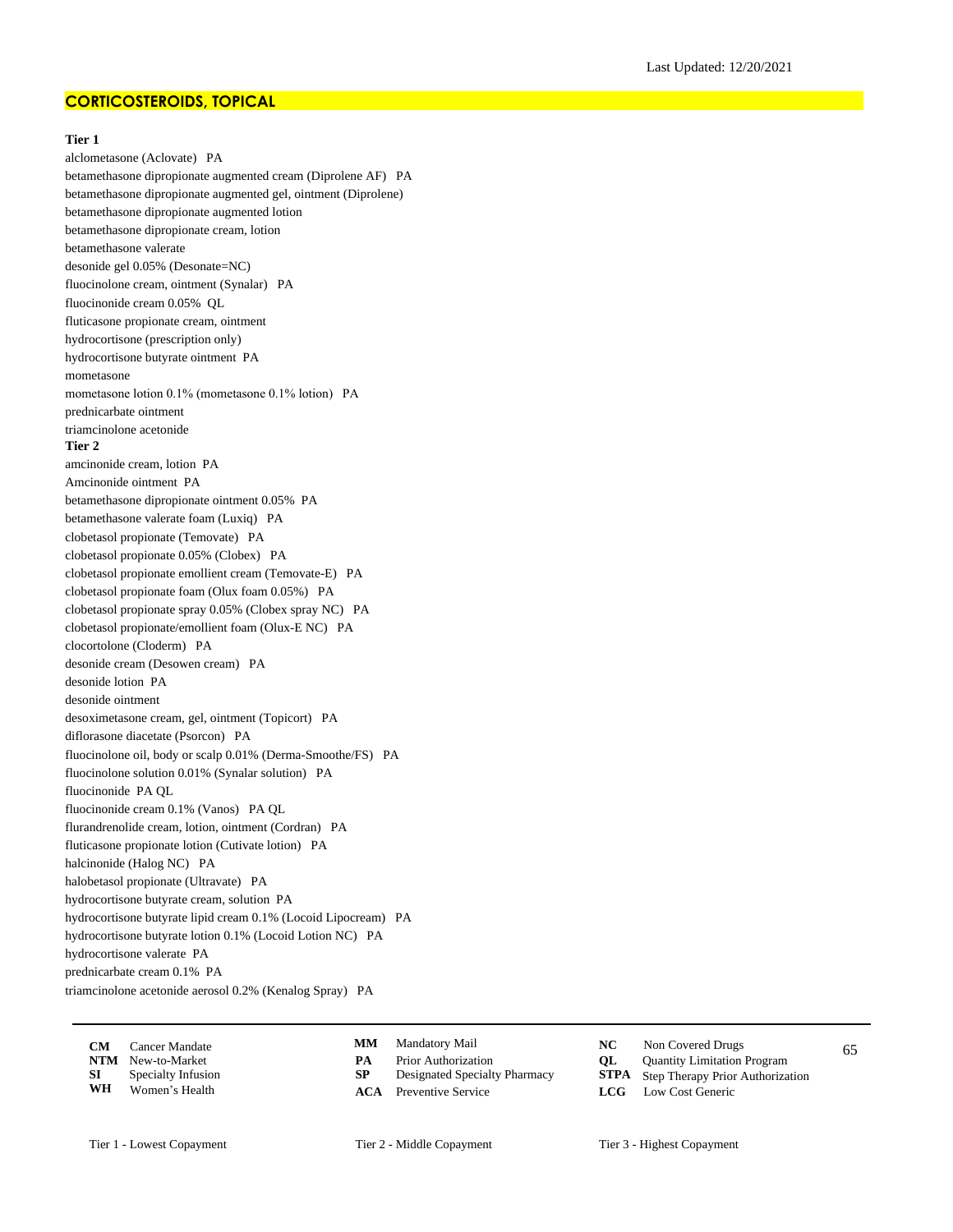# **DERMATOLOGY, MISCELLANEOUS**

**Medical Benefit** Xiaflex PA **Tier 1** ammonium lactate 12% (Lac-Hydrin) hydrocortisone cream (Anusol-HC 2.5%) ketoconazole 2% lidocaine gel 2% lidocaine/prilocaine cream QL Lidocort Rectal kit methoxsalen salicylic acid liquid 27.5% (Virasal=NC) selenium sulfide lotion, shampoo 2.5% **Tier 2** doxepin cream (Zonalon NC) doxepin cream 5% (Prudoxin NC) Fluoroplex imiquimod (Zyclara Cream NC) lidocaine ointment 5% QL lidocaine patch 4% (Lidocare) QL pimecrolimus 1% (Elidel STPA) Regranex tacrolimus ointment (Protopic ointment STPA) **Tier 3** Bionect Derma-N diclofenac sodium gel 3% QL Eletone Eucrisa PA fluorouracil (Efudex) Keralyt lidocaine patch 5% (Lidoderm NC) PA QL lidocaine/tetracaine cream (Pliaglis NC) QL Panretin ProctoFoam-HC Rectiv Ointment QL Santyl Silvrstat

# **FUNGAL INFECTIONS, TOPICAL**

**Tier 1** ciclopirox (Loprox)

ciclopirox topical solution 8% clotrimazole (Rx only)

> **CM** Cancer Mandate **CMM** Mandatory Mail **CC** Non Covered Drugs 66 **NTM** New-to-Market **PA** Prior Authorization **QL** Quantity Limitation Program<br> **SP** Designated Specialty Pharmacy **STPA** Step Therapy Prior Authoriza **SI** Specialty Infusion **SP** Designated Specialty Pharmacy **STPA** Step Therapy Prior Authorization **WH** Women's Health **ACA** Preventive Service **LCG** Low Cost Generic Women's Health

- **MM**
- 
- 
- Mandatory Mail **NC** Non Covered Drugs
	- -
- **ACA** Preventive Service **LCG** Low Cost Generic
- Tier 1 Lowest Copayment Tier 2 Middle Copayment Tier 3 Highest Copayment
	-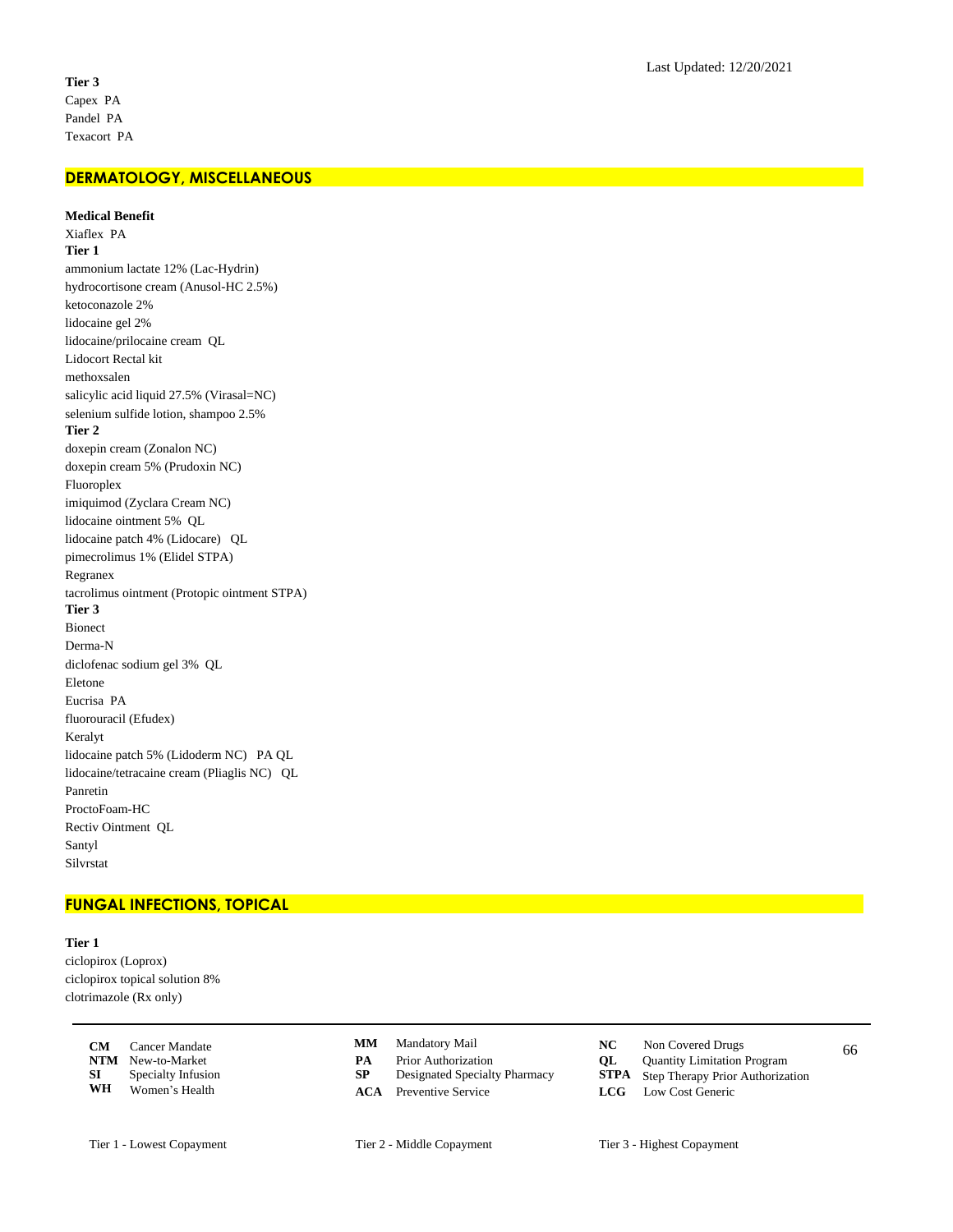econazole ketoconazole nystatin nystatin/triamcinolone **Tier 2** ciclopirox shampoo 1% clotrimazole/betamethasone luliconazole cream (Luzu NC) naftifine cream 1% naftifine cream 2% naftifine gel 1% oxiconazole cream (Oxistat cream) Oxistat lotion **Tier 3** Ertaczo ketoconazole foam 2% (Extina foam 2% NC)

# **PSORIASIS AND SEBORRHEA**

**Tier 1** acitretin (Soriatane) calcipotriene ointment, solution methotrexate **Tier 2** calcipotriene cream (Dovonex cream NC) calcipotriene/betamethasone dipropionate ointment (Taclonex NC) calcitriol ointment (Vectical NC) Skyrizi SP PA QL tazarotene cream 0.1% (Tazorac) (Tazorac cream 0.1%) PA Tazorac cream 0.05%, gel 0.05%, 0.1% PA **Tier 3** Cosentyx SP PA QL salicylic acid foam 6%

## **SCABIES AND PEDICULOSIS**

**Tier 1** lindane permethrin 5% **Tier 2** albendazole (Albenza NC) crotamiton malathion (Ovide NC) praziquantel (Biltricide NC) spinosad (Natroba NC) QL

# **VIRAL INFECTIONS, TOPICAL**

**Tier 1** imiquimod (Aldara=NC) podofilox (Condylox=NC)

|      | <b>CM</b> Cancer Mandate  |    | <b>MM</b> Mandatory Mail      |    | Non Covered Drugs                            | 67 |
|------|---------------------------|----|-------------------------------|----|----------------------------------------------|----|
|      | <b>NTM</b> New-to-Market  | PА | <b>Prior Authorization</b>    | OL | <b>Quantity Limitation Program</b>           |    |
| SI – | <b>Specialty Infusion</b> |    | Designated Specialty Pharmacy |    | <b>STPA</b> Step Therapy Prior Authorization |    |
| WH   | Women's Health            |    | <b>ACA</b> Preventive Service |    | <b>LCG</b> Low Cost Generic                  |    |

**MM**

- 
- 
- Mandatory Mail **NC** Non Covered Drugs
	-
- **PA** Prior Authorization<br> **NTM** Step Therapy Prior Authorization Program<br> **STPA** Step Therapy Prior Authoriza **Step Therapy Prior Authorization**
- **ACA** Preventive Service **LCG** Low Cost Generic

Tier 1 - Lowest Copayment Tier 2 - Middle Copayment Tier 3 - Highest Copayment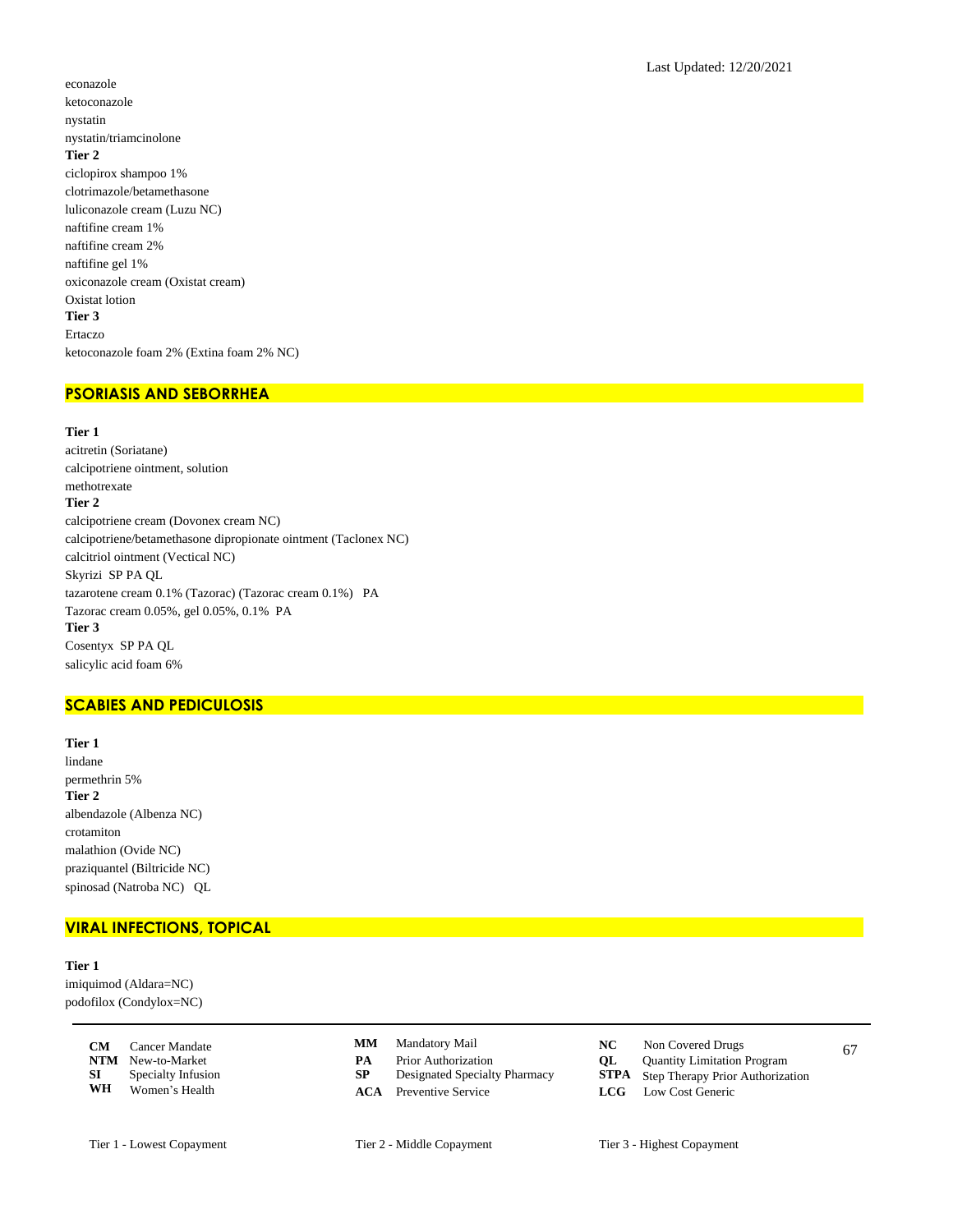#### **Tier 2**

acyclovir cream 5% (Zovirax cream 5% NC) QL acyclovir ointment 5% (Zovirax ointment 5% NC) QL **Tier 3** Denavir PA

# **SUPPLEMENTS**

# **ENZYMES**

**Medical Benefit** Nulibry PA **Tier 3** Ultra CoQ10 75 mg PA

# **VITAMINS**

#### **Tier 1**

b complex + c/folic acid (Nephrocaps) cyanocobalamin injection cyanocobalamin injection (vitamin B-12) ergocalciferol (D2) (Drisdol) fluoride drops fluoride drops (Luride drops) fluoride tablets fluoride tablets (Luride Lozi-Tabs) folic acid prenatal vitamins w/folic acid (Prenatal Vitamins) ubidecarenone (Coenzyme Q10) PA **Tier 2** Nascobal phytonadione (Mephyton NC) **Tier 3** Atabex EC Citranatal Rx Concept DHA Concept OB Corvite 150 Feriva Ferralet 90 Fusion Plus Integra F Integra Plus Irospan Maxaron Forte Neevo DHA Novaferrum oral solution OB Complete caplet OB Complete DHA

|      | <b>CM</b> Cancer Mandate  |    | <b>MM</b> Mandatory Mail      | NC. | Non Covered Drugs                            | 68 |
|------|---------------------------|----|-------------------------------|-----|----------------------------------------------|----|
|      | <b>NTM</b> New-to-Market  | PА | <b>Prior Authorization</b>    | OL  | <b>Quantity Limitation Program</b>           |    |
| SI – | <b>Specialty Infusion</b> |    | Designated Specialty Pharmacy |     | <b>STPA</b> Step Therapy Prior Authorization |    |
| WH   | Women's Health            |    | <b>ACA</b> Preventive Service |     | <b>LCG</b> Low Cost Generic                  |    |

- **MM**
- 
- 
- 
- Mandatory Mail **NC** Non Covered Drugs
	-
- **PA** Prior Authorization<br> **NTM** Designated Specialty Pharmacy<br> **STPA** Step Therapy Prior Authoriza **Step Therapy Prior Authorization**
- **ACA** Preventive Service **LCG** Low Cost Generic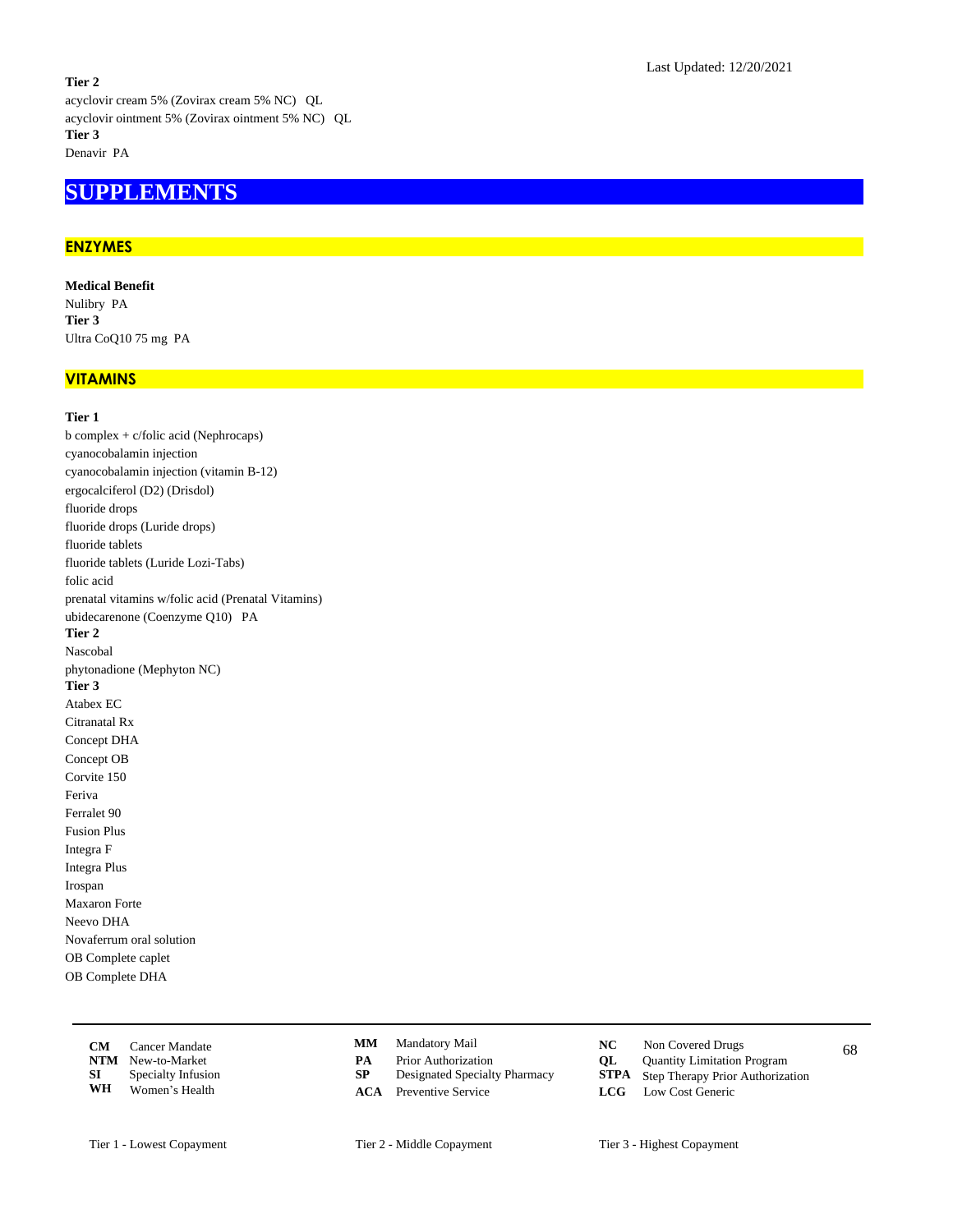# **WOMEN'S HEALTH**

# **CONTRACEPTIVES**

## **Biphasic**

**Tier 1**

amethia (Seasonique) PA camrese (Seasonique) PA **Tier 3** Necon 10/11

### **Emergency Contraception**

**Tier 1** next choice one dose (Plan B One-Step) **Tier 3** Ella QL

## **Extended Cycle**

**Tier 1** fayosim (Quartette) PA

## **Four Phase**

**Tier 2** Natazia

## **Monophasic**

**Tier 1** amethia lo (LoSeasonique) PA amethyst (Amethyst) apri (Apri) aviane (Aviane) balziva (Ovcon 35) PA cryselle (Cryselle) drospirenone/EE/levomefolate and levomefolate (Beyaz) PA drospirenone/EE/levomefolate and levomefolate (Safyral) PA

| <b>CM</b> | Cancer Mandate           |    | <b>MM</b> Mandatory Mail      | NC - | Non Covered Drugs                            | 69 |
|-----------|--------------------------|----|-------------------------------|------|----------------------------------------------|----|
|           | <b>NTM</b> New-to-Market | PА | <b>Prior Authorization</b>    | OL – | <b>Quantity Limitation Program</b>           |    |
| SI –      | Specialty Infusion       |    | Designated Specialty Pharmacy |      | <b>STPA</b> Step Therapy Prior Authorization |    |
| WH        | Women's Health           |    | <b>ACA</b> Preventive Service |      | <b>LCG</b> Low Cost Generic                  |    |

- Mandatory Mail **NC** Non Covered Drugs **MM**
- **PA** Prior Authorization<br> **NTM** Step Therapy Prior Authorization Program<br> **STPA** Step Therapy Prior Authoriza
- 
- **ACA** Preventive Service **LCG** Low Cost Generic
- -
- **Step Therapy Prior Authorization**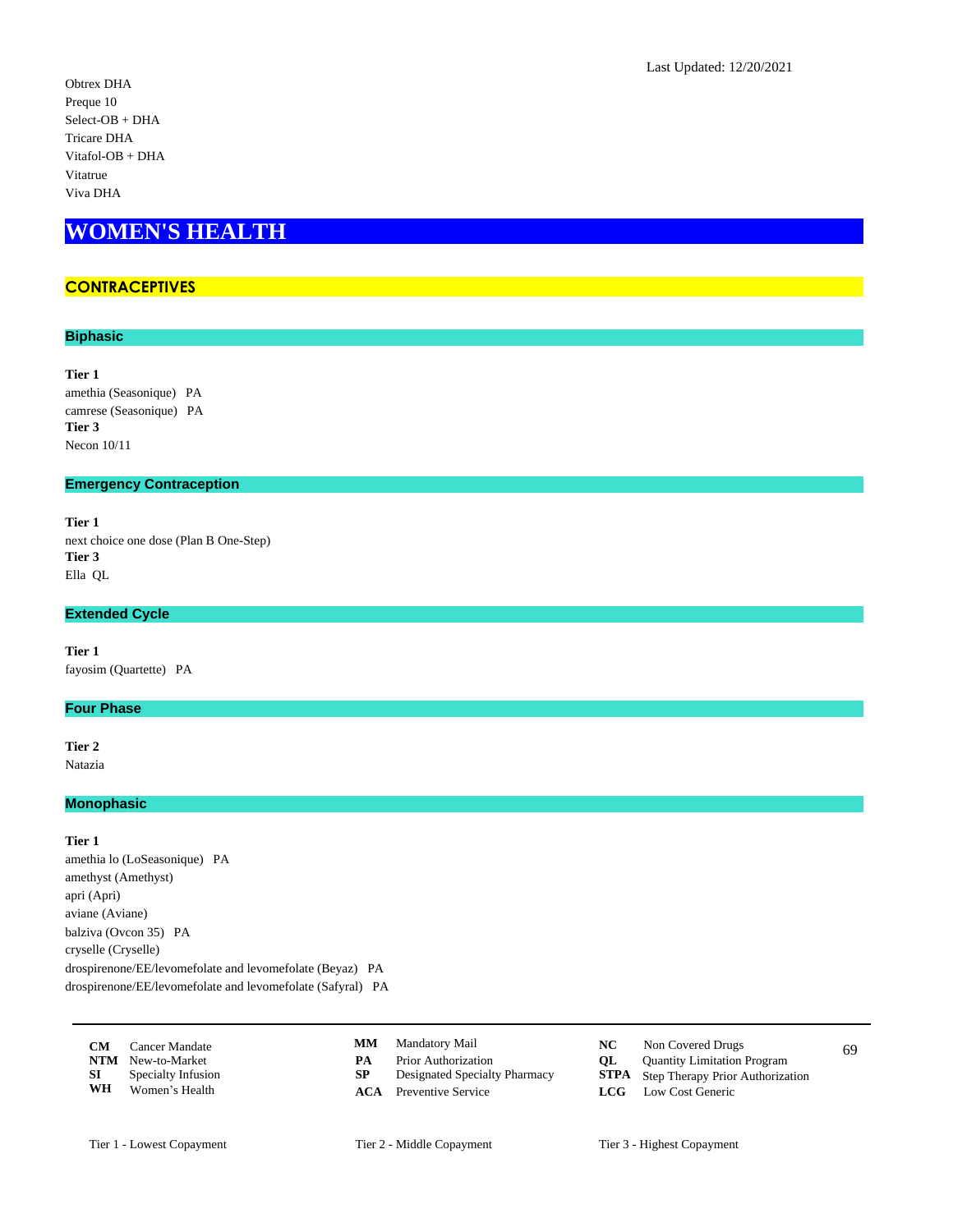ethynodiol diacetate/EE gianvi (YAZ) PA jolessa (Jolessa) junel (Loestrin) PA junel fe (Loestrin Fe) PA kariva (Mircette) PA kelnor (Kelnor) layolis fe (Generess Fe) PA lessina (Lessina) levora (Levora) lomedia 24 fe (Lomedia 24 Fe) low-ogestrel (Low-Ogestrel) lutera (Lutera) microgestin (Loestrin) PA microgestin fe (Loestrin Fe) PA mononessa (Ortho-Cyclen) PA necon 0.5/35 (Brevicon) PA necon 1/35 (Ortho-Novum 1/35) PA necon 1/50 (Necon 1/50) norethindrone acetate/EE 1/20 and iron (Taytulla) PA norethindrone acetate/EE 1/20 and iron chewable (Minastrin 24 Fe) PA norethindrone/EE 0.4/35 and iron chewable nortrel 0.5/35 (Modicon) PA nortrel  $1/35$  (Norinyl  $1+35$ ) PA ocella (Yasmin) PA ogestrel (Ogestrel) portia (Portia) previfem (Ortho-Cyclen) PA quasense (Quasense) reclipsen (Reclipsen) sprintec (Ortho-Cyclen) PA wymzya fe (Wymzya Fe) zovia (Zovia) Tier 2 Lo Loestrin Fe Tier 3 Balcoltra Femcon FE PA

# **Other**

#### Tier 1

eluryng (Eluryng) etonogestrel/EE ring (Nuvaring) PA xulane (Xulane) Tier 3 Annovera QL Nextstellis Phexxi Twirla Dis

| CМ  | Cancer Mandate     |
|-----|--------------------|
| NTM | New-to-Market      |
| SІ  | Specialty Infusion |
| WH  | Women's Health     |

- $\mathbf{M}\mathbf{M}$ Mandatory Mail
- PA Prior Authorization
- ${\bf SP}$ Designated Specialty Pharmacy
- **ACA** Preventive Service
- $NC$ Non Covered Drugs QL
	- Quantity Limitation Program  ${\bf STPA}$
	- Step Therapy Prior Authorization  $LCG$ 
		- Low Cost Generic

70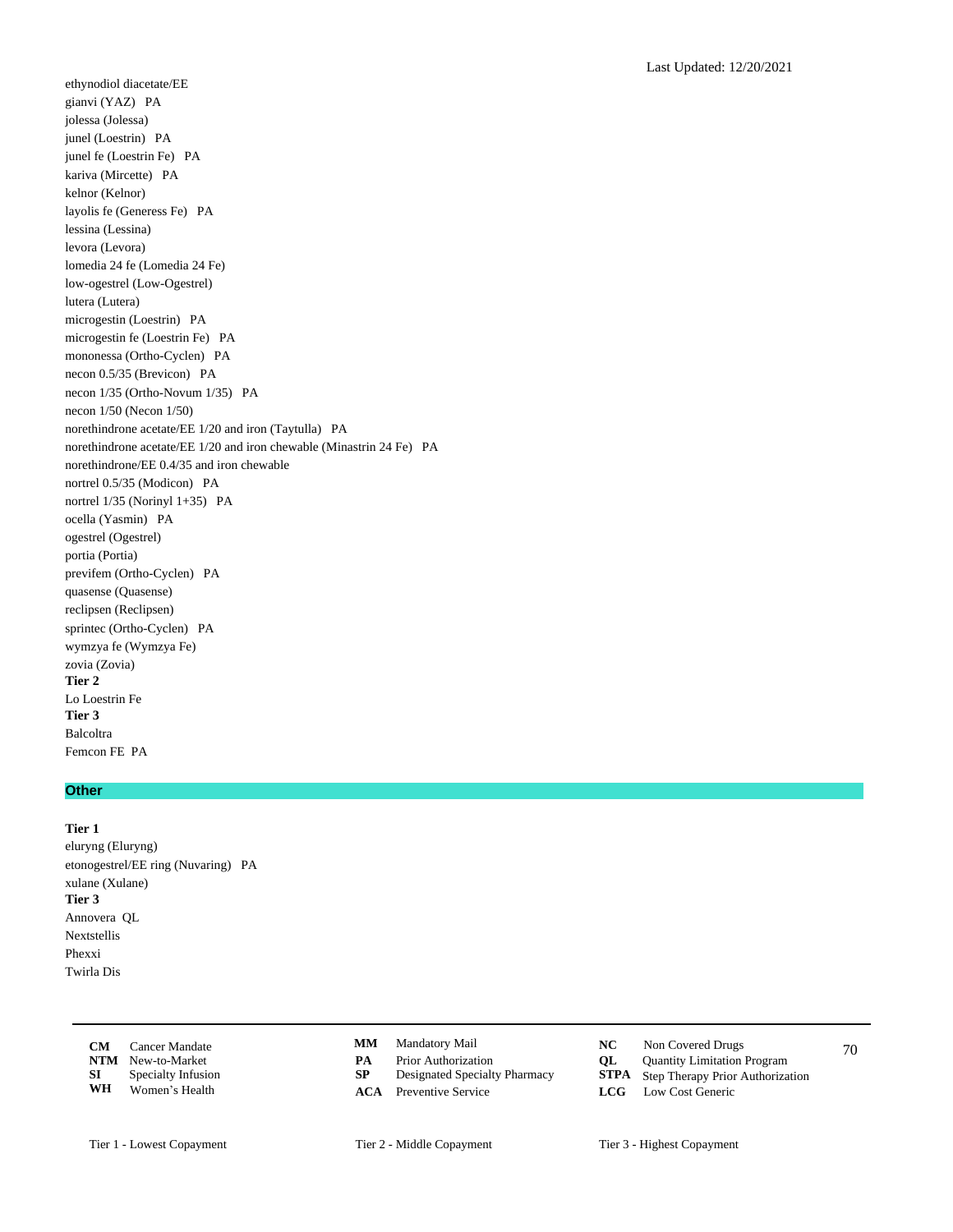#### **Progestin**

# **Tier 1**

camila (Ortho Micronor) PA errin (Ortho Micronor) PA jolivette (Nor-QD) PA **Tier 3** Slynd

# **Triphasic**

#### **Tier 1**

aranelle (Tri-Norinyl) PA enpresse (Enpresse) leena (Tri-Norinyl) PA necon 7/7/7 (Ortho-Novum 7/7/7) PA nortrel 7/7/7 (Ortho-Novum 7/7/7) PA tilia fe (Estrostep Fe) PA tri-legest fe (Estrostep Fe) PA trinessa (Ortho Tri-Cyclen) PA trinessa lo (Ortho Tri-Cyclen Lo) PA tri-previfem (Ortho Tri-Cyclen) PA tri-sprintec (Ortho Tri-Cyclen) PA trivora (Trivora) velivet (Cyclessa) PA

## **MENOPAUSAL SYMPTOMS/OSTEOPOROSIS**

#### **Estrogens-Systemic**

#### **Tier 1**

EE/norethindrone acetate (Femhrt 0.5 mg/2.5 mcg) estradiol estradiol transdermal (Climara=NC) estradiol valerate (Delestrogen) estradiol/norethindrone acetate (Activella) jinteli (Jinteli) **Tier 2** Climara Pro CombiPatch Duavee estradiol (Estrace) estradiol transdermal (Minivelle) estradiol transdermal (Vivelle-Dot) Prefest Prempro **Tier 3** Alora Angeliq

|    | <b>CM</b> Cancer Mandate     |    | <b>MM</b> Mandatory Mail      | NC. | Non Covered Drugs                            | 71 |
|----|------------------------------|----|-------------------------------|-----|----------------------------------------------|----|
|    | <b>NTM</b> New-to-Market     | PА | <b>Prior Authorization</b>    | OL. | <b>Quantity Limitation Program</b>           |    |
|    | <b>SI</b> Specialty Infusion |    | Designated Specialty Pharmacy |     | <b>STPA</b> Step Therapy Prior Authorization |    |
| WH | Women's Health               |    | <b>ACA</b> Preventive Service |     | <b>LCG</b> Low Cost Generic                  |    |

- **MM**
- 
- 
- 
- Mandatory Mail **NC** Non Covered Drugs
	-
- **PA** Prior Authorization<br> **NTM** Step Therapy Prior Authorization Program<br> **STPA** Step Therapy Prior Authoriza **Step Therapy Prior Authorization**
- **ACA** Preventive Service **LCG** Low Cost Generic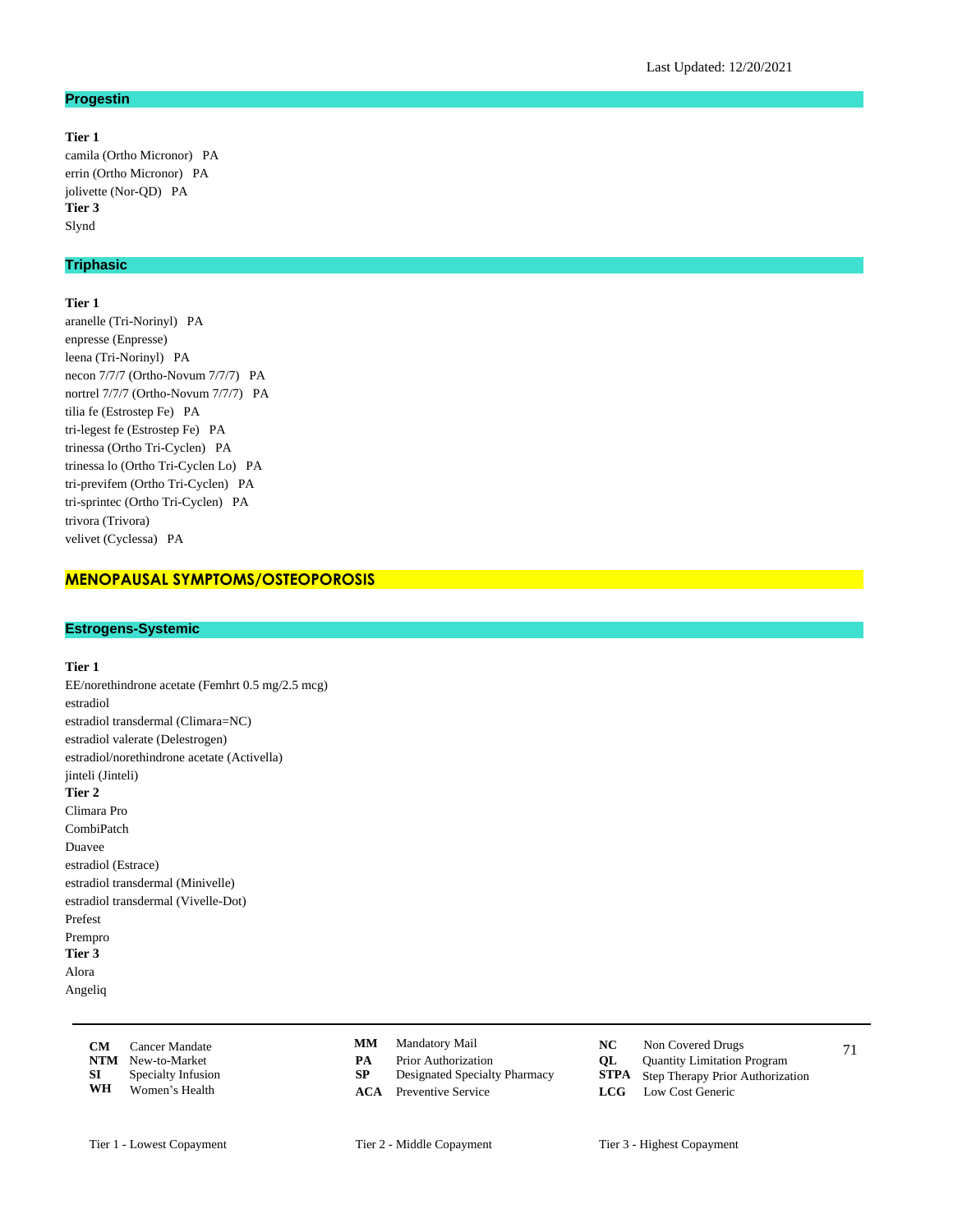Divigel Elestrin Estrogel Evamist Menest Menostar Premarin Premphase

# **Estrogens-Vaginal**

#### **Tier 1**

estradiol vaginal cream (Estrace vaginal cream=NC) estradiol vaginal tablets (Vagifem=NC) **Tier 2** Estring Femring Premarin cream

### **Other**

#### **Medical Benefit**

Evenity PA Prolia PA **Tier 1** alendronate alendronate (Fosamax=NC) calcitonin-salmon injection (Miacalcin injection) calcitonin-salmon spray (Miacalcin nasal) ibandronate 150 mg (Boniva 150 mg=NC) **Tier 2** paroxetine mesylate 7.5 mg (Brisdelle NC) risedronate (Actonel NC) risedronate delayed-rel (Atelvia NC) Tymlos SP PA **Tier 3** Fortical Intrarosa teriparatide (Forteo NC) SP PA

# **Progestins-Systemic**

## **Tier 1**

medroxyprogesterone acetate medroxyprogesterone acetate (Provera) norethindrone acetate (Aygestin) progesterone, micronized (Prometrium)

|      | <b>CM</b> Cancer Mandate  |    | <b>MM</b> Mandatory Mail      | NC.  | Non Covered Drugs                            | 72 |
|------|---------------------------|----|-------------------------------|------|----------------------------------------------|----|
|      | <b>NTM</b> New-to-Market  | PА | <b>Prior Authorization</b>    | OL – | <b>Quantity Limitation Program</b>           |    |
| SI – | <b>Specialty Infusion</b> |    | Designated Specialty Pharmacy |      | <b>STPA</b> Step Therapy Prior Authorization |    |
| WH   | Women's Health            |    | <b>ACA</b> Preventive Service |      | <b>LCG</b> Low Cost Generic                  |    |

- Mandatory Mail **NC** Non Covered Drugs **MM**
- **PA** Prior Authorization<br> **NTM** Designated Specialty Pharmacy<br> **STPA** Step Therapy Prior Authoriza
- 
- -
- **Step Therapy Prior Authorization ACA** Preventive Service **LCG** Low Cost Generic
	-
- Tier 1 Lowest Copayment Tier 2 Middle Copayment Tier 3 Highest Copayment